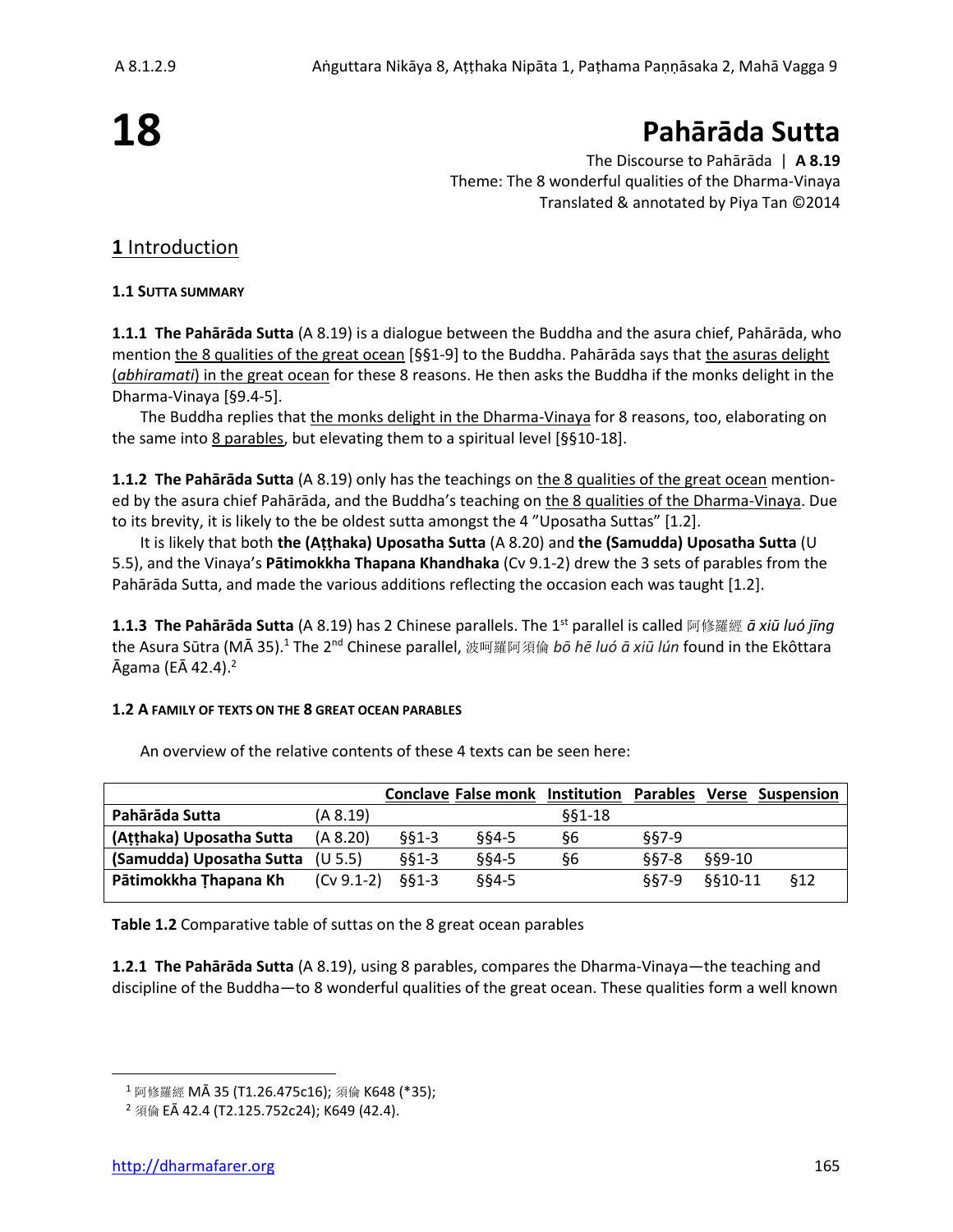set of 8 parables in three other texts, too, that is, **the (Aṭṭhaka) Uposatha Sutta 1** (A 8.20)<sup>3</sup> **the (Aṭṭhaka) Uposatha Sutta 2** (U 5.5)<sup>4</sup> and **the Pātimokkha Ṭhapana Khandhaka** (Cula,vagga 9 of the Vinaya).<sup>5</sup> [2.0]

**1.2.2 The Pahārāda Sutta** (A 8.19) is a conversation between the Buddha and Pahārāda, the asura leader, and it is the shortest, and clearly the oldest of the 4 texts, as it is a straightforward text on Dharma-Vinaya.<sup>6</sup> Like the other 3 texts, it, too, has the sets of 8 characteristics and 8 parables of the great ocean. The first set is here introduced by Pahārāda, and the second, given the Buddha, applies the nature of the Dharma-Vinaya. (SD 45.18)

Both U 5.5 and Cv 9 close with a verse of uplift (*udāna*), identical to a verse from **the Sirimaṇḍa Thera,gāthā** (Tha 447). This verse, however, is found in neither A 8.19 nor A 8.20.

**1.2.3 The (Aṭṭhaka) Uposatha Sutta 1** (A 8.20) opens with an incident concerning the recital of the Pātimokkha after which the Buddha alone simply lists the two sets of 8 parables, omitting the closing verse. This version seems to be a rehash of the Pahārāda Sutta, but with the Buddha giving both the 8 qualities and the 8 parables, for instructing the monks. Both also do not have **Tha 477** as udana (as in U 5.5 and the Cv text) [1.2.2]. Of the two suttas here, A 8.20 is very likely to be the later. (SD 59.2a)

**1.2.4 The (Samudda) Uposatha Sutta** (U 5.5)—the Udāna version—is identical with A 8.20, except that U 5.5 has the closing udāna (Tha 477). Since it is longer, and with an udāna appended, it is likely to be even younger than A 8.20. While sutta compilers are more likely to have expanded on available texts, it is very unlikely that they would have lopped off sections of texts. (SD 59.2b)

**1.2.5** The Vinaya version—**the Pātimokkha Thapana Khandhaka**—closely parallels U 5.5, along with its udāna (Tha 477), except that certain words are transposed to the end of the passage. The Udāna version is slightly more detailed. These two texts probably evolved separately based on A 8.19 or another urtext, but the Vinaya version is probably the youngest of them.

So we have only A 8.19 dealing only with the Dharma-Vinaya, while the other three texts, all dealing with the institutionalization of the Pātimokkha recital. Origin stories behind the Vinaya rules often tend to be late accounts, compiled after the Buddha's passing, when there was an urgent need to authenticate the monastic rules. Hence, of these four texts, the Vinaya version is probably the youngest.

#### **1.3 THE DHARMA-VINAYA**

**1.3.1** Throughout the Sutta, the Buddha's teaching is referred to the "Dharma-Vinaya" (*dhamma,vinaya*), that is, the doctrine and the discipline. **The "doctrine"** (*dhamma*) refers to the teachings of the Buddha and his immediate disciples as preserved in the suttas and the Vinaya. **The "discipline"** (*vinaya*) specifically deals with the monastic rules and way of life. Teachings on lay discipline are included in the suttas themselves.<sup>7</sup>

**1.3.2** *Dhamma,vinaya* is the earliest term used by the suttas to refer to the Buddha's teachings whether as oral transmission or as textual tradition. Today, we know the Dharma as represented by the texts of

 $3$  A 8.20/4:204-208 (SD 59.2a).

<sup>4</sup> U 5.5/53,6-56,31 (SD 59.2b).

 $5$  Cv 9.1.2-4 @ V 2:237-240 (SD 59.2c).

<sup>6</sup> E Frauwallner is of the same opinion: *The Earliest Vinaya and the Beginnings of Buddhist Literature,* Rome, 1956: 147 f.

<sup>7</sup> On these lay teachings, see esp **Sigāl'ovāda S** (D 31), SD 4.1.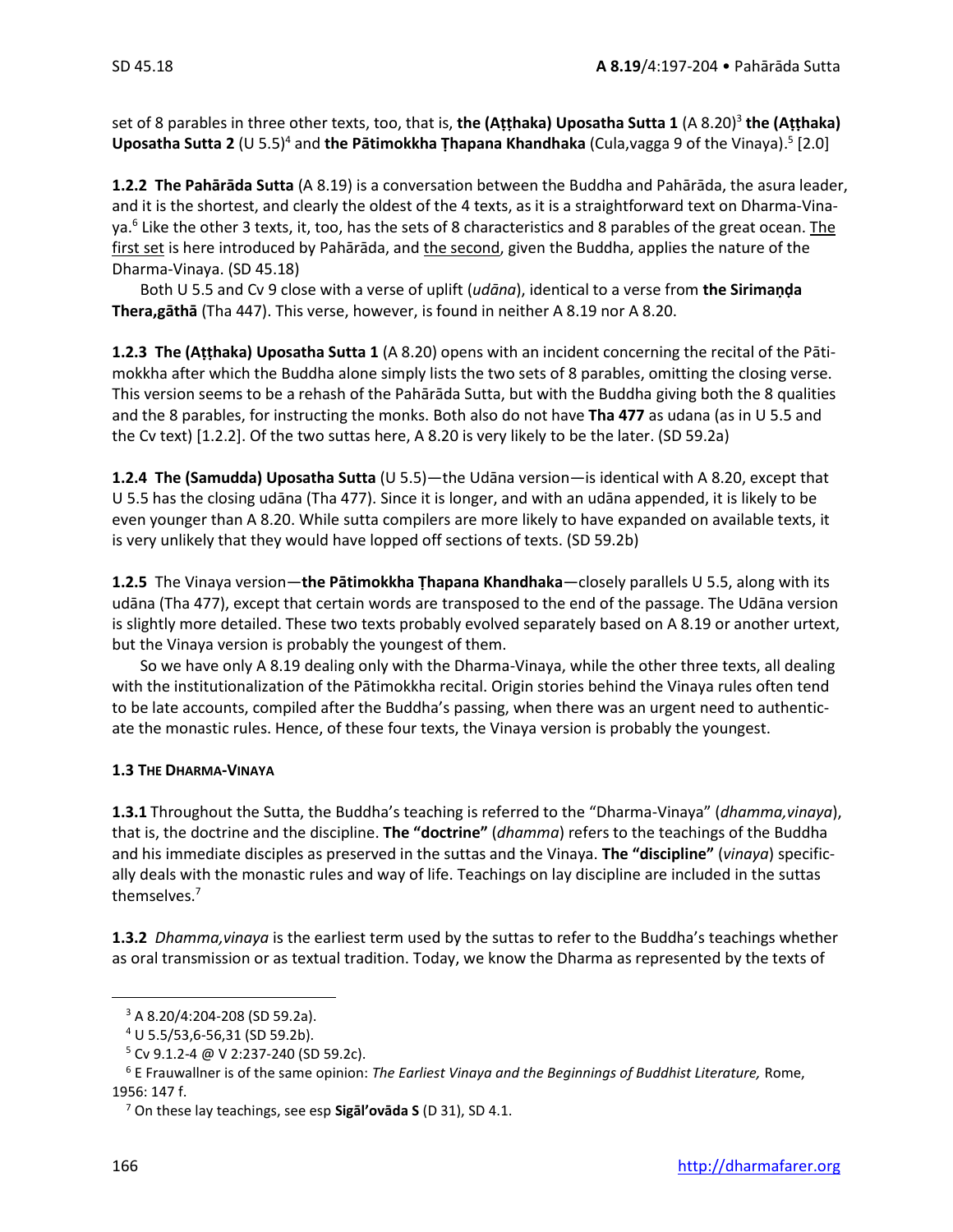the Sutta Piṭaka, and the Vinaya as the records of the Vinaya Piṭaka. Even then, these two Piṭakas or "baskets" of teachings, as we have them, were compiled at least a couple of centuries after the Buddha, probably by Asoka's time (3<sup>rd</sup> century BCE), by which time the early texts were "closed" and called the Ti,piṭaka, "the 3 baskets."

1.3.3 The 3<sup>rd</sup> "basket" is the Abhidhamma Piṭaka, a collection of texts of the Abhidhamma tradition, composed probably, at the earliest, around 200 BCE and 200 CE.<sup>8</sup> Where the term *abhidhamma* does appear in the suttas or Vinaya, it has no technical sense (certainly not the Abhidhamma as text), but simply meaning "concerning the Dharma."<sup>9</sup>

**1.3.4** The Abhidhamma Piṭaka, in short, is a collection of texts that mostly reflect the sectarian aspect of Theravāda, with its own post-Buddha philosophy and metaphysics, like the other pre-Mahāyāna Indian schools. <sup>10</sup> However, such texts can still be useful to students of early Buddhism and those interested in meditation, where they keep to sutta teachings and explicate them for us without contradicting the early teachings.

# **2** The 8 wonderful qualities of the Dharma-Vinaya

**2.0** As already noted, the teaching on the two sets of the 8 qualities of the Dharma, vinaya and the 8 similes of the parable of the great ocean are given in at least 4 important texts [Table 1.2]. Each of these 4 texts contains *the set of 8 qualities* and their application as parables to the wonderful nature of the Dharma-Vinaya. While only the Pahārāda Sutta (A 8.19) deals with the qualities of the Dharma itself, the other 3 texts highlight the importance of the Vinaya, especially the recital of the Pātimokkha [1.2].

Here's a summary of the 8 parables of the Pahārāda Sutta:

| (1) The great ocean deepens gradually                                          | [§2] |
|--------------------------------------------------------------------------------|------|
| (2) The great ocean does not overflow its margins                              | [63] |
| (3) The great ocean rejects dead bodies                                        | [64] |
| (4) The 5 rivers merge into the great ocean losing their names                 | [65] |
| (5) Despite the inflows by rivers and rains, the great ocean's water is stable | [§6] |
| (6) The great ocean has only one taste, the taste of salt                      | [67] |
| (7) The great ocean contains various kinds of treasures                        | [§8] |
| (8) The great ocean contains gargantuan beings                                 | [§9] |

#### **2.1 THE GRADUAL TRAINING [§11]**

**2.1.1** The 1<sup>st</sup> of the 8 parables and its application is given thus:

Pahārāda, just as the great ocean *slopes gradually, slides gradually, inclines gradually, not abruptly<sup>11</sup> like a precipice,*

<sup>8</sup> See **Dhamma & Abhidhamma,** SD 26.1

<sup>9</sup> Eg V 1:64 = 181; M 1:472, 2:239; A 1:289, 5:24. See I B Horner, "*Abhidhamma abhivinaya* in the first 2 Piṭakas of the Pali Canon," *Indian Historical Quarterly* 17,3 Sep 1941:291-310,

<sup>10</sup> Of the non-Pali Abhidharma traditions, only that of the Sarvâsti,vada is extant. On **Abhidharma schools,** see *Ency of Buddhism* (ed Keown & Prebish), 2007:3-6. See K R Norman, *Pali Literature,* Wiesbaden, 1983:107 (§4.8); Analayo, *The Dawn of Abhidhamma,* Hamburg, 2014: 86-89 (§2.4). On *abhidhamma,* see Princeton Dictionary of Buddhism: abhidharma.

<sup>11</sup> "Not abruptly," *na āyatakena:* see §2.1 ad loc n.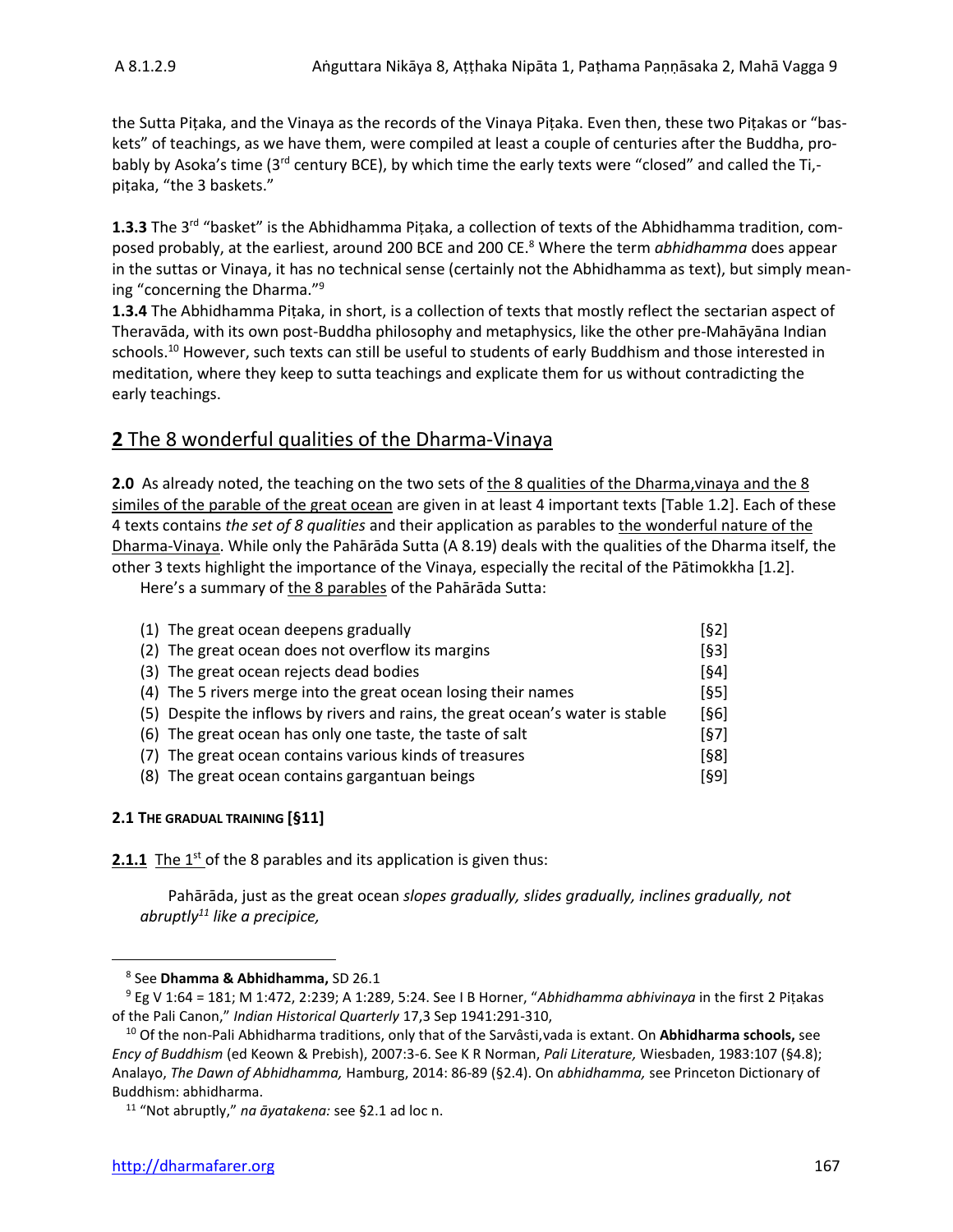so, too, Pahārāda, in this Dharma-Vinaya, the training is gradual, the task is gradual, the way is gradual—there is no sudden penetration of final knowledge. $^{12}$ [§11.1-2]

#### **2.1.2 The great ocean's gradual deepening**

The ancient Indians thought that the great ocean (*mahā samudda*) surrounded all the 4 ancient continents of which India was one.<sup>13</sup> The suttas and ancient texts often refer to ancient India as Jambu,dīpa, "the jambul continent,"<sup>14</sup> that is, as a continent by itself.<sup>15</sup> In other words, it is surrounded by deepening "waters on both sides" (*dvīpa*), or we might say "all around."

The Commentary explains that the great ocean does not drop off suddenly like a precipice or deep pit. Beginning from the shore, it grows deeper by a finger,<sup>16</sup> two fingers, a span, a cubit, a pole, a chain, a quarter league,<sup>17</sup> a half league, a league and so on, until it is 84,000 leagues deep at the submarine base of Mt Sineru. 18

#### **2.1.3 The progress of the path**

**2.1.3.1** The phrase, **"the training is gradual, the task is gradual, the way is gradual**,"<sup>19</sup> clearly refers to the 3 trainings (*ti,sikkha*) (AA 4:111)<sup>20</sup> as being gradual (*anupubba*), which is reiterated in many suttas.<sup>21</sup> The Commentary, however, explains that only "**training**" (*sikkhā*) here refers specifically to the 3 trainings (*ti,sikkhā*) (UA 4:303).

**2.1.3.2** By "**task**" (*kiriya*) here, says the Commentary (AA 4:111), is meant the 13 ascetic practices (*dhutaṅga*).<sup>22</sup> And the "**way**" (*paṭipadā*) is interpreted by the Commentary in an Abhidhamma sense, as comprising:

| • the 7 contemplations                           | sattânupassanā                                     | Vism 20.4/607    |
|--------------------------------------------------|----------------------------------------------------|------------------|
| $\bullet$ the 18 great insights                  | atthā, rasa mahā, vipassanā                        | Vism 20.90/628 f |
| • an analysis of the 38 objects of consciousness | attha, timsa ārammaņa, vibhatti <sup>23</sup>      |                  |
| • the 37 limbs of awakening                      | satta, timsa bodha, pakkhiya, dhammā <sup>24</sup> | $[2.7]$          |

<sup>12</sup> *Anupubba,sikkhā anupubba,kiriyā anupubba,paṭipadā na āyatakeneva aññā,paṭivedho.* See [2.1.3.4]. <sup>13</sup> See PvA:BM 147 n132.

<sup>14</sup> The jambul is the black plum of India: see **Kosala S 1** (A 10.29/5:59-65) @ SD 16.15 (3).

<sup>15</sup> On ancient India as an island, see **Kosala S 1** (A 10.29), SD 16.15 (3).

<sup>16</sup> For details of this measurement and those that follow, see UA 246 (UA:M 609).

<sup>17</sup> A "league" or *yojana* is the yoke of an Indian plough (J 6:38, 42). As a distance, a "league" is as far as can be covered by a yoke of oxen, ie, about 11.25 km or 7 mi (DhA 1:108, 2:13). The archaic measurement units are not exact units here, but merely suggestive of the Indian distances.

<sup>18</sup> *So hi tīrato paṭṭhāya ek'aṅgula,dv'aṅgula,vidatthi,ratana,yaṭṭhi,usabha,aḍḍha.gāvuta,gāvuta,aḍḍha,yojan' ādi,vasena gambhīro hutvā gacchanto sineru,pāda.mūle catur'āsītiyojana,sahassa,gambhīro hutvā ṭhito'ti dasseti*  (AA 4:107).

<sup>19</sup> *Anupubba,sikkhā anupubba,kiriyā anupubba,paṭipadā na āyatakeneva aññā,paṭivedho.*

<sup>20</sup> Eg A 1:234. On the 3 trainings, see *Sīla samādhi pañña,* SD 21.6.

<sup>21</sup> This central characteristic of early Buddhism is reiterated in **Kīṭā,giri S** (M 70,22/1:79), SD 11.1; **Gaṇaka Moggallāna S** (M 107,2/3:1), SD 56.3; **Pahārāda S** (A 8.19,11.2/4:201), SD 45.18; **(Aṭṭha,dhamma) Uposatha S** (U 5.5/- 54,29), SD 59.2.

<sup>22</sup> Vism 2/59-83: see SD 3.15 (2).

<sup>23</sup> MA 1:195**,** earth kasiṇa, etc, ItA 2:24; VA 491; AA 4:57; 29 at Miln 332; listed at Vism 110 f, minus light and space kasiṇas: DhsA:PR 210 n2; for analysis, see Abhs:BRS IX §§6-12.

<sup>24</sup> Vism 22.32-43/678-681; UA 129.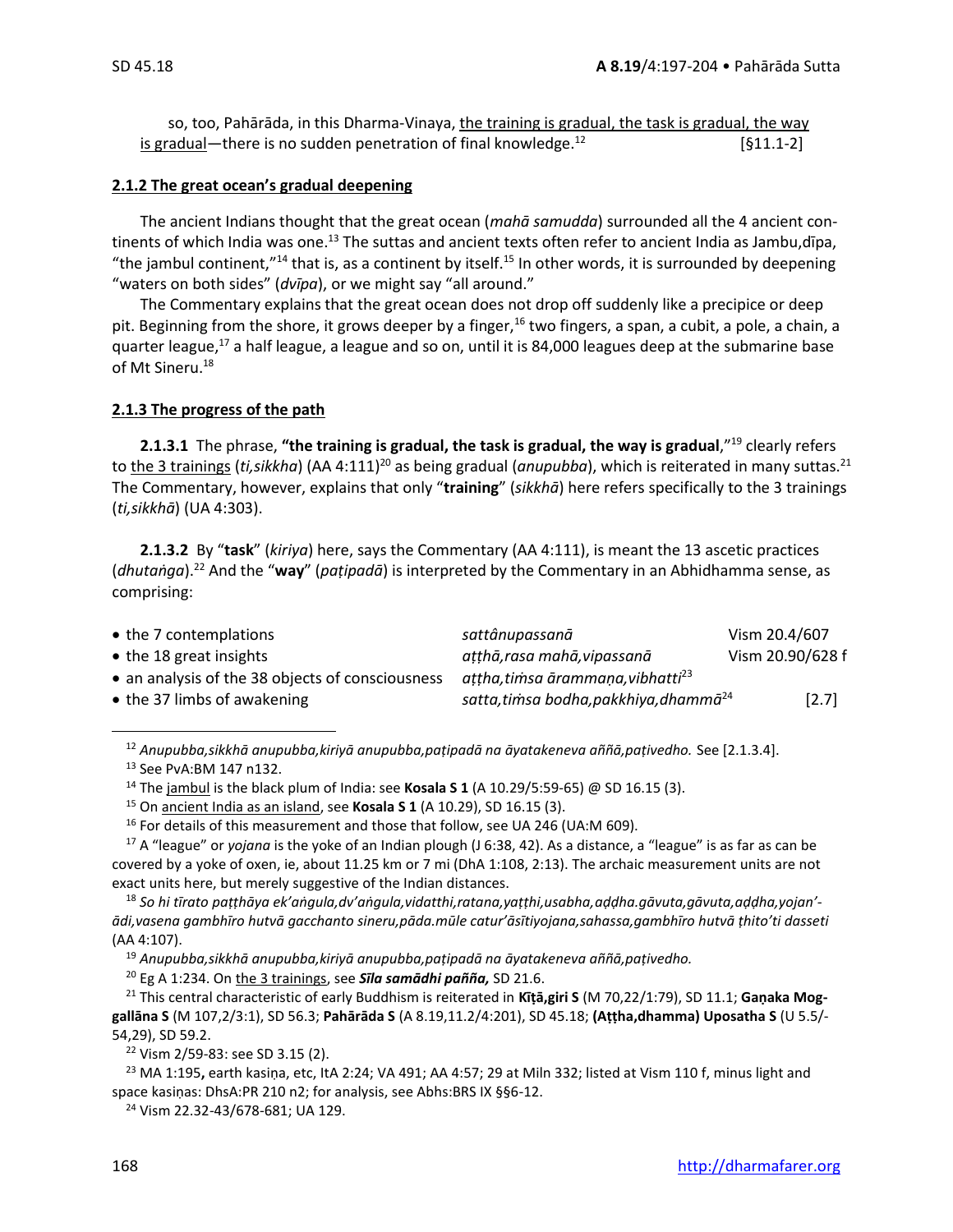**2.1.3.3** The commentarial analysis is clearly technical, reflecting a time when the suttas were analyzed "academically." More simply (keeping to sutta teachings), we can say that "**training**" here refers to the 3 trainings in theory (learning them); "**task**" is the actual practice; and "**way**" is the various stages of realization (sainthood).

**2.1.3.4** The Commentary, however, is clear that there is no penetrating into arhathood all at once (*ādito va*) like a frog's hopping, without first duly (*paṭipātiyā*) fulfilling moral virtue, mental concentration and wisdom (AA 4:111). $25$ 

This parable is found in **the Kathā,vatthu**, which says that it was quoted by the Sarvâsti,vāda and related schools<sup>26</sup> in support of the notion of gradual penetration (anupubbâbhisamaya)<sup>27</sup> of 16 moments of insight into the 4 noble truths. This gradual unfolding of realization was rejected by the Theravādā school (of the Abhidhamma tradition) and strongly criticized by Harivarman's Tattva,siddhi, both of which advocated the theory of instantaneous realization (*eka-k,khaṇâbhisamaya*).<sup>28</sup>

#### **2.2 THE DISCIPLE'S STABILITY [§12]**

**2.2.1** The 2<sup>nd</sup> of the 8 parables and its application is given thus:

Pahārāda, just as the great ocean *is by nature stable: it does not overflow its margins,* so, too, Pahārāda, I have prescribed training-rules for my disciples [listeners], $^{29}$  which they would not transgress even for life's sake.<sup>30</sup>  $[§12.1-2]$ 

2.2.2 While the 1<sup>st</sup> parable—that of the progressively deepening ocean—refers to the gradual progress of the 3 trainings [2.1.3.1], this parable illustrates the first training, that of moral virtue. In this connection, the Buddha declares that he has introduced monastic rules and Dharma guidelines so that the monastics are well restrained in their physical senses and speech, so that their minds are well guided towards mental cultivation.

These rules at first induce monastics to let go of lay habits and memories. Then, they induct them to conduct themselves as true monastics by correcting their wrong behaviour, so that their senses and speech are restrained. Such a sense-restraint prepares them for mental cultivation, so that they gain the liberating wisdom and awaken to nirvana.

**2.2.3** Traditionally, the early disciples are called "listeners" (*sāvakā;* sg *sāvaka*) because they mindfully and wisely listen to the Dharma. Then, reflecting on this, their understanding of true reality grows until they are free of ignorance and craving. The Commentaries explain the term *sāvaka* in the following ways:

"They all *listen* to his word, hence they are '**listeners'** (*sāvakā*). Others listen as they like, but do not do what needs to be done. But these (disciples), having *heard*, and having practised the Dharma in ac-

<sup>25</sup> See Kīṭā,giri S (M 70,22/1:479), SD 11.1.

<sup>&</sup>lt;sup>26</sup> The other schools are the Andhaka, the Sammitiya and Bhadra, yānika.

<sup>27</sup> Skt *anupūrvâbhisamaya.* Kvu 2.9.17/219.

<sup>28</sup> Skt *eka,kṣanâbhisamaya.* For details, see *The Princeton Dictionary of Buddhism,* 2014*:*10 sv abhisamaya. On the nature of mind-moments, see SD 33.6 (2.4). On the controversial theory of moments, see **Matter and moments,** SD 17.2b esp (3).

 $29$  Comy: Said of the aryas or saints, ie, the streamwinners, etc (UA 303).

<sup>30</sup> *Evam evaṁ kho pahārāda yaṁ mayā sāvakānaṁ sikkhā,padaṁ paññattaṁ, taṁ mama sāvakā jīvita,hetu'pi nâtikkamanti.*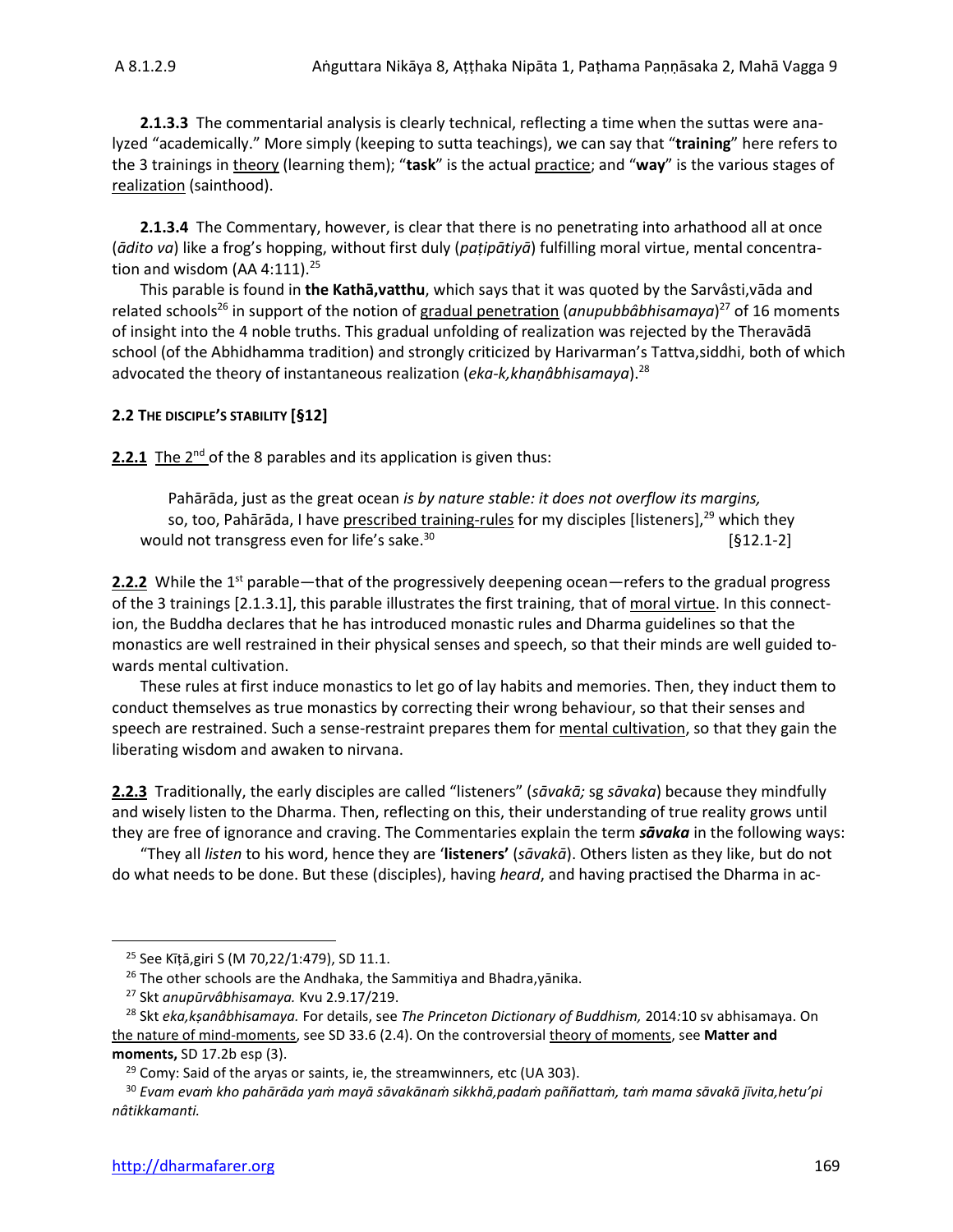cordance with the Dharma, attain the paths and the fruits; therefore, they are called '**listeners'**." (KhpA  $183 =$  SnA  $1:278$ <sup>31</sup>

"They are **the well-farer's disciples** because they *hear* the Dharma; because they are born in the noble birth upon hearing the Dharma of the fully self-awakened one, they are '**listeners'**."<sup>32</sup> (VvA 195). The Commentary here uses *sāvaka* in a broad sense to encompass both those not yet saints as well as the saints.

However, in the suttas, the term *sāvaka,* refers only to those who have actually attained sainthood, that is, are at least streamwinners. Such is the meaning, for example, of the expression, "the community of disciples [listeners]" *sāvaka,saṅgha.* 33

#### **2.3 REJECTING SPIRITUAL DEATH [§13]**

2.3.1 The 3<sup>rd</sup> of the 8 parables and its application is given thus:

Pahārāda, just as *the great ocean does not associate with the dead, a carcase: whatever that is dead, a carcase, the great ocean would quickly carry it to shore, wash it onto the land<sup>34</sup>* so, too, Pahārāda, *the sangha does not associate with a person who is immoral*, of bad char-

acter, of impure and suspicious conduct, secretive in deeds,

not a recluse but pretending to be one, incelibate but pretending to be celibate, $35$  rotten to the core, lustful and filthy by nature $36-$ 

the sangha communes<sup>37</sup> not with such a one, but having quickly assembled, it expels him.<sup>38</sup> Even though he sits in the midst of the sangha, yet he is far away from the sangha, and the sangha is far away from him.<sup>39</sup> **Solution 1988** [§13.1-2]

#### **2.3.2 Purpose of monasticism**

**2.3.2.1** The 3<sup>rd</sup> parable—that *the great ocean casts out its dead ashore*—is a beautiful reminder of the spiritually robust monastic sangha true to its nature and purpose. The monastic community provides the ideal conditions for self-nurturing of bodily health and discipline, the expressing of right speech, the cultivating of the mind, all of which brings us to awakening and nirvana.

<sup>31</sup> *Sabbe'pi te vacanaṁ suṇantîti sāvakā. Kāmañ ca aññe'pi suṇanti, na pana sutvā kattabba,kiccaṁ karonti, ime pana sutvā kattabbaṁ dhammânudhamma-p,paṭipattiṁ katvā magga,phalāni pattā, tasmā sāvakâti vuccanti*  (KhpA 183 = SnA 1:278)*.*

<sup>32</sup> *Sugatassa sāvakâti sammā,sambuddhassa dhamma,savanante ariyāya jātiyā jātatāya taṁ dhammaṁ suṇantîti sāvakā* (VvA 195).

<sup>&</sup>lt;sup>33</sup> See SD 15.10a (1.0.2).

<sup>34</sup> Alluded to at Miln 1:188, 2:250.

<sup>35</sup> Or, "Not living the holy life (*brahma,cariya*), but pretending to do so."

<sup>36</sup> *Evam evaṁ kho pahārāda yo so puggalo dussīlo pāpa,dhammo asuci,saṅka-s,sara,samācāro paṭicchanna,kammanto assamaṇo samaṇa,paṭiñño abrahmacārī brahmacāri,paṭiñño anto,pūti avassuto kasambu,jāto.* §13.2 up to here recurs in **Aggi-k,khandhûpama S** (A 7.68/4:134), SD 89.12: [2.3.4].

<sup>37</sup> "Communes" or "to be in communion" (*saṁvasati*). Technically (according to Vinaya), he is not part of the monastic community: *saṁvāsa* def at V 4:315; *saṁvasati* def at V 4:138, 214. See also Pāc 69 (V 4:137): [2.3.5].

<sup>38</sup> *Na tena saṅgho saṁvasati, khippam eva naṁ sannipatitvā ukkhipati.* The vb *ukkkhipati* can also mean "to suspend" (V 2:61, 4:309; Pug 33).

<sup>39</sup> *Kiñcâpi so hoti majjhe bhikkhu,saṅghassa sannisinno, atha kho so ārakā'va saṅghamhā saṅgho ca tena.* Cf **Saṅghāṭi,kaṇṇā S** (It 92,2/91), SD 24.10a.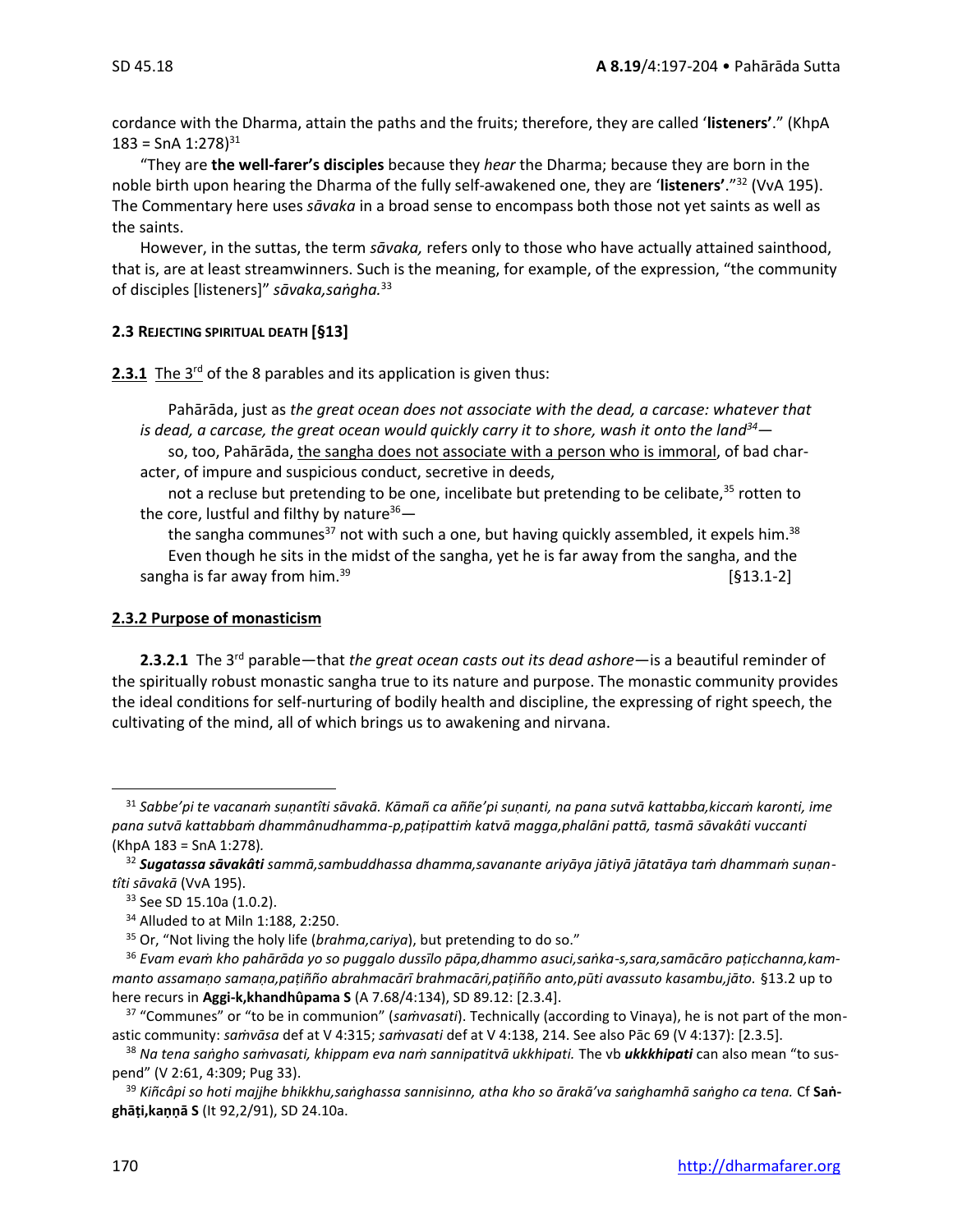**2.3.2.2** Members of the monastic sangha are, by definition, celibate—they have vowed not to indulge in any kind of sexuality, that is, the enjoying of the bodily pleasures, whether for procreation and for itself. Not procreating is a choice a renunciant makes, so as not to bring any beings into a world of suffering. <sup>40</sup> Abstaining from sex is again a natural choice (not because sex is "bad" or "evil") because we have tasted the supreme bliss of dhyanic joy, a mental bliss that transcends even the best of bodily pleas $ures.<sup>41</sup>$ 

#### **2.3.3 False monastics**

**2.3.3.1** Becoming a monastic is a personal and sacred pledge before a spiritual community that we vow to keep to its rules and training, and work for the goal of awakening in this life itself. A vital part of a monastic's mental training is the abandoning of wrong views and cultivating right views, which are to help him in his meditation and, if he is inclined to, in teaching the Dharma to others, when it is proper to do so. Through his meditation, he learns to gradually let go of all views, even the right ones, so that he would experience true reality directly, and with it, a profound bliss that empowers him to journey closer to awakening.

**2.3.3.2** A monastic who reneges on his vows or tries to "modernize" the unique and specialized tools for attaining the unconditioned, as such, is one who goes back on his own word. This is not only wrong speech, but is also wrong practice. When such a monastic stays on, putting up a false front of what he neither believes nor practises, he is said to be a "thief" (*cora*), since he acts stealthily. 42

The Commentaries say that a false monk eats the country's alms as a *thief*, while a good monk, who eats without reflecting on it, is a *debtor*. A saint on the path takes his almsfood as an *heir*, while an arhat is the *owner* of his almsfood. 43

**2.3.3.3** In **the Mahā Taṇhā,saṅkhaya S**utta (M 38), the monk Sāti, who holds a serious wrong view —that "the same" consciousness is reborn when we die (but the reality is that this is all conditioned)—is said to be a "thief." <sup>44</sup> A wrong view about livelihood or the Pātimokkha, declares the Buddha in **the Sāmagāma Sutta** (M 104), is trifling, but when the sangha dispute over the path or way (the eightfold path and other basic teachings) [2.7.2.2], it would have dire and widespread consequences.<sup>45</sup>

**2.3.3.4** In **the Alagaddûpama Sutta** (M 22), the monk Ariṭṭha holds the wrong view that, since laymen who enjoy sensual pleasure are capable of awakening, as such, *sexuality* is no stumbling block to the holy life of a monastic, too!<sup>46</sup> [2.3.3]. Arittha, too, has become a thief in the teaching when he refuses to give up his wrong view as a monk.

Merely harbouring a wrong view is a mental hindrance to meditation and spiritual growth, but which can be corrected with proper instruction, study and reflection. However, stubbornly holding on to such

<sup>&</sup>lt;sup>40</sup> This is in no way an "ideal" approach to spirituality, but a choice we have made. On the other hand, if we are not inclined to a monastic or celibate life, we can live a layperson's life of "enjoying sense-pleasures" (*kāma,bhogī*), moderated by the 5 precepts: see **Mahā Vaccha,gotta S** (M 73,10/1:491), SD 27.4. With the habitual practice of the perception of impermanence, we are still able to attain at least streamwinning in this life itself: see **(Anicca) Cakkhu S** (S 25.1), SD 16.7; see also **Emotional independence,** SD 40a.8. On laymen arhats, see SD 8.6 (15.2.6).

<sup>41</sup> See **Dhyana,** SD 8.4.

<sup>42</sup> See Susīma's confession: **Arahatta Susīma S** (S 12.70,58), SD 16.8.

 $43$  MA 5:32; SA 2:199; cf SA 1:100 thieves are those who cause ruin in the world. See SD 49.2 (1.1.3).

<sup>44</sup> M 38 @ SD 7.10

 $45$  M 104,5/2:245 @ SD 62.4.

<sup>46</sup> M 22 (SD 3.13).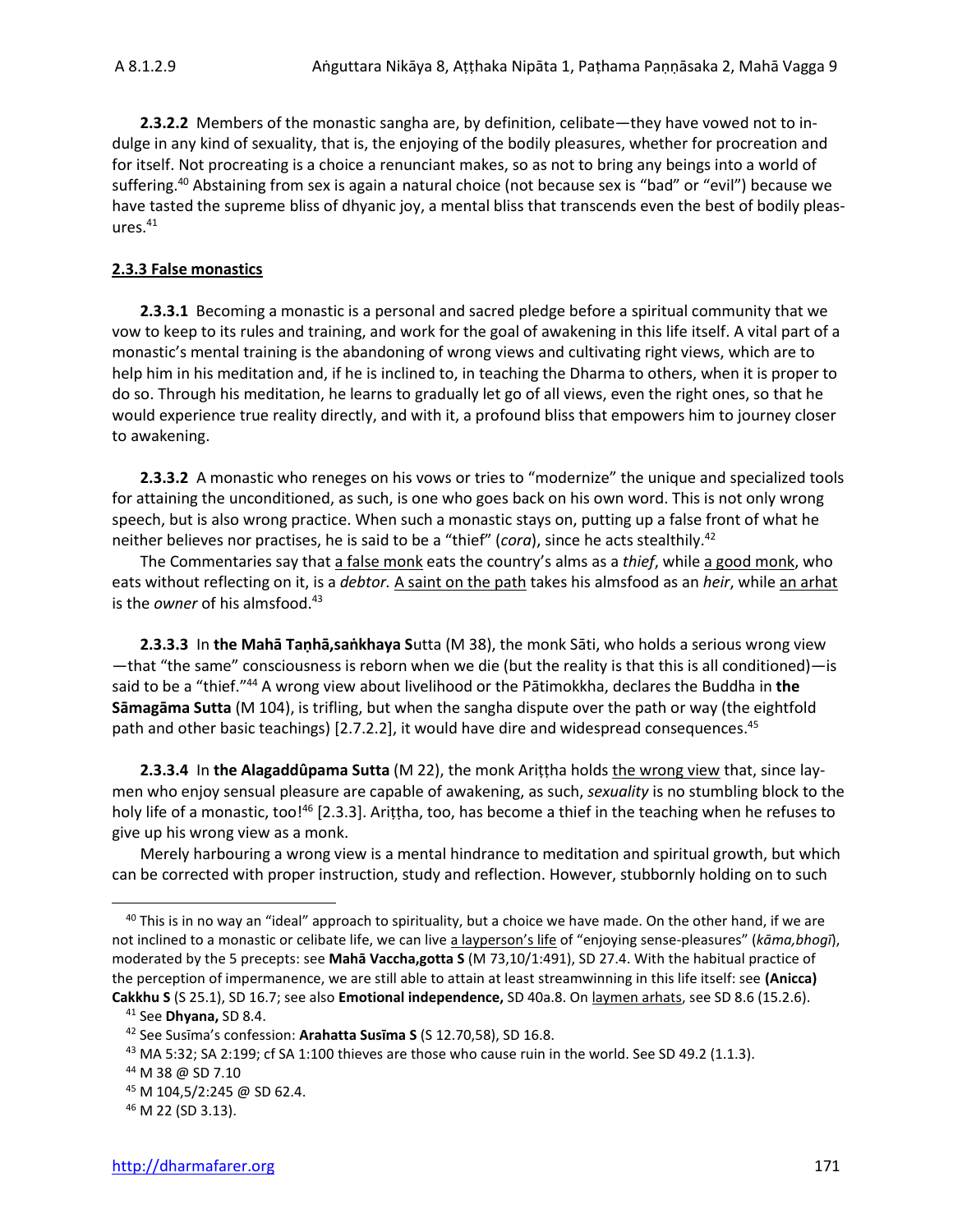views, and refusing to review or revise them will not only hinder our spiritual progress, but when made public, it also reveals us to be false individuals, falsely living of society's alms and support.<sup>47</sup>

**2.3.3.5 The Samaṇa Gadrabha Sutta** (A 3.81) records this delightfully instructive remark by the Buddha on a false monastic:

Suppose, bhikshus, an ass follows closely behind a herd of cows, thinking, "I'm one, too! I'm one, too!"

But his colour is not like that of the cows, nor is his sound like that of the cows, nor are his hoofs like those of the cows.

He merely follows closely behind a herd of cows, thinking, "I'm one, too! I'm one, too!"

Even so, bhikshus, here, a certain monk follows closely behind a community of monks, thinking, "I'm a monk, too! I'm a monk, too!"

But he has no keen desire to undertake the training in higher moral virtue, like some other monks.

But he has no keen desire to undertake the training in higher mind, like some other monks.

But he has no keen desire to undertake the training in higher wisdom, like some other monks.

He merely follows closely behind a community of monks, thinking, "I'm a monk, too! I'm a monk, too!" (A 3.81,2), SD 24.10b

**2.3.3.6** In modern terms, the monk's wrong attitude towards the sangha [2.3.3.5] may be said to be a kind of "**imprinting**," a term used in psychology and ethology (a branch of zoology that studies animal behaviour) to describe "any kind of phase-sensitive learning, that is, learning occurring at a particular age or a particular life stage, that is rapid and apparently independent of the consequences of behavior."<sup>48</sup>

It was first used to describe situations in which a person or an animal learns the characteristics of some stimulus, which is therefore said to be "imprinted" onto the subject. In other words, such a person sees the monastic life as a secure, even comfortable, livelihood, but fails to understand or appreciate its true nature and purpose [2.3.2].

Such a religious imprinting is very common today in the urbanized Buddhist priesthood, where the priests and priestesses are "career religious," earning a living by preaching and preserving a Buddhist "religious materialism" of rituals, riches and sham. Such priests only dress as monastics, but otherwise work for money, enjoy sense-pleasures, accumulate worldly assets and effectively live just like any other lay worldly person, except that they are much wealthier and live more luxuriously, and do not have to pay income tax.

#### **2.3.4 Religious truancy**

#### **2.3.4.1** The following passage from the Pahārāda Sutta recurs in **Aggi-k,khandhûpama Sutta** (A 7.68):

a person who is immoral, of bad character, of impure and suspicious conduct, secretive in deeds, not a recluse but pretending to be one, incelibate but pretending to be celibate.<sup>49</sup> rotten to the core, lustful and filthy by nature.<sup>50</sup>  $[§13.2]$ 

<sup>&</sup>lt;sup>47</sup> This aspect of the holy life is said to be monastic "right livelihood": see SD 37.8 (1.6).

<sup>48</sup> [http://en.wikipedia.org/wiki/Imprinting\\_\(psychology\).](http://en.wikipedia.org/wiki/Imprinting_(psychology))

<sup>49</sup> Or, "Not living the holy life (*brahma,cariya*), but pretending to do so."

<sup>&</sup>lt;sup>50</sup> For details of each of these qualities of the false monk, see SD 59.2a (2.2).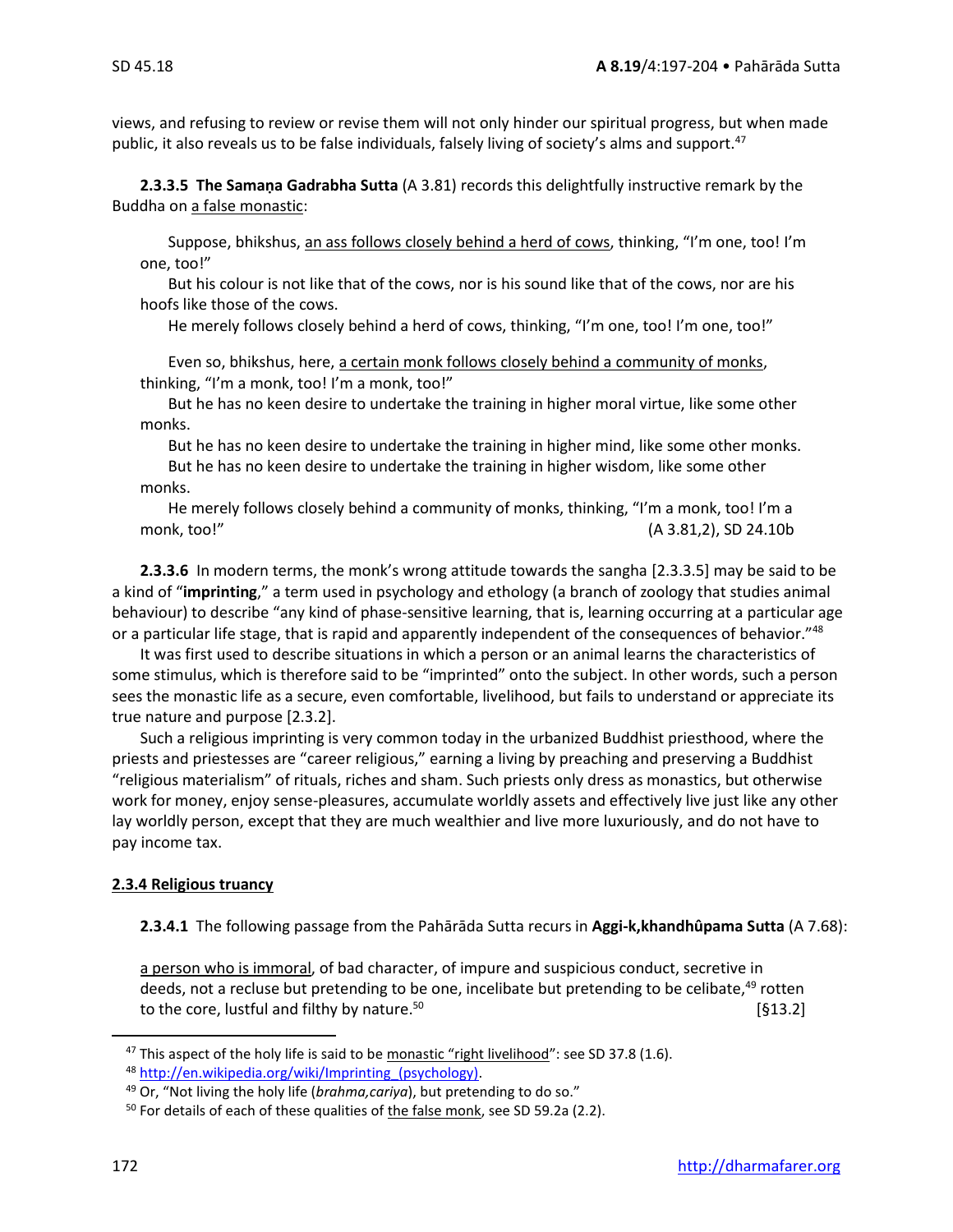The Buddha strongly condemns such a Tartuffe (a false monastic or priest), <sup>51</sup> declaring that it is better if he were thrown into a boiling cauldron right here and now: at least he would die then. But if he were to continue to live falsely, so that he continues to enjoy the benefits of charity and support, he would, after death, be reborn in a suffering hellish state. This is the Buddha's clear warning to renunciants not to live a wrong livelihood, not making a career of the cloth, not leeching off society, but to strive diligently for the spiritual goal.<sup>52</sup>

**2.3.4.2** Such false monastics and priests are like students who play truant in school—they fail to master the training they have avowed to undertake—and upon "graduation," they live false lives pretending to help and heal others, but which is far from the truth. Such false individuals differ from the true individuals who are diligent renunciants, just as night differs from day.<sup>53</sup>

The Pahārāda Sutta continues [2.3.1] by saying that:

Even though he sits in the midst of the sangha, yet he is far away from the sangha, and the sangha is far away from him. [2.3.5] [§13.2]

**2.3.4.3** In **the Saṅghāṭi,kaṇṇā Sutta** (It 92), the Buddha echoes this same sentiment, with a dramatic image and further instruction, thus:

Bhikshus, even if a monk should hold on to my outer robe's corner, following closely behind me, step for step;

yet, if he were covetous, strongly lusting after sense-pleasures, with a mind of ill will, with a mind of corrupted intentions,<sup>54</sup> muddle-headed, without clear knowing, lacking concentration, scatter-brained, loose in faculty,<sup>55</sup> then, he is really far from me, and I from him.

What is the reason for this?

That monk, bhikshus, sees not the Dharma; not seeing the Dharma, he sees me not.<sup>56</sup> (**It 92**,1.1-1.2/91), SD 24.10a

The import of such a teaching is profound: we *are* our views. If we hold wrong views, we would effectively cut ourselves off from those with right views. We would attract those with similar views and be attracted to them. There is always some guru or charlatan out there who will readily applaud and endorse our views, no matter how false or quirky—but, there is a high cost for this, as we have already noted. [2.3.5.1]

#### **2.3.5 Communion**

**2.3.5.1 The Saṅghāṭi,kaṇṇā Sutta** (It 92) continues with the Buddha declaring in a positive way, thus:

Bhikshus, even if a monk were to dwell a hundred yojanas<sup>57</sup> away,

<sup>&</sup>lt;sup>51</sup> Named after the leading character, a deviously scheming religious hypocrite, in "Tartuffe" (1664), by the French playwright and actor Molière (1622-1673). See **Me: The nature of conceit**, SD 19.2a (2.3.2).

<sup>52</sup> A 7.68/4:134 [A:B 7.62] @ SD 89.12.

<sup>53</sup> On the stock passage describing a false monastic, see **(Aṭṭhaka) Uposatha S** (A 8.20), SD 59.2a (2.2).

<sup>54</sup> *Paduha,mana,sakappo.*

<sup>55</sup> *So ca hoti abhijjhālū kāmesu tibba,sārāgo byāpanna,citto paduṭṭha,mana,saṅkappo muṭṭha-s,sati asampajāno asamāhito vibbhanta,citto pākat'indriyo.* As at **Jīvika S** (It 91,4/89) n, SD 28.9b.

<sup>56</sup> *Dhammaṁ hi so bhikkhave bhikkhu na passati, dhammaṁ apassanto na maṁ passati.* See (2.3.5.1) n ad loc.

<sup>57</sup> On the *yojana,* see §9.1 n.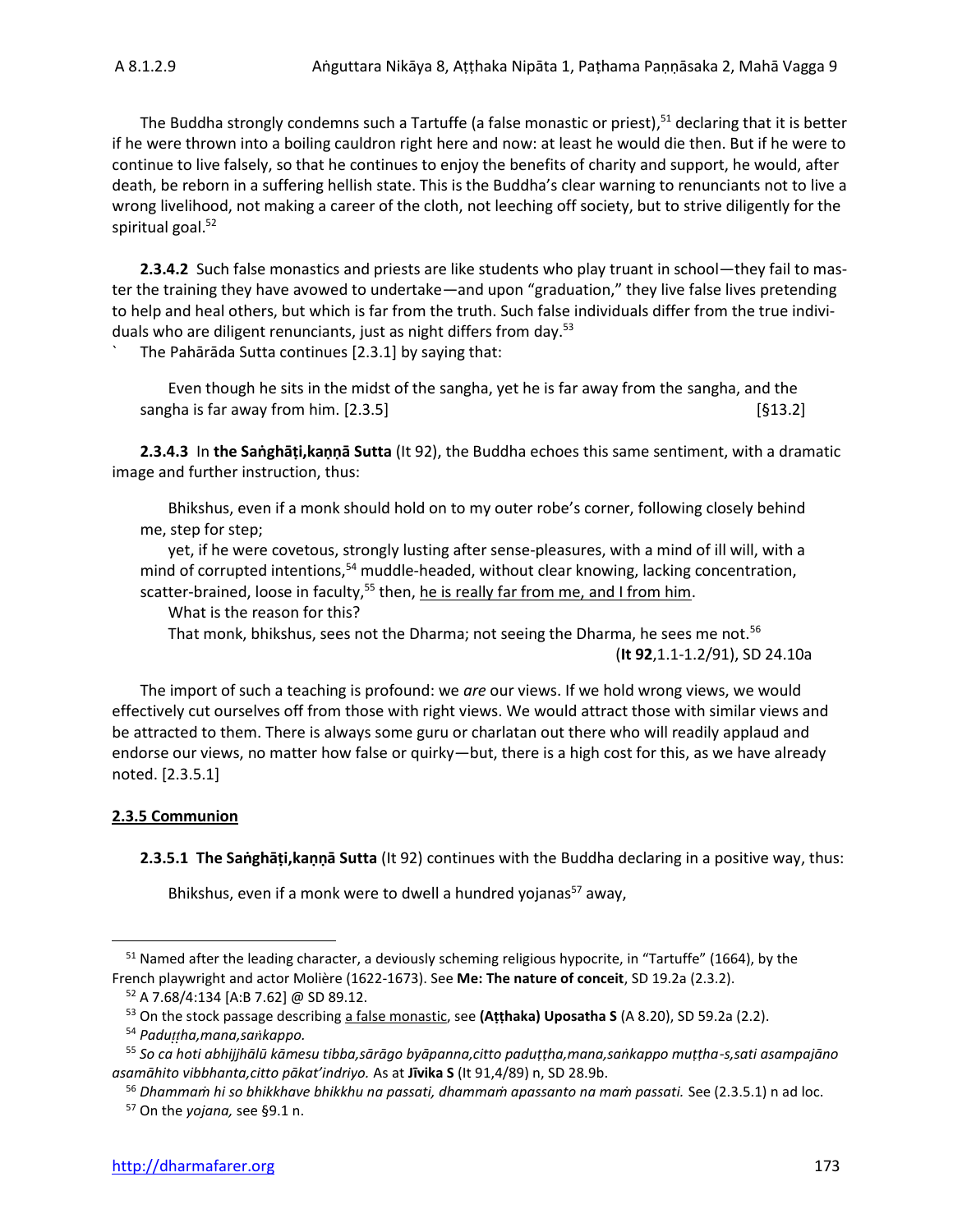but is not covetous, the mind not infatuated with great lust for strong sense-pleasures, not malevolent at heart, with a mind free of corrupted thinking, constantly mindful, clearly knowing, mentally focused, guarded in sense-faculties,<sup>58</sup> then, he is before me, and I before him.

What is the reason for this?

That monk, bhikshus, sees the Dharma; seeing the Dharma, he sees me.<sup>59</sup>

(**It 92**,1.3/91), SD 24.10a

The significance of this passage is spiritually profound. It is not the robes or uniform, no matter how impressive, that we don which make us holy or good, but it is our heart and conduct, rooted in goodness. that truly defines and liberates us, and empowers us to help and heal others. More importantly, it is our falsehood and badness that distance us from the Buddha and the Dharma. In our goodness and spirituality, we are before the Buddha and approaching nirvana.

**2.3.5.2** The Vinaya term for such a spiritual connection is "**communion**" (*samvāsa*), and the verb here is *saṁvāsati,* "(he) communes" [§13.2]. A true monastic *communes* with others in the sangha. A false monastic has no *communion* with the sangha. "Communion" here, then, means a spiritual life and connection with one another.<sup>60</sup>

The suttas, especially the verses of the monastics, especially in the Thera,gāthā, we often see them as also being in harmony with the environment and nature. They are at peace with everything around them, too.<sup>61</sup>

More broadly, then, we can say that when we practise the Dharma and live a wholesome life, we are, by that fact, in communion with others who are similarly Dharma-moved in a spiritual community. It is our Dharma life that truly unites us as a community. We cannot "join" such a community because it is not a club or a tribe.

We must *become* the community through our own *spirituality*. Through our love and life in the Dharma, we become a spiritual community. Communion—being wisely mindful and open-hearted, and compassionately touching other lives, and in touch with nature—then, is *the* defining quality in our spiritual life. Even if we have not yet attained these wonderful qualities, they should guide our every action, and re-orientate us when things go wrong.

#### **2.3.6 Milinda,pañha quotes**

**2.3.6.1 The Milinda,pañha,** an early post-canonical work on apologetics, has at least two quotes from the Pahārāda Sutta. The first is in **Dilemma 3.12** on whether the Buddha has anger, in connection with his dismissal of the noisy monks led by Sāriputta, as recorded in the Cātuma Sutta (M 67).<sup>62</sup> In the Milinda,pañha, the monk Nāgasena explains to the Greek king Milinda (Menander) that the Buddha does not show anger in expelling those noisy monks, just as the great ocean casting dead bodies ashore without any anger. Indeed, it is with compassion that the Buddha does so, to teach those monks a lesson, so that they are more disciplined and amenable. $^{63}$ 

<sup>58</sup> *So ca hoti anabhijjhālū kāmesu na tibba,sārāgo abyāpanna,citto appaduṭṭha,mana,saṁkappo upaṭṭhita,sati sampajāno samāhito ekagga,citto saṁvut'indriyo.*

<sup>59</sup> *Dhammaṁ hi so bhikkhave bhikkhu passati, dhammaṁ passanto maṁ passati.* Cf **Vakkali S** (S 22.87.13/3:- 120), SD 8.8.

<sup>60</sup> In Vinaya, *saṁvāsa* is def at V 4:315; *saṁvasati* def at V 4:138, 214. See also Pāc 69 (V 4:137).

<sup>61</sup> See eg Mahā Kassapa's verses (Tha 1057-1070.

<sup>62</sup> M 67,1-5 (SD 34.7).

<sup>63</sup> Miln 3.12/1:188.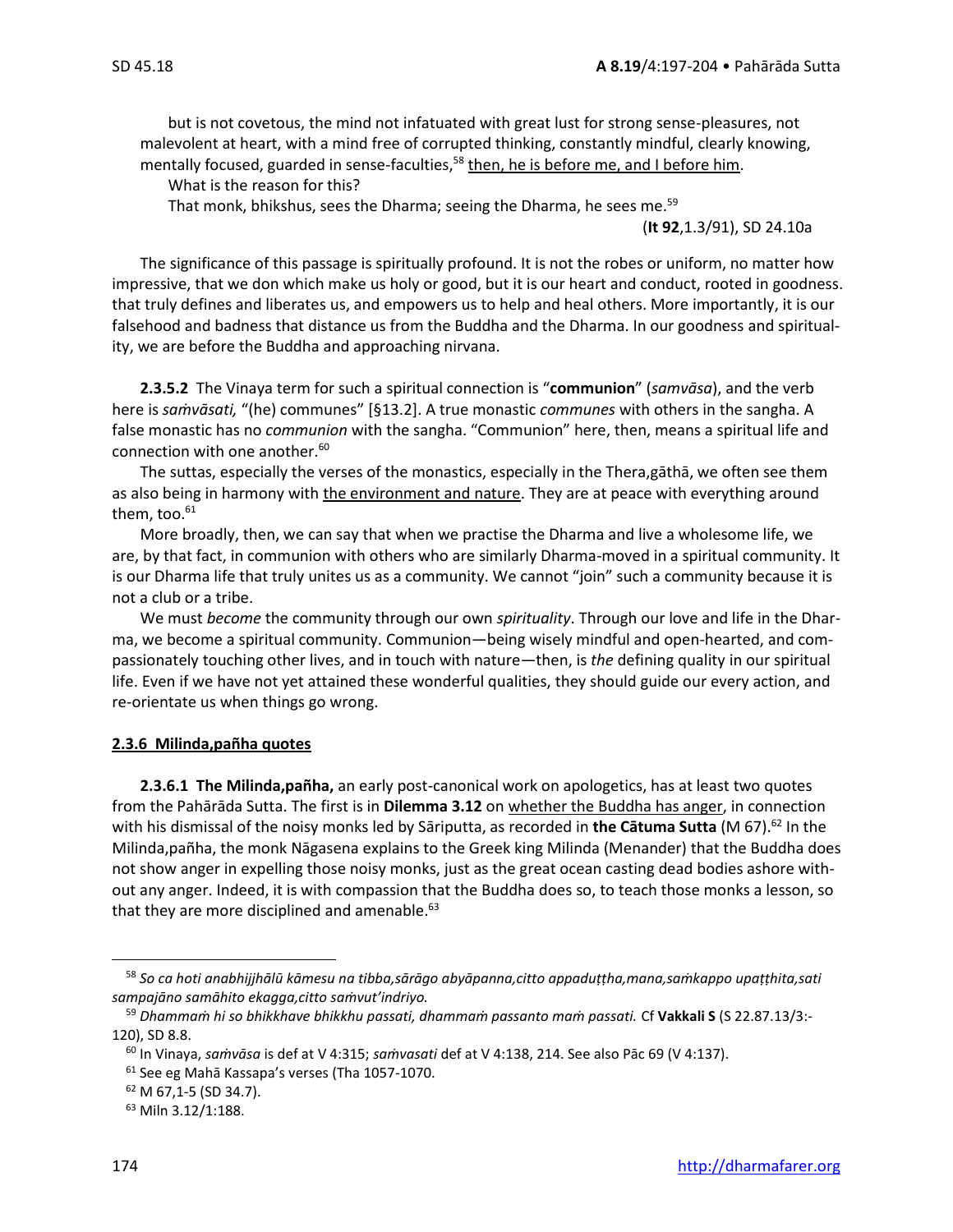**2.3.6.2** The second Milinda,pañha quote of the Pahārāda Sutta is found in **Dilemma 6.5**, on why there are those who, after being ordained as monks, give up the training and return to lay life. Nāgasena explains that such people do not have enough merits to stay on, and so leave the order, just as the great ocean wash ashore any dead bodies. In other words, the Buddha gives everyone a chance to join the monastic sangha if they qualify in some way. But the sangha rejects them if they are unwilling or unable to continue in the training. $64$ 

#### **2.4 SOCIAL EQUALITY IN THE DHARMA [§14]**

**2.4.1** The 4<sup>th</sup> of the 8 parables and its application is given thus:

| Pahārāda, just as all the great rivers, that is to say,                                   |           |
|-------------------------------------------------------------------------------------------|-----------|
| the Ganges, the Yamuna, the Aciravati, the Sarabhu and the Mahi, 65                       |           |
| upon reaching the great ocean, losing their former names and gotra [oriqins],             |           |
| come to be known simply as the great ocean-                                               |           |
| so, too, Pahārāda, when these 4 classes <sup>66</sup> —                                   |           |
| the kshatriyas, the brahmins, the vaishyas, the shudras-                                  |           |
| having gone forth from the house for the homeless life in the Dharma-Vinaya proclaimed by |           |
| the Tathagata, 67                                                                         |           |
| they abandon their former names and gotras [lineages], and are simply known as            |           |
| 'Sakya-putta recluses' ['recluses who are sons of the Sakya']. <sup>68</sup>              | [§14.1-2] |
|                                                                                           |           |

#### **2.4.2 Suttas and texts mentioning the 5 rivers or the great ocean**

**2.4.2.0** These 5 rivers—the Ganges, the Yamuna, the Aciravati, the Sarabhu and the Mahi [§§5+14] —are a stock list, mentioned in a number of other suttas.

**2.4.2.1** The Saṁyutta has two suttas of the same name, that is, **the Sambhejja Udaka Suttas 1+2** (S 13.3+4), both applying the parable of the "waters at the confluence" (*sambhejja udaka*) of the 5 rivers. In **the Sambhejja Udaka Sutta 1** (S 13.3), the Buddha declares that if a person were to take only a couple of drops of water from this confluence, clearly the waters of the confluence is very much more than those few drops. So, too, is the "breakthrough into the Dharma" (*dhammâbhisamaya*) or the "attaining of the Dharma-eye" (*dhamma.cakkhu,paṭilābha*), like the waters of the confluence, compared to the few drops that is the whole world. Both the technical terms here refer to the attaining of streamwinning. 69

**The Sambhejja Udaka Sutta 2** (S 13.4) is the same as its first namesake, except that "the water at the confluence" has disappeared. This amount that has disappeared is still greater than a few drops in our hand. Similarly, the attaining of streamwinning is far greater than even power over the whole world itself.<sup>70</sup>

<sup>64</sup> Miln 6.5/2:250.

 $65$  This parable and the foll [§15] are combined in Miln 70,

<sup>66</sup> On the 4 classes (*vaṇṇa*), see **Kaṇṇa,kaṭṭhala S** (M 90/2:125-133), SD 10.8 (6).

<sup>67</sup> *Evam evaṁ kho pahārāda cattāro'me vaṇṇā khattiyā brāhmaṇā vessā suddā, te tathāgata-p,pavedite dhamma, vinaye agārasmā anagāriyaṁ pabbajitvā.*

<sup>68</sup> *Jahanti purimāni nāma,gottāni samaṇā sakya,puttiyā tv-eva* [Be:Ka Se *samaṇo sakya,puttiyo tv-eva*] *saṅkhaṁ gacchanti.* On *sakya,putta* see [2.5.1].

<sup>69</sup> S 13.3+4/2:135.

<sup>70</sup> For a similar statement, see Dh 178.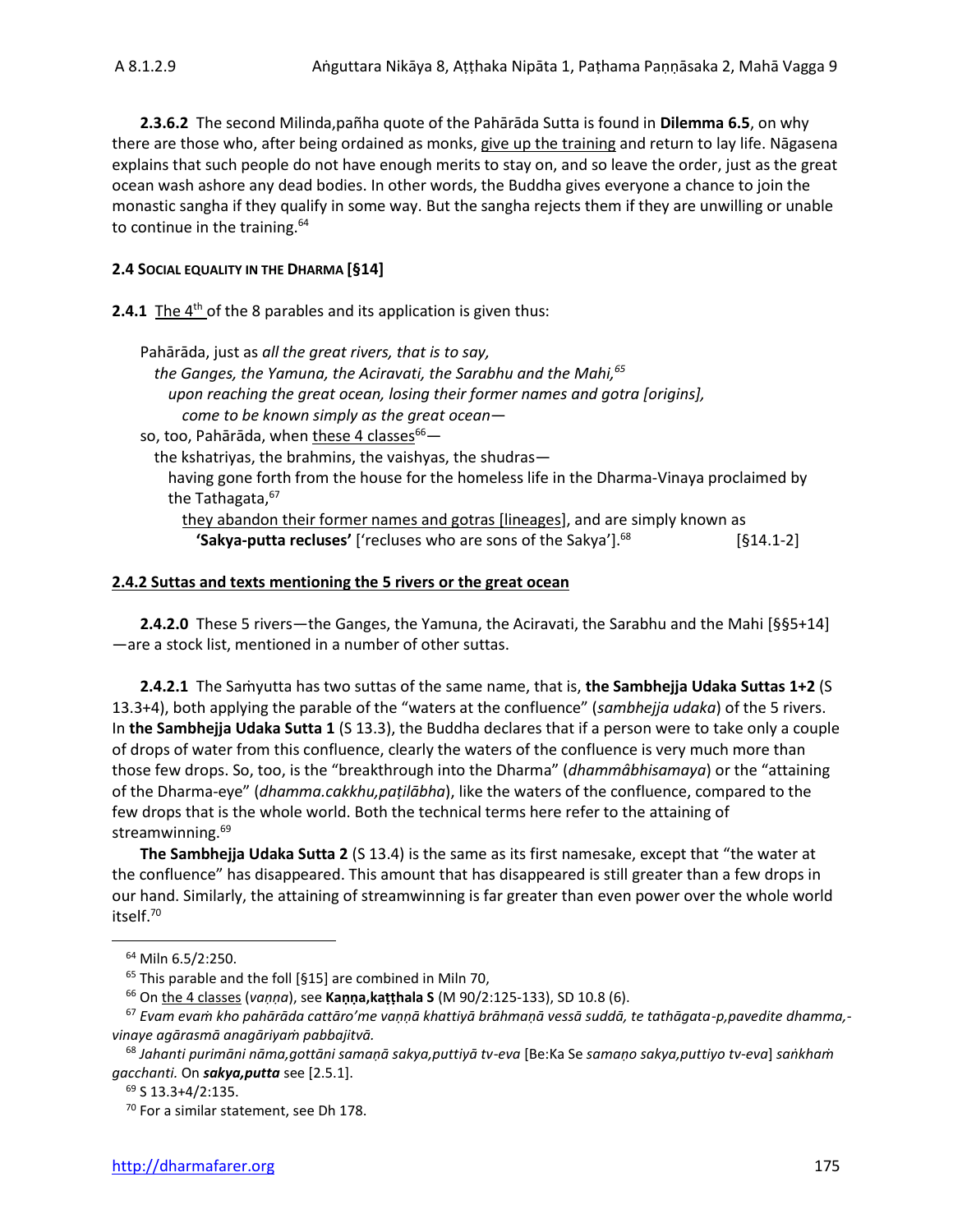**2.4.2.2** There are a set of 6 suttas with the same name, that is, **Pācīna,ninna Suttas 1-6** (S 45.91-95), all applying the river parable. These rivers are said to gradually "incline to the east" (*pācīna,ninna*). Each of the 5 rivers is the theme of a sutta of their own (S 45.91-95), and the last sutta incorporating all the 5 rivers, presented as "inclining to the east" (S 45.96).

Each limb of the eightfold path, too, needs to be gradually cultivated, "based on solitude, on dispassion, on cessation, maturing in release."<sup>71</sup> This is the way in which the path is gradual so that the traveller or practitioner is progressively transformed and spiritually matures—like a sweet fruit ripening—and inclines towards nirvana.<sup>72</sup>

**2.4.2.3** Following this set of 6 suttas [2.4.2.2] is another set of 6 suttas, all with the same name, that is, **the Samudda,ninna Suttas 1-6** (S 45.7-102), which repeats the same cycle as the Pācīnā,ninna Sutta [2.4.2.2], except that we have "incline to the ocean" (*samudda,ninna*) instead of "incline to the east."

**2.4.2.4 The (Satta) Suriya Sutta** (A 7.62) says that, in the distant future, all these 5 great rivers would dry up when the third of the 7 suns appear in this world, portending the world's end. This is one of the reflections used by the Buddha to show the impermanence of the world. Reflecting thus, says the Buddha, it is sufficient that we would want to be liberated from the conditioned world.<sup>73</sup>

**2.4.2.5** In **the Pahārāda Sutta** (A 8.19), these 5 great rivers [§§5 + 14], each with their own name, are said to flow into the great ocean where they blend with it and lose their names and are simply known as the "great ocean." So, too, when members of the 4 classes—the kshatriya, the brahmins, the vaishyas, the shudras<sup>74</sup>—lose their class distinction, they become a classless community known simply as the "Sakyaputta recluses," that is, "children" of the Buddha.

In some manuscripts, only four rivers are mentioned (omitting the last-named, the Mahi), to fit with the number of classes. However, the five rivers are meaningful, and we can include a fifth category, a sort of "non-class," that is, the "fifth" (*pañcama*) group or the outcastes. They, too, on joining the sangha, lose their low status and are simply known as "Sakya-putta recluses."<sup>75</sup>

**2.4.2.6** In **the (Dasaka) Appamāda Sutta** (A 10.15), this parable of 5 rivers and the great ocean is its tenth and last one. In this case, the Buddha declares that just as the rivers merge with the great ocean, and is known as the "great ocean," so that it is the foremost, even so, amongst wholesome qualities, heedfulness (*appamāda*) is declared to be the foremost. 76

**2.4.2.7 The Milinda,pañha** quotes the parable of the rivers at least twice (that is, Miln 70 + 89). In the first case (**Miln 70**), king Milinda asks Nāgasena if he or his father before him has ever met the Buddha. When Nāgasena replies neither he nor his father has seen the Buddha, Milinda concludes that he does not exist. Nāgasena then asks Milinda if he has seen a certain distant but well-known river. Milinda admits that he has not. Does that mean it does not exist?

Milinda then asks Nāgasena how does he know that the Buddha is the foremost being if he has never met the Buddha. Nagasena then presents the 4<sup>th</sup> parable—these 5 great rivers flow into the great ocean,

<sup>71</sup> *Viveka,nissita virāga,nissita nirodha,nissita vossagga,pariāmi.* This is the *viveka,nissita* formula: see *Viveka,nissita,* SD 20.4.

<sup>72</sup> S 45.91-96/5:38 f.

<sup>73</sup> A 7.62 @ SD 47.8.

<sup>74</sup> On the 4 classes (*vaṇṇa*), see **Kaṇṇa,kaṭṭhala S** (M 90/2:125-133), SD 10.8 (6).

<sup>75</sup> **A 8.19**,5/4:199 f + 14/202 @ SD 45.18.

<sup>76</sup> A 10.15 @ SD 42.23.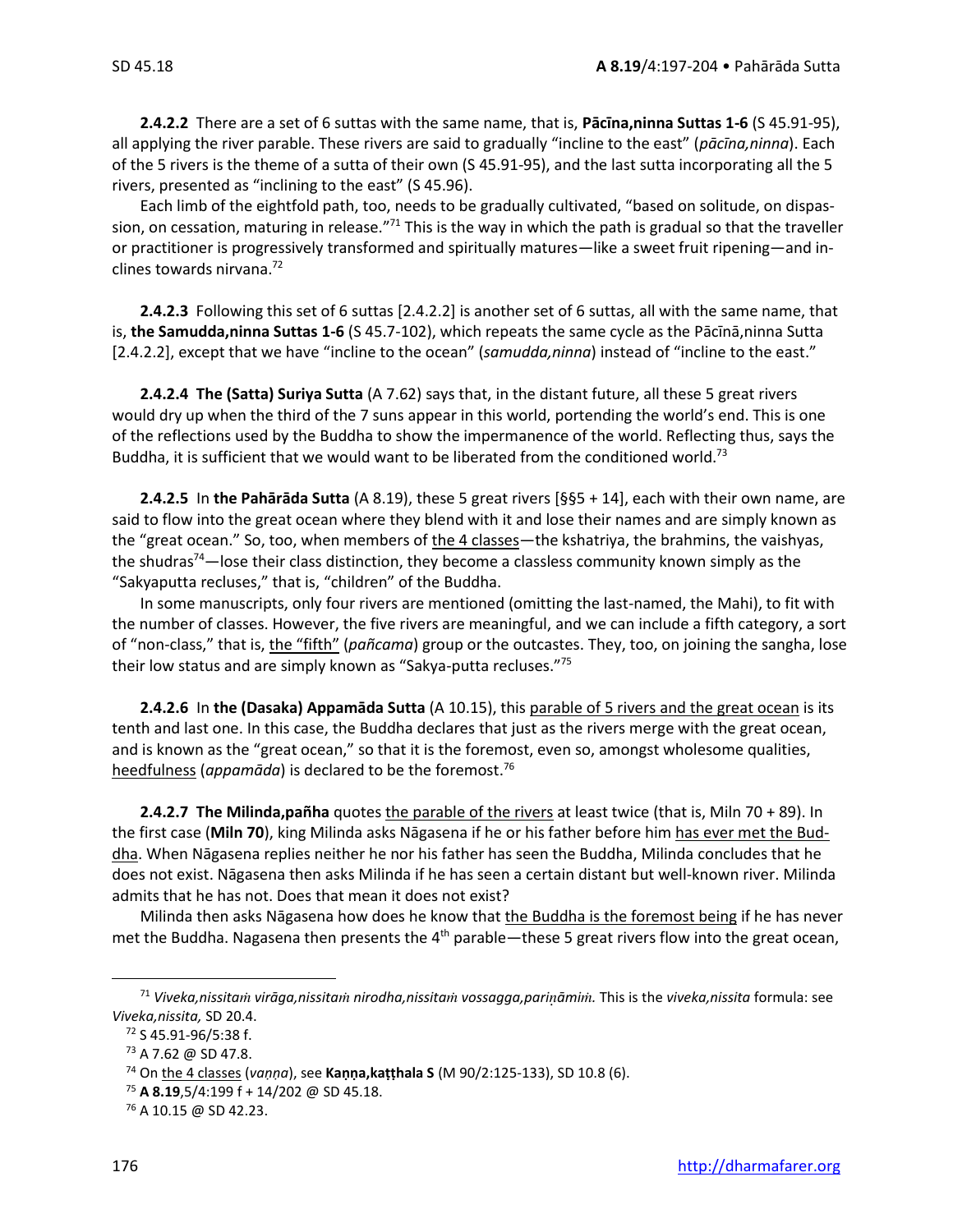filling it up, yet neither its fullness nor emptiness is affected by this. We would know this even without having seen the great ocean. Even so, we can know that the Buddha is the foremost of beings.

#### **2.4.2.8** OTHER CITATIONS OF THE PARABLE

(A) There are a number of other citings of the parables of the 5 rivers and the great ocean. Two more are found in **the Milinda,pañha** (that is, Miln 114, 380). In **Miln 114,** Nāgasena says that some 500 bodies of water flow down the Himalayas. but not all of them are regarded as rivers, because they tend to dry up. Only ten of them are called rivers. And the rivers of the parable are the first 5 of these 10 rivers.

(B) In **Miln 380,** Nāgasena is recorded as teaching that we should emulate 5 qualities of the great ocean. These 5 qualities are those represented by the following parables:

|  | (1) Parable 3: The great ocean rejects dead bodies                                        | $[§4]$ |
|--|-------------------------------------------------------------------------------------------|--------|
|  | (2) Parable 7: The great ocean contains various kinds of treasures                        | $[§8]$ |
|  | (3) Parable 8: The great ocean contains gargantuan beings                                 | [§9]   |
|  | (4) Parable 2: A 100,000 rivers flow into the great ocean, beginning with the 5 rivers.   |        |
|  | The great ocean does not overflow its margins                                             | [§3]   |
|  | (5) Parable 5: Despite the inflows by rivers and rains, the great ocean's water is stable | [§6]   |

Nāgasena, however, gives his own interpretations of these parables, calling them "**the 5 limbs to be grasped**" (*pañc'aṅga gahetabba*). thus:

- Parable 1: A meditator (*yogi*) should not have any unwholesome qualities.
- Parable 2: He should treat his spiritual qualities and attainments as precepts and not show them off.
- Parable 3: He should dwell near good teachers as their spiritual friends and be harmonious with fellow brahmacharis.
- Parable 4: He should not break any of the rules for the sake of any gain, honour or fame.
- Parable 8: He should never tire of the Pātimokkha recitation, learning the Abhidhamma and the Vinaya, the deep suttas and its language, and all the limbs of the Buddha's teachings.

(C) **The Visuddhi,magga,** very near its opening, in the description of moral virtue, alludes to the 5 rivers in its long verse, declaring that nothing in the world, not even the waters of any of the 5 rivers can wash away our impurities. Only moral virtue (*sīla*) can purify us. (Vism 1.24/10).

#### **2.4.3 Sakya,putta [§14.2]**

In ancient India, even in the Buddha's time, both he and his monks are referred to as *sakya,putta,*  which can be translated as "Sakya son" or "son of the Sakya(s)." In the former case, "Sakya" can be singular or plural: if singular (as here) it would refer to "the Sakya" (the Buddha himself), as a synecdoche for the Buddha's community. If it is taken as plural, it refers to "of the Sakyas," that is, the early Buddhist community as a "sect" or "order." For example, the Buddha is often referred to by others, even the monks themselves (eg Assaji, V 1:41), as "the great recluse, son of the Sakyas, gone forth from a Sakya family" (*mahā,samaṇo sakya,putto sakya,kulā pabbajito*). This depends on the context; hence, the anglicized "Sakya-putta" is a helpful broad term.<sup>77</sup>

<sup>77</sup> For a useful discussion, see V:H 2:xliv-xlvii (although Horner differs from above).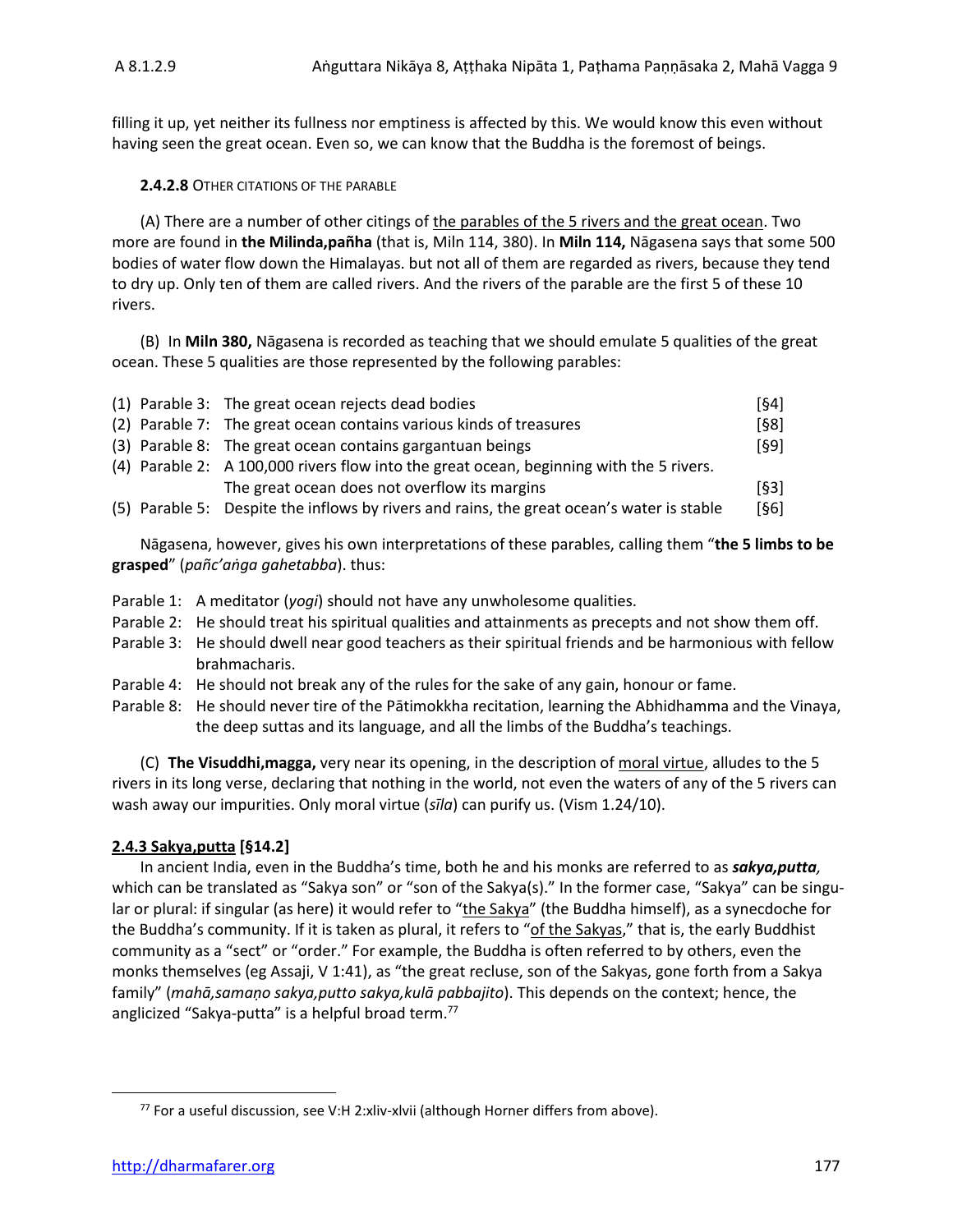#### **2.5 NIRVANA'S UNCONDITIONALITY [§15]**

**2.5.1** The 5<sup>th</sup> of the 8 parables and its application is given thus:

Pahārāda, *despite those streams that flow into the great ocean, and the showers that fall from the sky, neither the decrease nor the fullness of the great ocean is evident* so, too, Pahārāda, although many monks attain the nirvana-element without residue, neither the decrease or the fullness<sup>78</sup> of that nirvana-element is evident.  $[§15.1-2]$ 

By way of summary, the "**nirvana-element without residue**" (*anupādi,sesa nibbāna,dhātu*) here refers to the nirvana of an arhat who has passed away. An arhat who continues to live (like the Buddha himself, for 45 years), is said to be experiencing the "nirvana with residue" (*sa.upādi,sesa nibbāna*), the "remains" here being the (non-clinging) 5 aggregates (*pañca-k,khandha*).

#### **2.5.2 The 2 nirvana-elements**

**2.5.2.1** This parable [2.5.1] may be understood in the context of the "2 kinds of nirvana," that is:

| (1) nirvana-element with residue, and | sa,upādi,sesa nibbāna,dhātu            |
|---------------------------------------|----------------------------------------|
| (2) nirvana-element without residue.  | anupādi, sesa nibbāna, dhātu [2.5.2.3] |

It should be noted that the word *dhātu,* "element," here, means "a domain of experience or existence."<sup>79</sup> In other words, it is a term used, as far as language permits, to refer to (that is, "point to") or suggest some way for our understanding what that "state" is like.<sup>80</sup>

The "**nirvana-element with residue**" seems to be a non-technical term, where "residue" refers simply to the 5 aggregates *without* clinging [2.5.3]. where it refers to the Buddha or an arhat.

Other occurrences of the term "nirvana-element without residue" can be found in the texts listed in [2.0] above.

**2.5.2.2** The term "**nirvana-element without residue**" (*anupādi,sesa nibbāna,dhātu*) is more common, suggesting that it is an older term than "nirvana-element with residue" (*sa,upādi,sesa nibbāna,dhātu*), which was probably defined after it. In other words, the sutta compilers first described the state of the dying buddha or arhat as being a "nirvana-element without residue."

In due course, they realized that it was helpful to describe the state of the living Buddha or an arhat as that of "nirvana *with* residue." And so we have **the Nibbāna,dhātu Sutta** (It 44),<sup>81</sup> and a more elaborate discourse—**the Sa,upādi,sesa Sutta** (A 9.12) [2.5.5]—extending the idea to cover all the other types of saints, too.

**2.5.2.3** The more common term, "**nirvana-element without residue,**" occurs only by itself in the following suttas:

(1) **The (Tathāgata) Loka Sutta** (A 4.23 = It 122), where a definition of *tathāgata* is given, thus:

<sup>&</sup>lt;sup>78</sup> The parable at §14 and this are combined in Miln 70; also Bhagavad-Gita 2.70.

<sup>79</sup> See DP: dhātu 4.

<sup>80</sup> On the nirvana-element. see Miln 8.11/323-326. On the problem of defining or describing nirvana, see **Unanswered questions,** SD 401.10 esp (4).

 $81$  It 44/2.2.7/38 f (SD 50.13). On the 2 kinds of nirvana, see also SD 9 (15.2): Nirvana: 2 kinds and 3 kinds.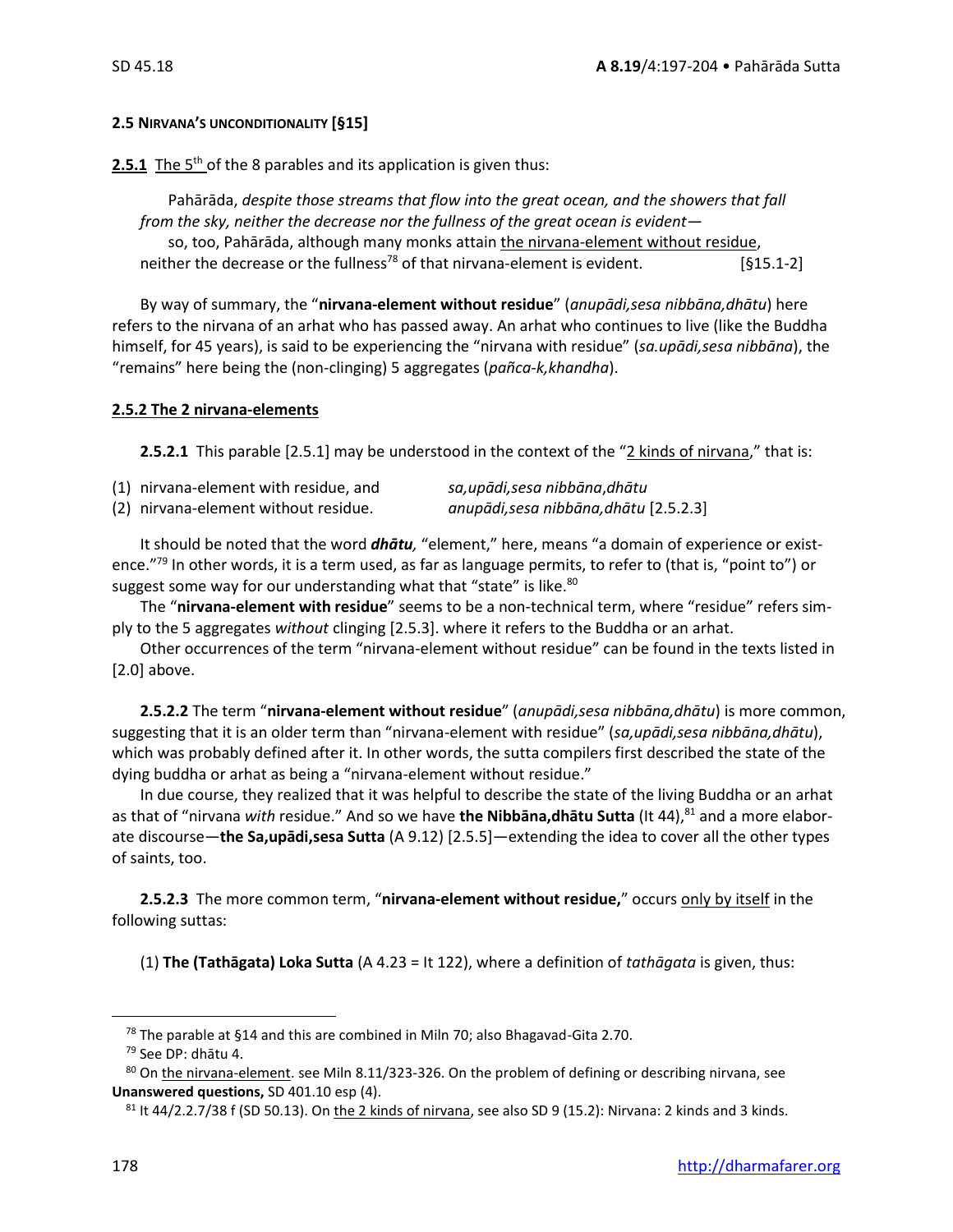And, bhikshus, from the night that the Tathagata fully awakens to the night he utterly passes away into the nirvana-element without residue, throughout that period, whatever he speaks, utters, points out—all that is just so, not otherwise.<sup>82</sup> As such, he is called Tathagata. (A 4.23,2.2/2:24), SD 15.7(2.1.2) = It 122.

The Commentary explains that when no buddhas arise in the incalculable aeons, it is not possible for a single being to attain nirvana. Yet, one cannot say that nirvana is empty. During a buddha-age, when countless beings attain the death-free from a single assembly, one cannot say that the nirvana-element has become full (AA 4:111).

(2) **The Saṁvejaniya Sutta** (A 4.118 = D 16) lists the 4 holy places that should inspire religious urgency (*saṁvega*), the drive to practise the Dharma right now. These 4 holy places are as follows:

- 1. the place of the nativity (Lumbinī Park, modern Rummindei);
- 2. the place of the great awakening (Uruvelā on the Nerañjarā, modern Ureli on the Lilanja river);
- 3. the place of the first discourse (the Deer Park at Isipatana, modern Sahet-Mahet); and
- 4. the place of the final passing-away (Kusināra, modern Kashgar).

(D 16,5.8/2:140; A 4.118/2:120 f) + SD 9 (7c)

At each of these holy places, we should reflect its significance accordingly, and at the fourth place, we should reflect: "Here the Tathāgata attained the nirvana-element without residue."

(3) **The Bhūmi,cāla Sutta** (A 8.70,19/4:313) gives 8 causes of earthquakes, which is also found in the Mahā Parinibbāna Sutta (D 16). The eighth and last cause of earthquakes is "when the Tathāgata enters into parinirvana, the nirvana-element without residue."<sup>83</sup>

**2.5.2.4** THE 2 KINDS OF NIRVANA are fully defined in only one text, that is, **the Nibbāna,dhātu Sutta** (It 2.2.7). <sup>84</sup> They are, however, briefly mentioned in a number of texts, such as **the Māha Parinibbāna Sutta**  (D 16) <sup>85</sup> and **the Pāsādika Sutta** (D 29).<sup>86</sup>

**The Cunda Kammāra,putta Sutta** (U 75) records the Buddha as consoling Cunda by telling him of the two foremost meal-offerings to be made to the Buddha: the first is the meal (offered by the lady Sujātā), after which the Buddha awakens, and the second is that (offered by Cunda the smith himself) after which the Buddha passes away into nirvana. Here, we see both kinds of nirvana alluded to, but the first is not given any technical name.<sup>87</sup>

Since *upādi* refers to the 5 aggregates (*khandha*), these 2 kinds of nirvana—the nirvana-element with residue and the nirvana-element without residue—are also respectively known as "the nirvana of the defilements" (*kilesa,nibbāna*) and "the nirvana of the aggregates" (*khandha,nibbāna*) (DA 899 f). Here, we see the idea of "nirvana" being used as an action noun to mean "extinction" of what holds us back in samsara.<sup>88</sup>

<sup>82</sup> *Sabba ta tatth'eva hoti no aññathā.*

<sup>83</sup> D 16,2.13-20/2:107-109 (SD 9).

 $84$  It 44/2.2.7/38 f, SD 50.13. On the 2 kinds of nirvana, see also SD 9 (15.2): Nirvana: 2 kinds and 3 kinds.

<sup>85</sup> D 16,3.20/2:108 f (SD 9).

<sup>86</sup> D 29,29/3:135 (SD 40a.6).

<sup>87</sup> U 75/8.5/85.

<sup>88</sup> This 2 types of nirvana are also respectively called *kilesa,parinibbāna* and *khandha,parinibbāna:* see SD 50.13 (3.2.4.2).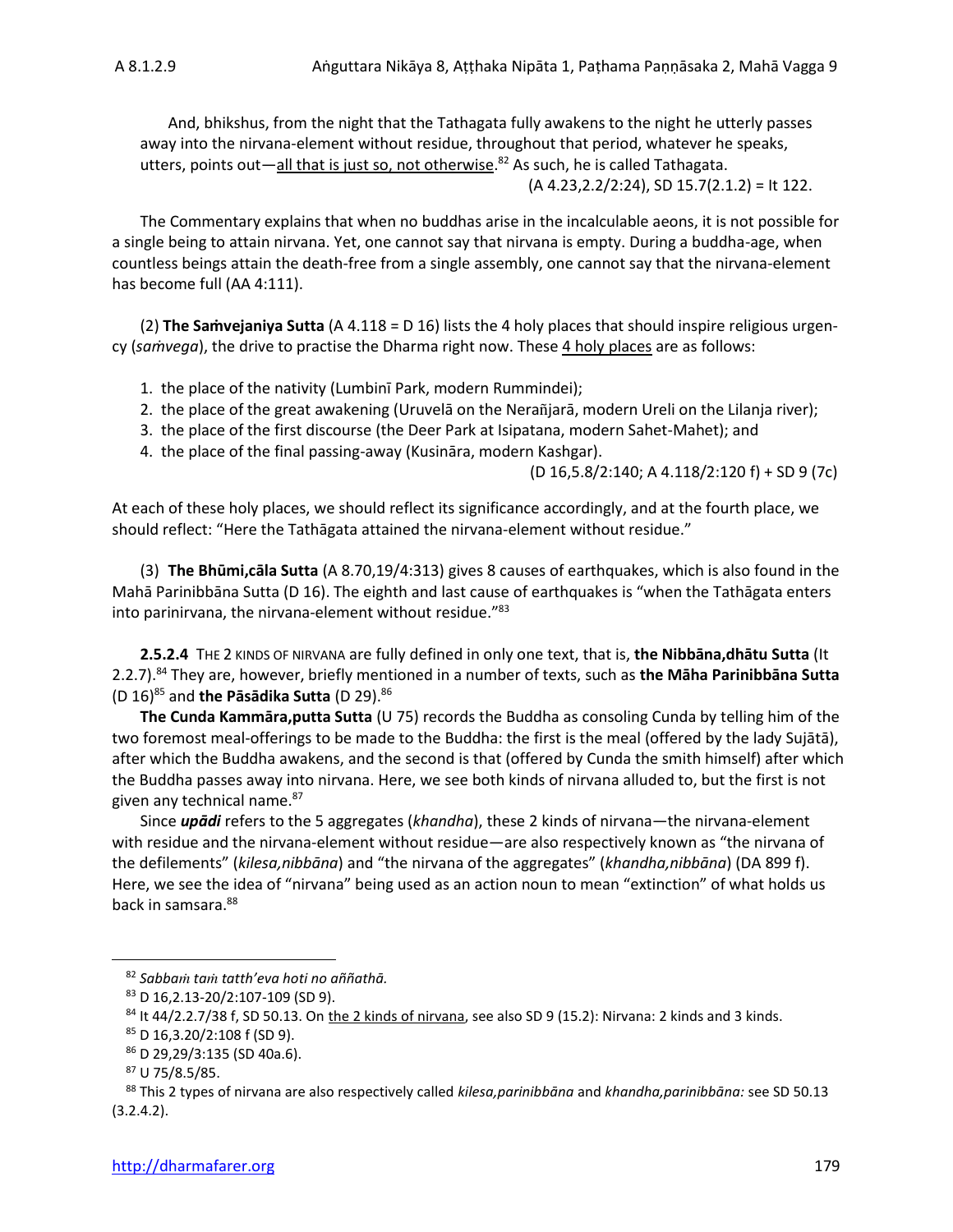**2.5.2.5** MEANINGS OF *UPĀDI*. The compound, *anupādi,sesa* comes from *na* ("no, not") + *upadi* ("clinging"; "support, fuel") *+ sesa* ("remains, residue"). The Pali word *upādi* ("clinging," from *upa + ā + dā,* "to take") is often confused with the Buddhist Hybrid Sanskrit *upādhi* (meaning "remnant, substrate," or better, "birth-basis" or "accumulation," attachment to which leads to rebirth).<sup>89</sup> Despite the subtle but important difference in meaning, most modern commentators regard them as synonymous, and do not try to explain how and why the difference arose.<sup>90</sup>

Note here that *upādi* has two important senses: (1) "clinging" and (2) "support, fuel." In (1), "clinging"—or more fully, "a [some] trace of clinging" (*upādi,sesa*)—refers to the 5 higher fetters [2.5.5], and is an old term (certainly older than the second meaning and usage), used apparently only in reference to the attaining of non-return vis-a-vis the attaining of arhathood [2.5.2.7].

**2.5.2.6** Let us look at meaning (2) of *upādi,* as it directly concerns our passage here. In the compound *anupādi,sesa, upādi* refers to "karmic support or fuel" that keeps us fettered to samsara. According to the Commentaries, these are the "material support" that is, the results of past karma, that is, the 5 aggregates (*pañca-k,khandha*).<sup>91</sup>

Its opposite is *sa,upādi,sesa,* "with residue of karmic support or fuel (ie, the aggregates)," which refers to the state of an arhat while he still lives. His life continues on the residual fuel of his past karma and present conditions. Technically, we should translate *sa,upādi,sesa nibbāna,dhātu* as "the nirvana with residual karmic fuel," and *anupādi,sesa nibbāna*,*dhātu* as "the nirvana-element without any residual karmic fuel." These definitions are technically descriptive, but a little cumbersome. They are helpful in explaining, even defining, the terms to us, and we should bear them in mind, whatever translation (which follows) we choose to use.

We could simply render them respectively as "the nirvana-element with residue remaining" and "the nirvana-element without residue remaining," or, "the nirvana with traces left" and "the nirvana-element without traces" respectively. Even more simply, we can render them as "the nirvana with residue" and "the nirvana without residue." After all, "residue" means the same thing as what "remains" behind, so we can settle simply for the word "residue." Or, we could alternatively translate the two terms as "residual nirvana-element" and "residueless nirvana-element," but this gives the impression that it is "nirvana" (despite the word "element") that stay on in the world. The second term may work, but the first certainly gives us this uneasy implication.

Since these two are rare terms, but important ones, I think it is best that we render them *idiomatically* into modern English as "**nirvana with residue**" and "**nirvana without residue**" respectively, which clearly reflects the imports of both terms. They are quite a mouthful, but not so cumbersome. Such terms reinforce their respective meanings with proper usage.<sup>92</sup>

**2.5.2.7** The second sense of *upādi* is "clinging," but this sense cannot be used in *sa,upādi,sesa nibbāna,dhātu* [2.5.2.6] to mean "the nirvana-element with a residue of clinging," since one who has attained nirvana has *no* clinging! As such, *upādi* in this term (and its counterpart, *anupādi,sesa nibbāna,dhātu*) cannot be rendered as "clinging," but as simply "residue," that is, remnants of the (non-clinging) aggregates.

*Upādi* in the sense of "clinging" is probably the older of the two senses [2.5.2.5], as it is often used in reference to the attaining of arhathood and non-return, as stated in the well known stock: "If there is a

<sup>89</sup> See SD 28.11 (3.2).

<sup>90</sup> See K R Norman, "Mistaken Ideas about *Nibbāna,*" *The Buddhist Forum* 3, ed T Skorupski & U Pagel, 1995: 215. See also **The unconscious**, SD 17.8b (4.4) & also **Satipaṭṭhāna S** (M 10,46.2) n on *upādi,* SD 13.3.

<sup>&</sup>lt;sup>91</sup> MA 4:55; UA 151.

<sup>92</sup> On Pali polysemy, see SD 50.13 (3.2.1.2).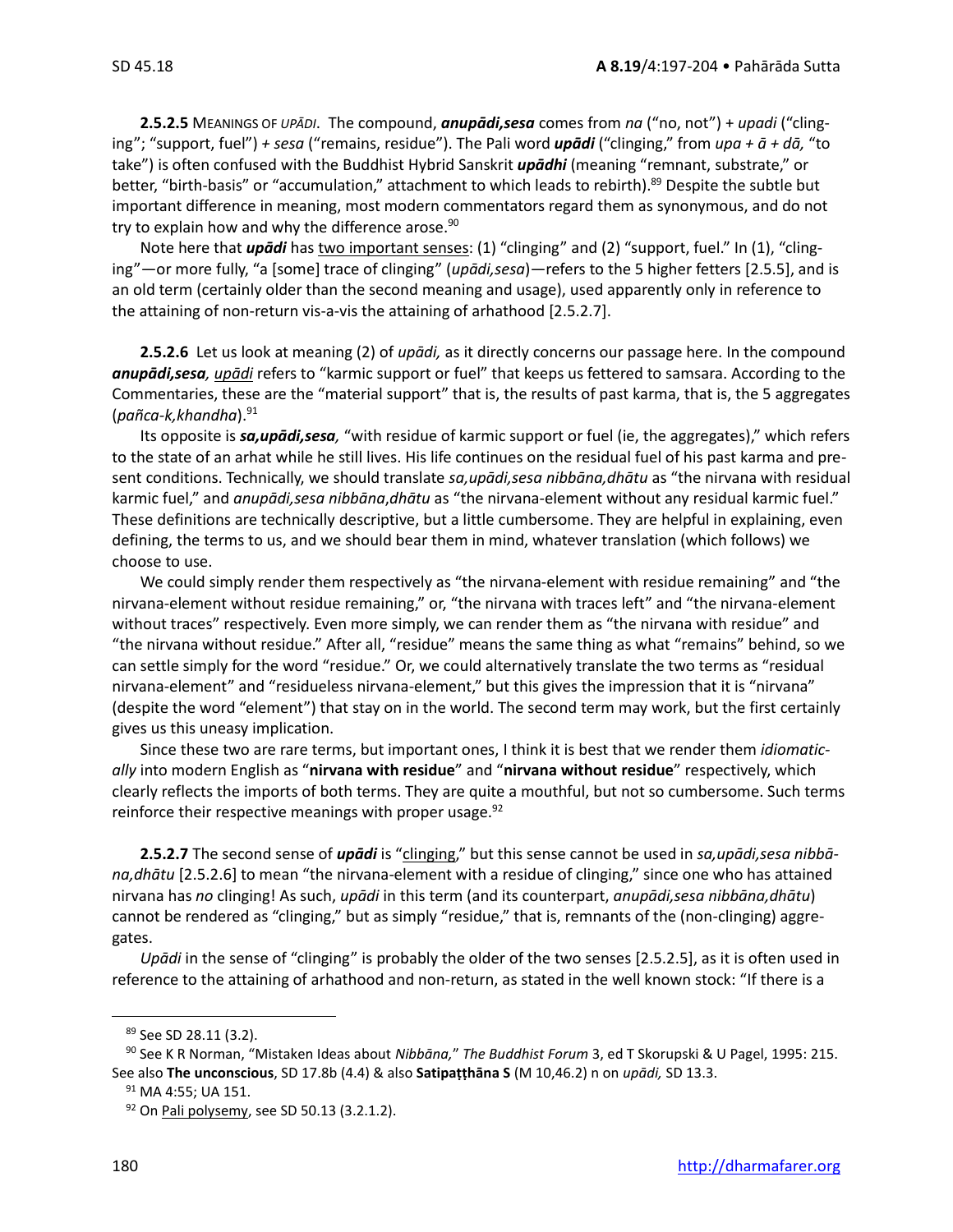[any *or* some] trace of clinging" (*sati vā upādi,sese anāgāmitā*), one becomes a non-returner. This wellknown phrase is found, for example, in **the Satipaṭṭhāna Sutta** (M 10)<sup>93</sup> and **the Paṭisallāna Sutta** (It 45).<sup>94</sup>

**2.5.2.8** The differences between *upādi* and *upadhi* should be noted here. In the 2 kinds of nirvana [2.5.2.6], the former term, *upādi,* meaning "fuel, residue (of the aggregates)" applies. The term *upadhi,* meaning "birth-basis, substrate" is not used connection with *nibbāna.<sup>95</sup>*

#### **2.5.3 A living arhat**

**2.5.3.1** One who awakens and continues to live (like the Buddha himself, for 45 years), is said to be experiencing the "nirvana with residue" (*sopādi,sesa nibbāna*), the "residue" here being the (non-clinging) 5 aggregates (*pañca-k,khandha*), that is, form, feeling, perception, formations and consciousness. In other words, an arhat (like the Buddha), has a body (like ours) but his mind is awakened, that is, freed from defilements and suffering. He is awakened.

According to **the Nibbāna,dhātu Sutta** (It 44), an arhat still has the 5 sense-faculties (like us), experiences the pleasant and the unpleasant (*manāpâmanāpaṁ paccanubhoti*), and so feel pleasure and pain, but is unafflicated (*avighāta*) by them.<sup>96</sup> This is easy to understand if we recall how we ourselves, as children simply react to pain or fear with displeasure and alarm. But as we mature, we are able to withstand pain and other negative emotions better, depending on our training. If we project this kind of personal development, with the experience of deep meditation, we will be able to manage pain, emotions and views in a more spiritual way.

**2.5.3.2 The Dve Khandha Sutta** (A 22.48) lays out two sets of the 5 aggregates, one simply called "the 5 aggregates" (*pañca-k,khandha*) and the other "the 5 aggregates of clinging" (*pañc'upādāna-k, khandha*). The first set is simply "functional," that is, they are not "fuel" for further existence or suffering, as in a worldling. These are the 5 aggregates of an arhat, which does not generate any karma.

The aggregates of clinging means that they are the objects that we cling to (our bodies, feelings, perceptions, formations and consciousness), and they, in turn, cause us to continue clinging. So it is like an endless loop that we are caught up in, a snake biting its own tail. $97$ 

#### **2.5.4 An arhat after death**

This is the most profound of the 8 parables, as it concerns the nature of nirvana. However, the nirvana referred to here, in **the Pahārāda Sutta,** is technically stated to be the "nirvana-element without residue" (*anupādi,sesā nibbāna,dhātu*) [§15], or more simply, the nirvana without any residue. This is a reference to the nirvana of the Buddha or an arhat who has passed away. It is a reference to the posthumous state of an arhat. $98$  [2.5.2.5]

<sup>93</sup> M 10,46,2 passim (SD 13.3).

<sup>94</sup> It 45/2.2.8/38 f (SD 41.4).

<sup>&</sup>lt;sup>95</sup> For details, see SD 9 (15.2).

 $96$  It 44/2.2.7/38 f, SD 50.13. On the 2 kinds of nirvana, see also SD 9 (15.2): Nirvana: 2 kinds and 3 kinds.

<sup>97</sup> See **Dve Khandha S** (S 22.48) + SD 17.1a (2.2).

<sup>98</sup> On the problem of describing an arhat's after-death state, see **Unanswered questions,** SD 40.10 esp (4). On *nibbāna* and *parinibbāna,* see SD 9 (15).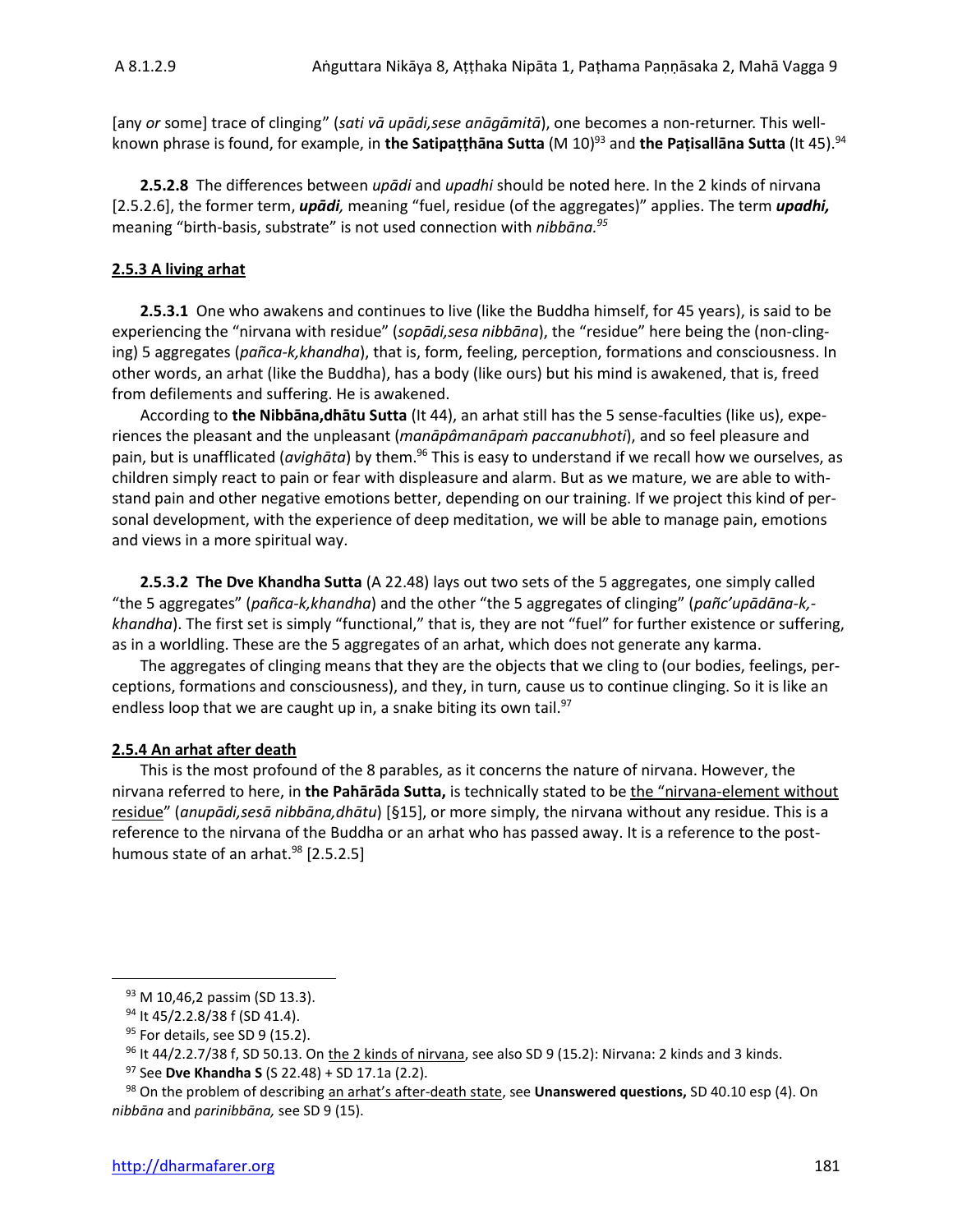#### **2.5.5 Saints with residue**

**The Sa,upādi,sesa Sutta** (A 9.12) is an important text listing those saints "with residue" (*sa,upādi, sesa*), that is, with residue of karmic fuel, by way of the 5 aggregates of clinging.<sup>99</sup> These saints are the non-returner (*anāgāmī*), the once-returner (*sākadāgāmī*) and the streamwinner (*sotāpanna*). All these saints still have some residue or traces of the 5 aggregates of clinging because they have not broken all the 10 fetters.<sup>100</sup>

They will, however, in due course, with the gradual breaking of the fetters, upgrade themselves until they attain arhathood.<sup>101</sup> In this connection, we can say that *upādi* refers to the 5 higher fetters [2.5.2.7]. However, more specifically, this would be the fetter of restlessness (*uddhacca*), by way of a "dharma desire" (*dhamma,rāga*) or "dharma restlessness" (*dhamma'uddhacca*).<sup>102</sup>

#### **2.5.6 Is nirvana a place or located anywhere?**

**2.5.6.1** It is extremely difficult to envision or even imagine **nirvana** since it is nothing of this world, or existing as a thing or place outside of our universe. In **the Aggi Vaccha,gotta Sutta** (M 72), the Buddha explains to the wanderer Vaccha,gotta that nirvana, like a fire that has been extinguished, has "gone nowhere." Simply put, the conditions that define life and suffering have all been extinguished. Using another parable—that of the great ocean—the Buddha adds that the awakened saint or tathagata is liberated from all reckoning in terms the 5 aggregates (form, feeling, perception, formations or consciousness), so that he is unfathomable like the great ocean.<sup>103</sup>

**2.5.6.2** Dilemma 8.12 of **the Milinda,pañha** deals with the problem of the location of nirvana. King Milinda tells the monk Nāgasena that if nirvana is not located anywhere (in some country, town or place), then it does not exist. Nāgasena replies that it is like the scent of plants: we can smell it but it is not stored anywhere in a plant, or just as fire is not stored anywhere, yet we can start it with fire-sticks.

Milinda then asks how does one attain such a nirvana. Nāgasena replies that this is done through the practice of moral virtue (*sīla*) and wise attention (*yoniso manasikāra*), that is, reflecting on the 3 characteristics (impermanence, unsatisfactoriness, and non-self) of all things in this world. Practising in this way, no matter where we are, in any country, town or place, we will be able to attain nirvana.<sup>104</sup>

#### **2.6 THE DHARMA-VINAYA IS ABOUT FREEDOM [§16]**

**2.6.1** The 6<sup>th</sup> of the 8 parables and its application are given thus:

<sup>99</sup> A 9.12/4:378-382 (SD 3.3(3)). On the aggregates of clinging, see **(Upādāna) Parivaṭṭa S** (S 22.56), SD 3.7 (2) & **Mahā Hatthi,padôpama S** (M 28,27-28), SD 6.16 = SD 17.8a (13.2.2).

<sup>100</sup> The 10 fetters (*dasa sayojana*), are: (1) self-identity view (*sakkāya,dihi*), (2) spiritual doubt (*vicikicchā*), (3) attachment to rituals and vows (*sla-b,bata,parāmāsa*), (4) sensual lust (*kāma,rāga*), (5) aversion (pa*igha*), (6) greed for form existence (r*pa,rāga*), (7) greed for formless existence (*arpa,rāga*), (8) conceit (*māna*), (9) restlessness (*uddhacca*), (10) ignorance (*avijjā*). See **Kīṭa,giri S** (M 70) @ SD 11.1 (5.1); **(Sekha) Uddesa S** (A 4.85), SD 3.3- (2). See S 5:61; A 5:13; Vbh 377.

<sup>101</sup> A 9.12 (SD 3.3(3)).

<sup>102</sup> For further details on *uddhacca,* see SD 41.4 (2.2). On *dhamm'uddhacca,* see *Uddhacca,kukkucca*, SD 32.7 (2.1), esp (2.1.4).

<sup>103</sup> M 72,18-20/1:487 f @ SD 6.15.

<sup>&</sup>lt;sup>104</sup> Miln 8.12/326-328. On nirvana in relation to space and time, see SD 50.13 (3.4.3).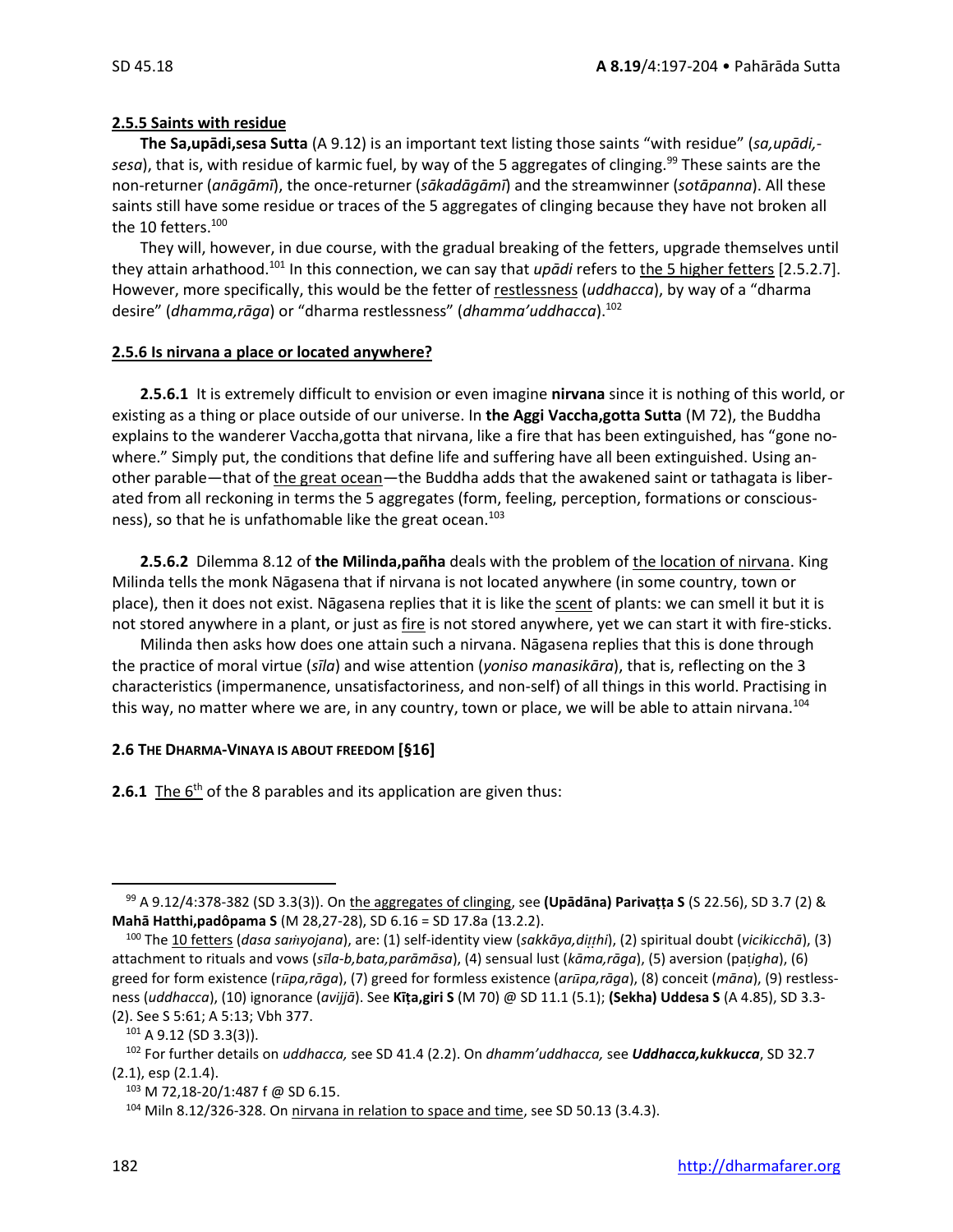Pahārāda, just as *the great ocean has only one taste, the taste of salt* so, too, Pahārāda, this Dharma-Vinaya has only one taste, <u>the taste of freedom.</u><sup>105</sup> [§16.1-2]

#### **2.6.2 Essence of early Buddhism**

Saying that "this Dharma-Vinaya has only one taste, the taste of freedom" (*ayaṁ dhamma,vinayo eka,raso vimutti,raso*) <sup>106</sup> is to state the ultimate purpose or highest benefit of early Buddhism: to be freed from samsara. A slightly more elaborate statement is the famous summary of the 4 noble truths found in **the Anurādha Sutta** (S 22.86), that is, "I declare only suffering and the end of suffering" (*dukkha c'eva papemi dukkhassa ca nirodhaṁ*).<sup>107</sup>

#### **2.6.3 Breaking free**

We also see this very same idea implicit in the attaining of streamwinning, the very first real and sure step towards awakening in this life itself. This is attained by the breaking of the 3 fetters of selfidentity view, doubt and attachment to rituals and vows.<sup>108</sup>

Breaking the fetter of self-identity view (*sakkāya,diṭṭhi*) is to be free of the notion that we are defined by our body and selfhood. We are an unfinished process, ever changing, and capable of learning and evolving so that we are limited neither by our body (through cultivating moral virtue) nor our mind (through mental cultivation). Such an effort brings us closer to understanding the universal reality of **nonself**.

Breaking the fetter of doubt (*vicikicchā*) is to realize and accept that only we can liberate ourselves spiritually. This liberating truth is called **diligence** (*appamāda*). 109 "Diligence" is a shorthand for the 4 right efforts or strivings (*samma-p,padhāna*), that is,

- if we do not have a certain bad habit, keep it so (prevention);
- if we do have a bad habit, we should give it up (abandoning);
- if we do not yet have a good habit (such as a moral life and cultivated mind), we should work in that direction (cultivation); and
- if we have a certain good habit, we should keep it up and grow (maintaining). Early Buddhism, in other words, tells us: we can do it!

Breaking the fetter of the attachment to rituals and vows (*sīla-b.bata,pārāmāsa*) is the understanding that when we lack wisdom, or is troubled by lust, ill will or ignorance, we tend to fall into the rut of a ritualism instead of seeing and solving the real problem that is troubling us. We see religion as rituals (emotional dependence on external support) and dogmas (fixed views, including philosophical notions), and think that some external agency is able to free us from our sufferings or grant our fond hope.

If we are habitually caught up in self-identity view, doubt and attachment to rituals and views—if we are self-centred, emotionally dependent on others, and superstitious—we are very likely to be suffering or be spiritually disabled in this life itself (and we might not even know this). In the hereafter, we would

<sup>105</sup> *Evam evaṁ kho pahārāda ayaṁ dhamma,vinayo eka,raso vimutti,raso.* Cf Maitrāyana Brāhmaṇa Upaniṣad 6.35: sacrificers dissolve in that ocean like salt, and this is the oneness with Brahman. On the parable, cf Bṛhad-āraṇyaka Upaniṣad 6.11.

 $106$  See n at [2.6.1].

<sup>&</sup>lt;sup>107</sup> The fuller quote is "As before, Anurādha, so, too, now, I declare only suffering and the end of suffering" (*pubbe câha Anurdha etarahi ca dukkha c'eva papemi dukkhassa ca nirodhan'ti*) (**Anurādha S,** S 22.86/3:119), SD 21.13.

<sup>108</sup> On the 3 fetters, see **Emotional independence,** SD 40a.8,

<sup>109</sup> See eg **(Dasaka) Appamāda S** (A 10.15), SD 42.23.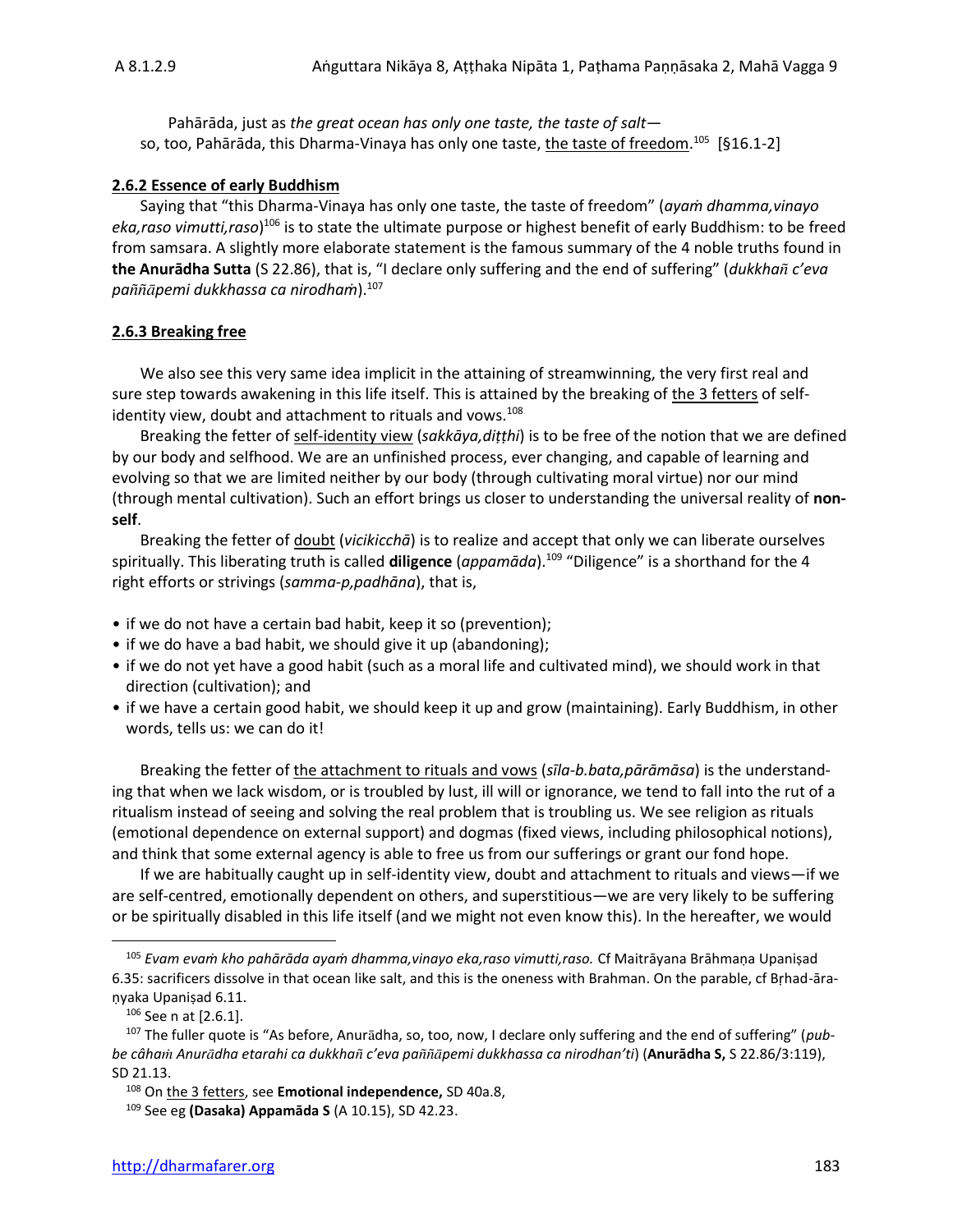fall into the kind of existence we have been habituated to, that is, the animal world or a suffering hellish state.

#### **2.6.4 Purpose of being Buddhist**

If we see Buddhism as a path of awakening and nirvana, then we should also understand and accept the Buddha's teaching that we can and should awaken or, at least, begin to awaken, in this life itself. This is done by understanding the nature of the 3 fetters [2.6.3]. When these fetters are broken, we become streamwinners in this life itself, and within 7 lives, we would surely awaken fully as arhats. $^{110}$ 

How do we practise to break the 3 fetters to attain **streamwinning in this life itself**? The answer is the perception of impermanence (*anicca,saññā*), that is, the wise and habitual reflection of whatever we experience or whatever exists in this world as being *impermanent*. A better understanding of this practice can be gleaned from any of the 10 suttas of **the Okkanta Saṁyutta** (S 25), especially **the (Anicca) Cakkhu Sutta** (S 25.1).<sup>111</sup>

#### **2.7 THE DHARMA-VINAYA AS PRICELESS TEACHINGS [§17]**

#### **2.7.1 A set of 10 jewels**

The 7<sup>TH</sup> parable of the Pahārada Sutta first mentions that the great ocean contains 10 kinds of "treasures' (*ratana*): pearl, crystal, beryl, conch, quartz, coral, silver, gold, ruby, and cat's-eye [§17.1]. The Sutta, then, declares the 7 awakening-factors to be the "7 treasures" of the Dharma-Vinaya<sup>112</sup> [§17.2].

Pahārāda, that the great ocean has many treasures, diverse treasures....pearl, crystal, beryl, conch, quartz, coral, silver, gold, ruby, cat's-eye<sup>113</sup>– so, too, Pahārāda, this Dharma-Vinaya has many treasures, various treasures. [§17.1-2]

Here, there are these treasures, that is to say [the 37 limbs of awakening in **7 sets**]:

| M 16,26/1:103<br>(3) the 4 paths to spiritual success<br>catu iddhi, pādā<br>M 77,18/2:11 f<br>(4) the 5 spiritual faculties<br>pañc'indriya<br>M 77,19/2:12<br>(5) the 5 spiritual powers<br>pañca bala<br>M 2,21/1:11<br>(6) the 7 awakening-factors<br>satta bojjhanga |  |
|---------------------------------------------------------------------------------------------------------------------------------------------------------------------------------------------------------------------------------------------------------------------------|--|
| D 22,21/2:311 f <sup>115</sup><br>(7) the noble eightfold path $114$<br>ariya atth'angika magga                                                                                                                                                                           |  |

<sup>110</sup> See **Entering the stream,** SD 3.3.

111 S 25.1 (SD 16.7).

<sup>112</sup> For a better known list of 7 treasures (*satta,dhana*) or noble treasures (*ariya,dhana*)—those of faith (*saddhā, dhana*), moral virtue (*sīla,dhana*), moral shame (*hiri,dhana*)*,* moral fear (*ottappa,dhana*)*,* learning (*suta,dhana*)*,* charity (*cāga,dhana*), and wisdom (*paññā,dhana*)—see **Ariya Dhana S 1+2** (A 7.5+6), SD 37.6 + SD 37.6(2).

<sup>113</sup> Ie, pearl (*muttā*), gem (*maṇi*), beryl (*veḷuriya*), conch-shell [mother-of-pearl] (*saṅkha*), quartz (*silā*), coral (*pavāḷa*), silver (*rajata*), gold or money (*jāta,rūpa*), ruby (*lohitaka*), cat's-eye (*masāra,galla*) [§17.1-2]*.* These incl the 7 jewels: beryl, gold, [crystal, *phalikā*], silver, cat's eye, pearl (*mutta*), and ruby (*lohitaṇka.maṇi*) (VvA 300). Comy on "cat's-eye" (*masāra,galla*): "A speckled gem (*kabara,maṇi*), variegated crystal (*citta,phalika*)" (AA 4:111; UA 3:205).

<sup>114</sup> *Evam evaṁ kho pahārāda ayaṁ dhamma,vinayo bahu,ratano aneka,ratano, tatr'imāni ratanāni, seyyath'idaṁ cattāro sati'paṭṭhānā cattāro samma-p,padhānā cattāro iddhi,pādā pañc'indriyāni pañca balāni satta bojjh'aṅgā ariyo aṭṭh'aṅgiko maggo.*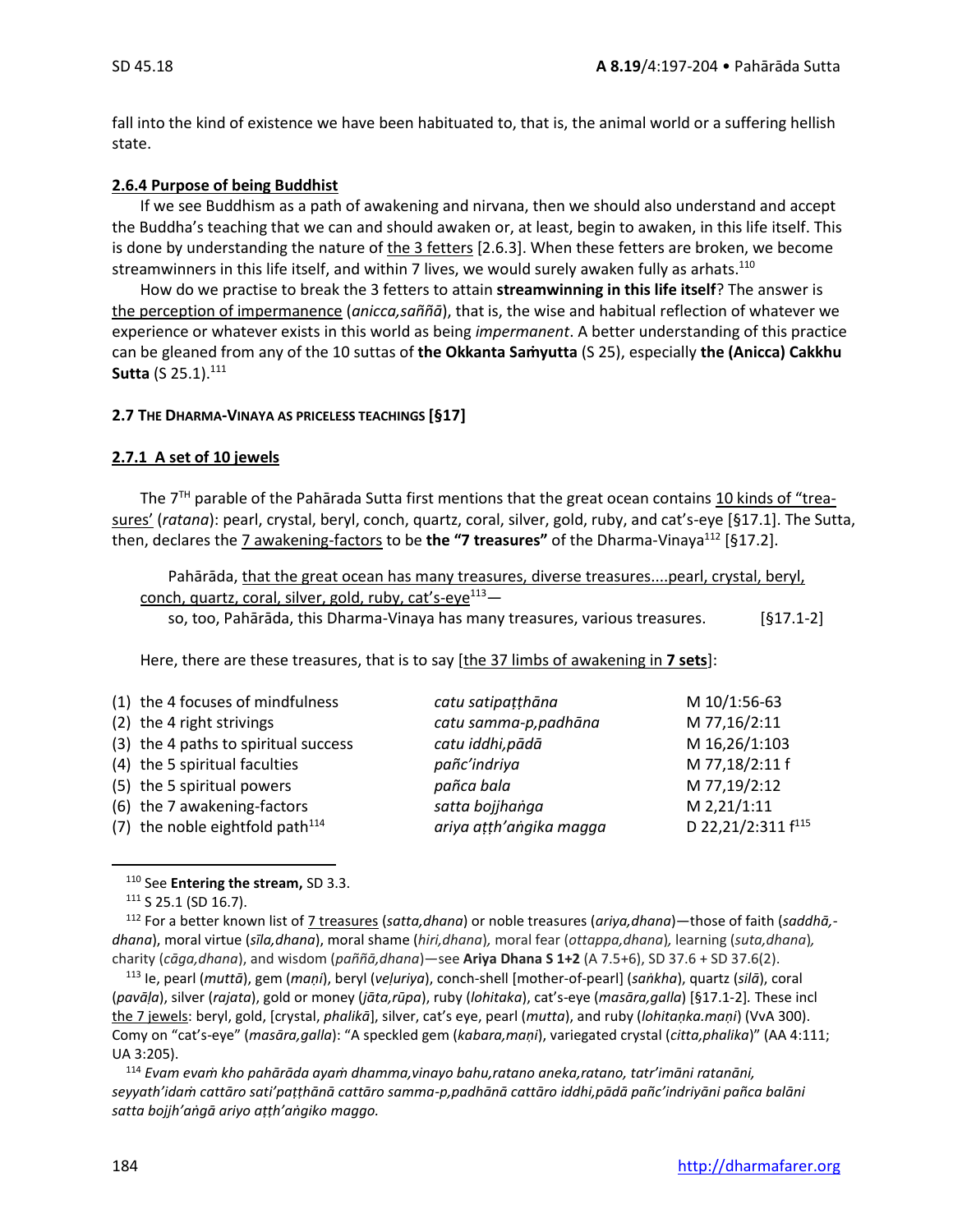The 10 treasures mentioned in the parable here include the famous set of **7 treasures** (*satta,ratana*), that is, beryl, gold, crystal, silver, sapphire, pearl, and ruby<sup>116</sup> (VvA 300), but "crystal" is excluded. [2.8.1]

#### **2.7.2 Another set of 10 treasures**

A very similar list of 10 treasures mentions precious metals (gold, silver, iron, copper, alloys) and precious stones (pearls, gems, beryls, diamonds, coral) in **the Milinda,pañha**. <sup>117</sup> In this case, it is better to translate *ratana* as "treasure," since precious metals are a different category from "jewels" as precious stones.

#### **2.8 MEANINGS AND USAGES OF** *RATANA*

#### **2.8.1 A set of 7 jewels**

**2.8.1.1** The Pali word *ratana* literally means "gem, jewel," or more broadly, "treasure."<sup>118</sup> Taken in a physical sense, *ratana,* as "treasure or jewel," can refer to either 7 precious stone or precious metals. The Commentary on **the Suvaṇṇa Vimāna Vatthu** (Vv 74) lists the 7 jewels as follows:

| $(1)$ beryl  | veļuriya; Skt vaidūry            | or lapis lazuli;                                         |                    |
|--------------|----------------------------------|----------------------------------------------------------|--------------------|
| $(2)$ gold   | suvanna; Skt suvarna             | which could also refer to its form as money;             |                    |
| (3) crystal  | phalikā; Skt sphațika            | probably fluorite or fluorspar; <sup>119</sup>           |                    |
| (4) silver   | rūpiya; Skt rūpya                | which could also refer to its form as money;             |                    |
| (5) sapphire | masāra, galla; Skt musara, galva | some translate as "cat's-eye" or emerald; <sup>120</sup> |                    |
| $(6)$ pearl  | mutta; Skt muktā                 | at least 8 kinds are known (Mahv 11, 14)                 |                    |
| $(7)$ ruby   | lohitaņka maņi; Skt rohita mukta | literally, "red gem"                                     | (VvA 300) $^{121}$ |

**The Mahā Sudassana Sutta** (D 17,16), in several places, mentions only six of the 7 jewels, such as in this passage describing the fabulous palm trees in the palace gardens of king Mahā Sudassana: "One row of palm trees is made of gold; one of silver; one of beryl; one of crystal; one of ruby; one of sapphire; one of all the jewels."<sup>122</sup> Only pearl is missing from the list.

**2.8.1.2** It should be noted that most of these ancient words for the "treasures" might not refer exactly to the kinds of gem or metal they denote today. It was likely that, to the ancients, any of these

<sup>115</sup> On these two kinds of 7 treasures, see SD 37.6 (1.34): The 7 treasures and the 7 jewels.

<sup>116</sup> The Pali terms are as follows: beryl (*veḷuriya*), gold (*suvaṇṇa*), crystal (*phalikā*), silver (*rūpiya*), sapphire [sometimes tr as cat's eye] (*masāra,galla*), pearl (*mutta*), and ruby (*lohitaṇka.maṇi*) (VvA 300).

<sup>&</sup>lt;sup>117</sup> Miln mentions these: "gold, silver, pearls, gems, conch-shells [mother-of-pearl], quartz, corals, rubies, sapphires [cat's-eyes], beryl [lapis lazuli], diamonds, crystal, iron-ore [lit "black metal"], copper, alloys, bronzes" (*suvaṇṇaṁ rajataṁ muttā maṇi saṅkho silā pavāḷaṁ lohitaṅko masāra,gallaṁ veḷuriyo vajiraṁ phalikaṁ kāḷa,lohaṁ tamba,lohaṁ vaṭṭa,lohaṁ kaṁsa,lohaṁ*, Miln 267).

<sup>118</sup> Vedic *ratna*, "gift"; BHS *ratna* (Divy 26) and *ratana* (AvŚ 2:199). See VvA 321; PvA 53 (*nānā,vidhāni,* "various kinds").

<sup>119</sup> See Raoul McLaughlin, *Rome and the Distant East,* London & NY" Continuum, 2010:150.

<sup>120</sup> Cf Skt *māsara,* "emerald" + *galva,* "crystal."

<sup>121</sup> See also LIU Xinru, *The Silk Road in World History,* Oxford, 2010:53-55, 66, 79, 84.

<sup>122</sup> *Ekā tāla,panti sovaṇṇa,mayā, ekā rūpiya,mayā, ekā veḷuriya,mayā, ekā phalika,mayā, ekā lohitaṅka,mayā, ekā masāra.galla,mayā, ekā sabba,ratanamayā.* The tr folls the Pali; alt, it can be read as "One row has palm trees made of gold..." etc. (D 17,16), SD 36.12.

On §§1.6.1-2, cf §1.26.7 below.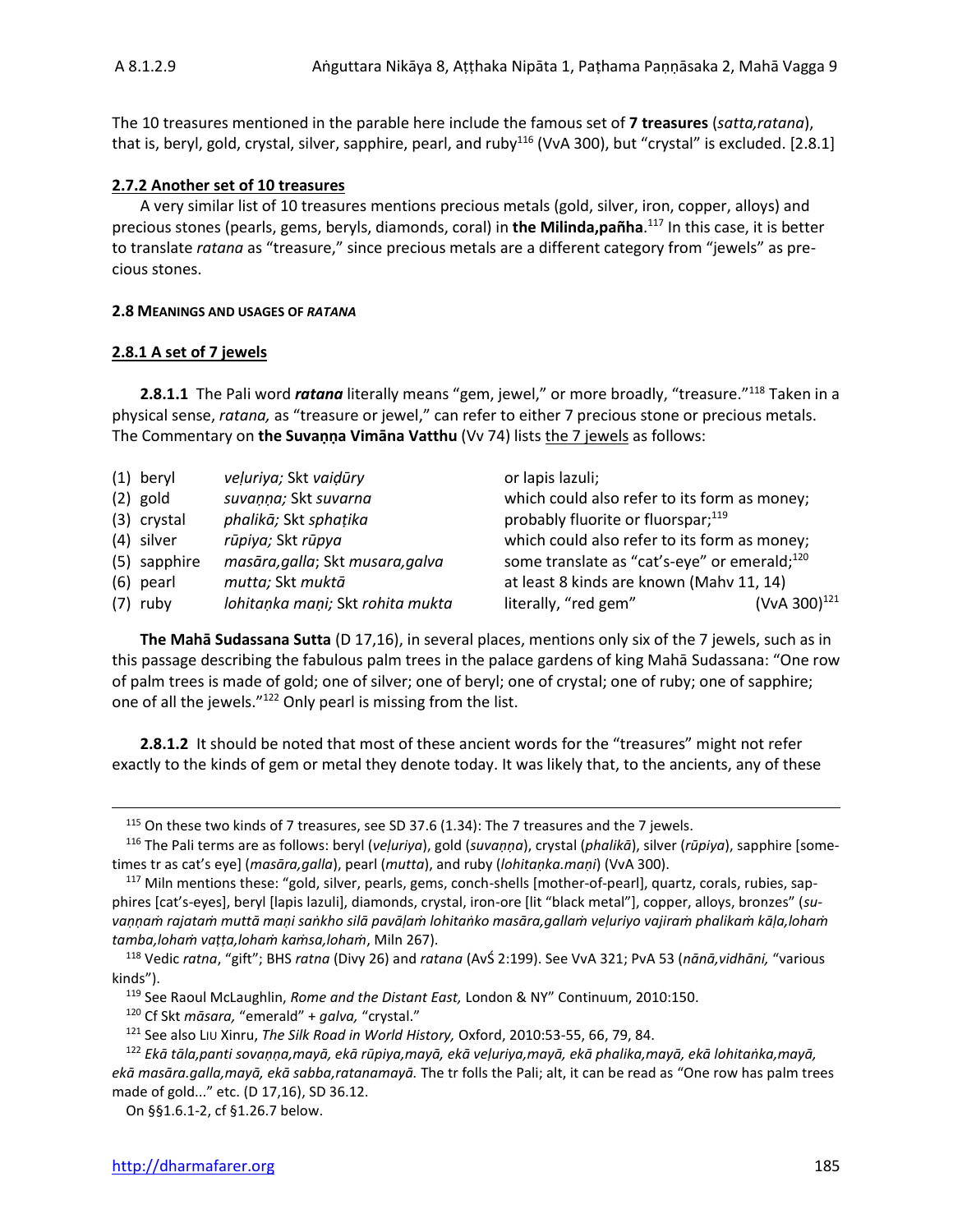words could broadly refer to a number of precious gems or items. For example, beryl also referred to glass.<sup>123</sup> The word *rupiya* and *suvaṇṇa* were used interchangeably for gold or silver, and might refer to money in general, since they were often used as currency coins. *Masāra,galla* probably referred to sapphire, but could also refer to emerald or cat's-eye. Perhaps in the future, specialists would be able to make even more refined distinctions of such things, as science and technology advance.

Furthermore, besides these 7 jewels, there were clearly other precious or decorative materials which, after the Buddha's time, decorated Buddha images, stupas and other religious edifices. Even in the Buddha's time, these precious items were known locally and internationally, but they were, properly speaking, never offered to the monastics or monasteries, as monastics were prohibited from accepting or using such worldly valuables. They were only alluded to in stories, parables and imageries when teaching the Dharma. [2.8.1.3]

**2.8.1.3** In **the Mahā Sudassana Sutta** (D 17), the palm trees around Mahā Sudassana's lake in his meditation palace are made of these precious stones and metals, but only six are mentioned, that is: gold (*suvaṇṇa*), silver (*rūpiya*), beryl (*veḷuriya*), crystal (*phalika*), ruby (*lohitaṅka*), sapphire (*masāra,galla*), and all-jewel (*sabba,ratana*).<sup>124</sup>

**The Sīl'ānisaṁsa Jātaka** (J 190), for example, relates a fabulous story where a serpent-king, living on an island changed himself into a ship whose parts are made of the 7 treasures: the three masts are of sapphire, the anchor of gold, the ropes of silver and the planks of gold, too. As the serpent is virtuous, a not so virtuous barber sailing in his ship is left unharmed by a sea-spirit.<sup>125</sup>

The 7 treasures are alluded to in the Therī,gāthā, in a verse of th nun **Sumedhā**, where it is said:

| Satta, ratanāni vasseyya    | It might rain the 7 treasures,                                          |           |
|-----------------------------|-------------------------------------------------------------------------|-----------|
| vutthimā dāsadisā samantena | showering all around in the 10 directions,                              |           |
| na c'atthi titti kāmānam    | but there is still no satisfaction <sup>126</sup> with sense-pleasures: |           |
| atittā'va maranti narā      | people indeed die unsated!                                              | (Thī 487) |

**The Māgha Vatthu,** the story of how Magha becomes Sakra, leader of the devas (DhA 2.7), mentions a "pavilion of jewels" (*ratana,maṇḍapa*), 30 leagues in circumference, and at regular intervals around it, are raised flags "made of the 7 jewels" (*satta.ratana,mayā*).<sup>127</sup>

The Commentary to **the Uraga Peta,vatthu,** the Preta Story of the Snake (Pv 1.12)—which is the Peta, vatthu version of **Uraga Jātaka** (J 354)—Sakra, the leader of the gods, is said to have "filled their house with the 7 jewels" (*satta.ratana,bharitaṁ katvā,* PvA 66). The phrase, however, is unexplained. It does not seem to allude to any metaphorical or spiritual sense of "jewels," but is likely to literally refer to mundane wealth. The Jātaka version simply states that before he leaves, he fills their house with immeasurable wealth (*aparimitaṁ dhanām katvā*) (J 354/3:168).

<sup>123</sup> See eg the articles in Gan, Brill & Tian (eds), *Ancient Glass Research along the Silk Road,* New Jersey: World Scientific Publishing, 2009.

<sup>124</sup> D 17,1.32/2:184 f @ SD 36.12.

<sup>125</sup> J 190/2:111 f.

<sup>&</sup>lt;sup>126</sup> "Satisfaction," *titti* (pp of *tappati*, "he satisfies," from √TŖP, "to be pleased"): Dh 186 = ThA 287 (*na kahāpaṇa,vassena ~ kāmesu vijjati,* "No satisfaction is found in sensual pleasures (even) by a shower of coins," *api* is invisible); *n'atthi kāmānaṁ,* "there is no satisfaction in sensual pleasures," Thī 487; J 5:486 (*na hi...dhammesu...~,* "unsatisfied in teachings"); VvA 11; PvA 32 *(~ṁ gacchati,* "finds satisfaction"), 55 (*paṭilabhati,* "gets satisfaction"), 127.

<sup>127</sup> DhA 2.7/1:274. On *ratana* in similes, see JPTS 1909:127.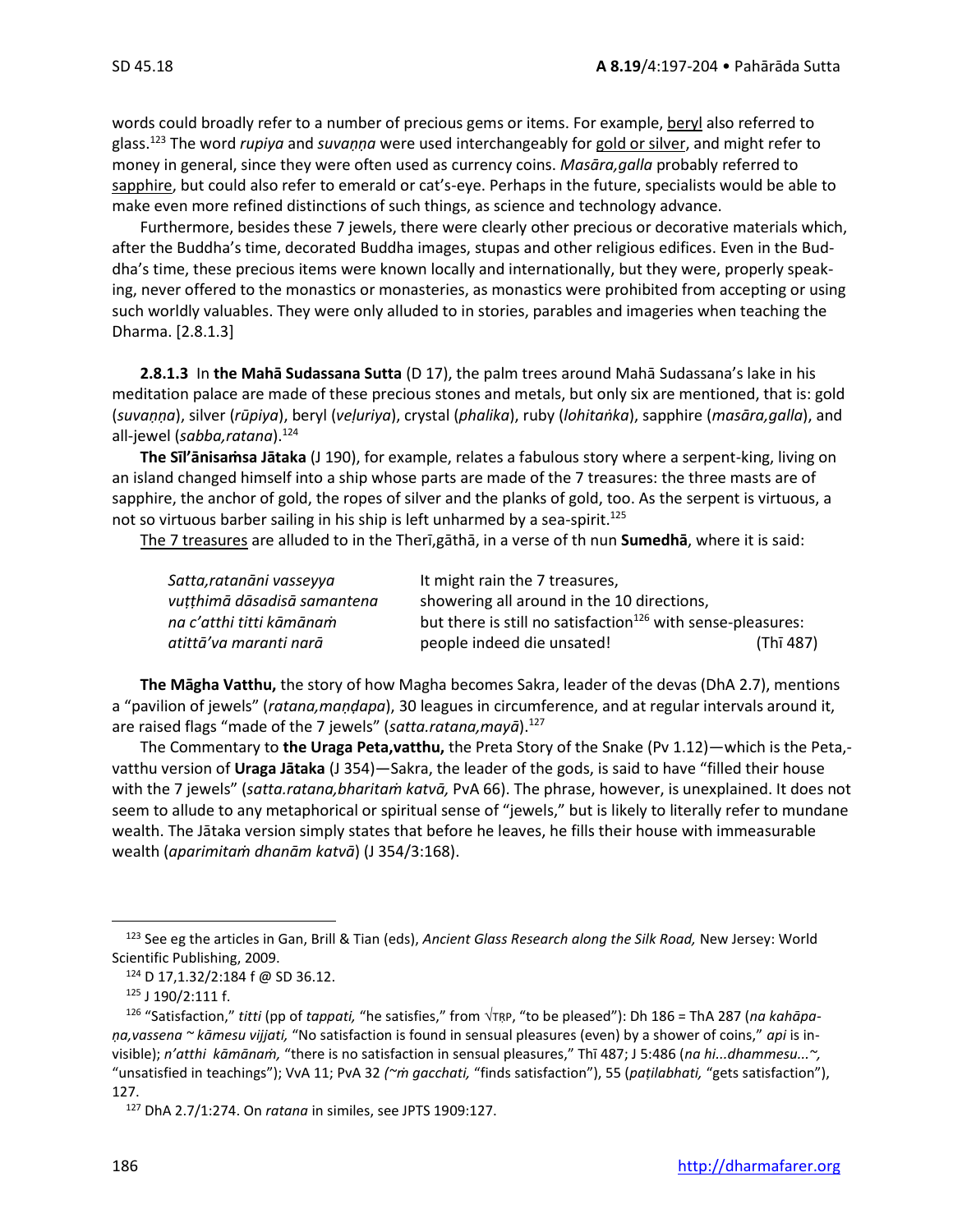**2.8.1.4** The 7 jewels were apparently well known in ancient India and beyond. Presumably they were well known throughout the ancient world connected with the Silk Road that ran from Rome, through Persia (modern Iran) and Central Asia, through Chang'an (the Han<sup>128</sup> capital of China, now called Xi'an), through Korea right up to Japan. Hence, the Commentaries routinely mention "the 7 jewels" (*satta,ratana*), how they are found as parts of various ornaments or objects, without listing them.<sup>129</sup> We can assume, too, that the 7 jewels were well known during the Buddha's time.

**LIU Xinru** makes the following observations with regards to the 7 jewels or treasures, and luxury items in general in connection with ancient and later Buddhism:<sup>130</sup>

In short, the Buddhist values of the seven treasures and the emphasis on donating these items developed out of an economic environment where both ruler and urban dweller sought luxury goods. ... On the one hand they bestowed prestige on their owners— the monasteries, the donors, the purchasers influenced by fashion. On the other hand their production and transaction encouraged substantial economic activities. Thus Buddhist values reinforced and extended trade while sustaining certain economic activities even through a period of urban decline. (LIU Xinru, *Ancient India and Ancient China,* 1988:177, 180).

#### **2.8.2 The jewels in figurative language**

**2.8.2.1** In a figurative sense (1), that is, physically, *ratana* means, "treasure, gem, jewel (of a ... )," reflects the value of a person or an object, such as "a woman jewel" or "jewel of a woman" (*itthī,ratana*),<sup>131</sup> or a very fine garment, "a treasure cloth" or "a treasure of a cloth" (*dussa,ratana,* Miln 262). However, these treasures are meant to support or glorify a unique person, that is, a wheel-turner or world monarch. They form a famous set of "7 treasures" (*satta,ratana*) of a world-monarch (*cakka,vatti*) (D 14), <sup>132</sup> such as those of king Mahā Sudassana (D 17), (where it is explained in great detail), that is, as follows:

| (1) the wheel jewel     | cakka,ratana       | probably a solar disc;                          |
|-------------------------|--------------------|-------------------------------------------------|
| (2) the elephant jewel  | hatthi, ratana     | a fabulous flying elephant called Uposatha;     |
| (3) the horse jewel     | assa,ratana        | a fabulous flying horse called Valāhaka;        |
| (4) the gem-jewel       | mani,ratana        | a powerful light-emitting orb;                  |
| (5) the woman jewel     | itthī, ratana      | the ideal woman for a world-monarch;            |
| (6) the steward jewel   | gaha.pati,ratana   | the ideal prime minister and finance minister;  |
| (7) the commander jewel | pariņāyaka, ratana | the ideal defence minister and crown prince.    |
|                         |                    | $(D 17, 1.7 - 1.17/2:172 - 177) + SD 36.12 (3)$ |

These are the regalia of the wheel-turner or universal monarch (*cakka,vatti*).<sup>133</sup>

<sup>128</sup> During the Han dynasty (202 BCE-220 CE), the Silk Road reached its greatest extent of over 6,500 km (4,000 mi). See SD 40.2 (3.4.3). Further see Liu Xinru, *The Silk Road in World History,* Oxford, 2010.

<sup>129</sup> Eg of a palace (*pāsāda*): DA 3:856, MA 2:185, UA 100, PmA 3:677; elephant shed (*kuñjara,sālā*): DhA 3:364, 4:203; Mt Citta (*citta,kūṭa*): UA 300; a divine mansion (*dibba,vimāna*): BA 9; a shrine (*cetiya*): BA 151, 161, 183, 196, 284; a pavilion (*mandapa*): BA 175, 240); a stupa (*thūpa*): BA 247; a boat (*nāvā*): CA 33, J 4:21; a house (*geha*), which the Buddha's "jewelled house" (*ratana,ghara*) is not: J 1:78, DhsA 13; lotus lake (*pokkharaṇī*): J 2:189; railing (*vedikā*): J 4:229; a gate-house (*dvāra,koṭṭhaka*): J 4:236. Comy on **Suvaṇṇa Vv** (Vv 74), however, lists the better known set of 7 jewels as: beryl (*veḷuriya*), gold (*suvaṇṇa*), crystal (*phalikā*), silver (*rūpiya*), sapphire (sometimes tr as cat's eye) (*masāra,galla*), pearl (*mutta*), and ruby (*lohitaṇka.maṇi*) (VvA 300).

<sup>&</sup>lt;sup>130</sup> Liu's book is subtitled: "Trade and Religious Exchanges, A.D. 1-600." So, her book's purview is post-Buddha.

<sup>131</sup> Sn 836 (*etādisaṁ ratanaṁ* = *dibb'itthi,ratana,* SnA 544).

<sup>132</sup> **Mahā'padāna S** (D 14,1.31/2:16), SD 49.8.

<sup>133</sup> See **Bāla Paṇḍita S** (M 129), for details of the 7 jewels, foll by the 4 blessings of beauty, longevity, excellent health and great charisma (M 129,34-47/3:172-177), S 2.22. This set of 7 is also listed at D 1:89, Sn p106, DA 1:250;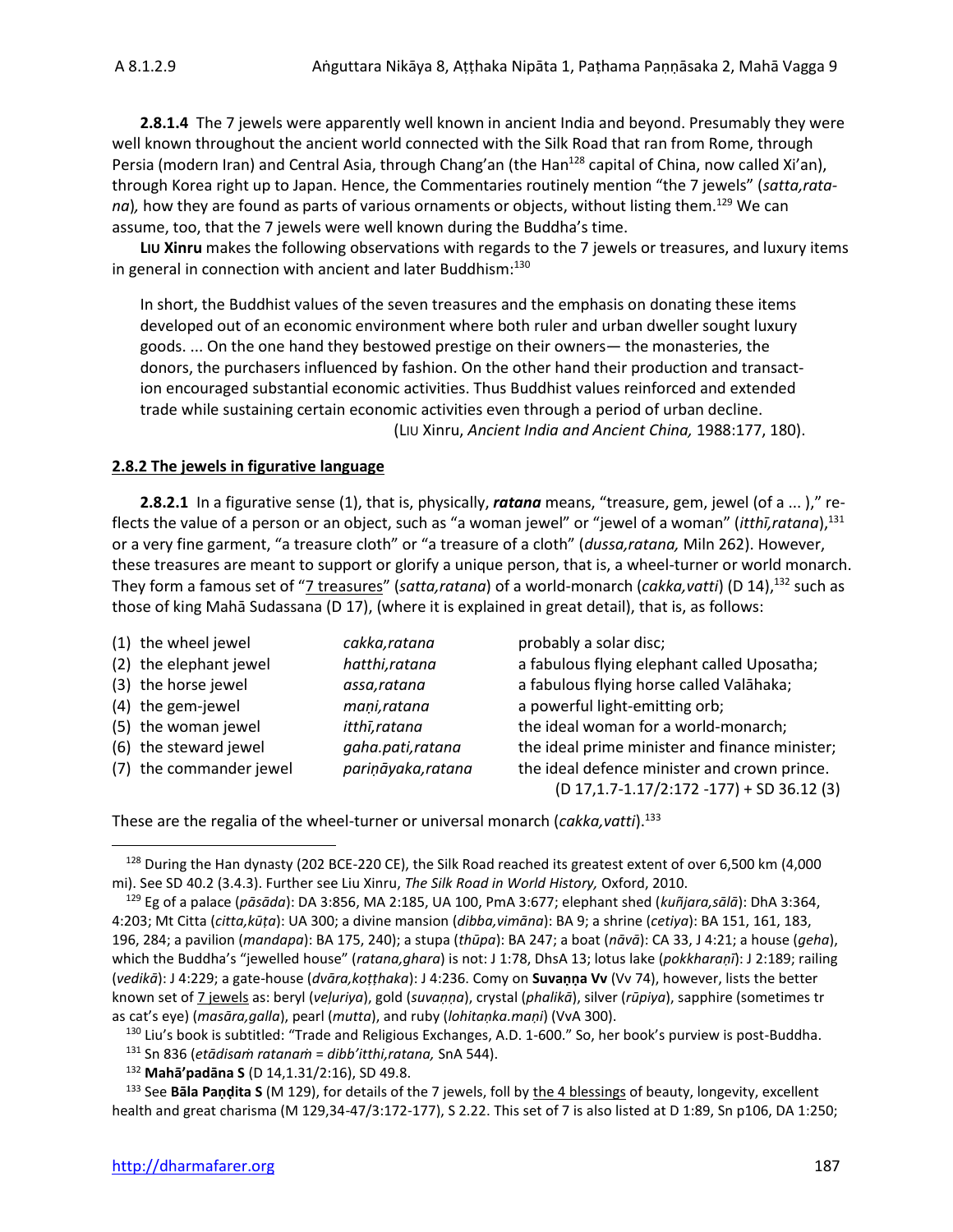**2.8.2.2** Figurative sense (2) of *ratana* refers to the jewels as spiritual qualities. Hence, **the 7 spiritual jewels** (*satta,ratana*) alluded to in **the Arahatā Sutta 1** (S 22.76) refers to the 7 awakening-factors (*satta bojjhaṅga*). <sup>134</sup> The 7 awakening-factors are also listed in **the Cakka,vatti Sutta** (S 46.42), where they are compared to the wheel-turner's 7 jewels, the symbols of his universal majesty and power.<sup>135</sup> [2.8.2.1]

**2.8.2.3** A unique set of 7 spiritual jewels is listed with details in **the Milinda,pañha**. The first 5 jewels are a standard set, that is, those of moral virtue (*sīla,ratana*), of concentration (*samādhi,ratana*), of wisdom (*paññā,ratana*), of liberation (*vimutti,ratana*), and of the knowledge and vision of liberation (*vimutti,ñāṇa.dassana*,*ratana*). To these are added the "analytic knowledge jewel" (*paṭisambhidā,ratana*) and the "awakening-factor jewel" (*bojjhanga,ratana*) (Miln 336).

#### **2.8.3 The 3 jewels**

There are frequent references in the suttas and Commentaries to "**the 3 jewels**" (*ratana*-*t,taya* or *ti,ratana*), comprising the Buddha, the Dharma, and the sangha (the holy community of saints, ordained and lay).<sup>136</sup> They are meditation objects for reflection (*anussati*) for a practitioner. <sup>137</sup> The 3 refuges are said to be "jewels" (*ratana*) because they are difficult to obtain (we need to train ourselves in order to win them), they are precious (they liberate us from suffering), and they bring us succour and joy (by teaching us to self-awaken).

**The Ratana Sutta** (Sn 2.2) is a set of 3 reflections on the 3 jewels, by invoking or reflecting on them. The 3 jewels are so called because they are the most precious things in the whole universe. Popular tradition, however, take the Sutta as a "protective text" (*parittā*) based on acts of truths (*sacca,kiriya*) regarding the nature of the 3 jewels. $138$ 

#### **2.8.4 The 7 sets**

**2.8.4.1** What are the essential teachings of early Buddhism? If we take survey the 45 years of the Buddha's teaching (plus the teachings of his arhats in the after-centuries), we can put them down to the "7 sets" or models of teaching, as listed here<sup>139</sup> [§17.2]. Any of these 7 models is a good place for a beginner to practise the Dharma, at least theoretically.

We need to have a good idea what each of these 7 models is and how their components work. Only then we have a better idea which model will suit us best. Moreover, we do not need to stick to one model, but select whichever works for us. As we become more familiar with the sets, then we begin to see how they connect and help one another.

J 4:232. On the wheel-turner's 7 jewels, see also **Cakka,vatti Sīha,nāda S** (D 26/3:58-79) & SD 36.10 (2.3). For the wheel-turner's 7 jewels and the Buddha's 7 jewels, see SD 37.8 (6.2.4). They are fully expl in **Param'attha,jotika** vol 1, Comy to the Khuddaka,pāṭha (the 1<sup>st</sup> book of the Khuddaka Nikāya, but a late compilation), commenting on the **Ratana S** (Kh 6) (KhpA 170-174): for tr, see KhpA:Ñ 185-188. See also Chakravarti 1987:152-158.

<sup>134</sup> S 22.76/3:83,24 @ SD 26.7. In the term *satta*,*ratana* in **Upassaya** S (S 16.10), *ratana* means "cubit," the length from the elbow to the tip of the middle finger: see SD 4.17 (1.2.2) n on "leagues." (S 16.10/2:217,16), SD 92.7. PED sv errs here (563b,17).

<sup>135</sup> S 46.42 @ SD 36.12(3.8).

<sup>136</sup> VbhA 284; VvA 123; PvA 1, 49, 141; Mhvs 5, 81. Cf BHS *ratna*,*traya,* Divy 481.

<sup>137</sup> See **Dhajagga S** (S 11.3), SD 15.5.

<sup>138</sup> Sn 2.2/39-42; Vism 414 (along with 4 others); Miln 150 (with 5 others); cf KhpA 63; SnA 201.

<sup>139</sup> On the 7 sets, see Vism 22.32-43/678-681; UA 129. For a study & refs, see SD 10.1 (1). See also R Gethin, *The Buddhist Path of Awakening,* 2001:240*.*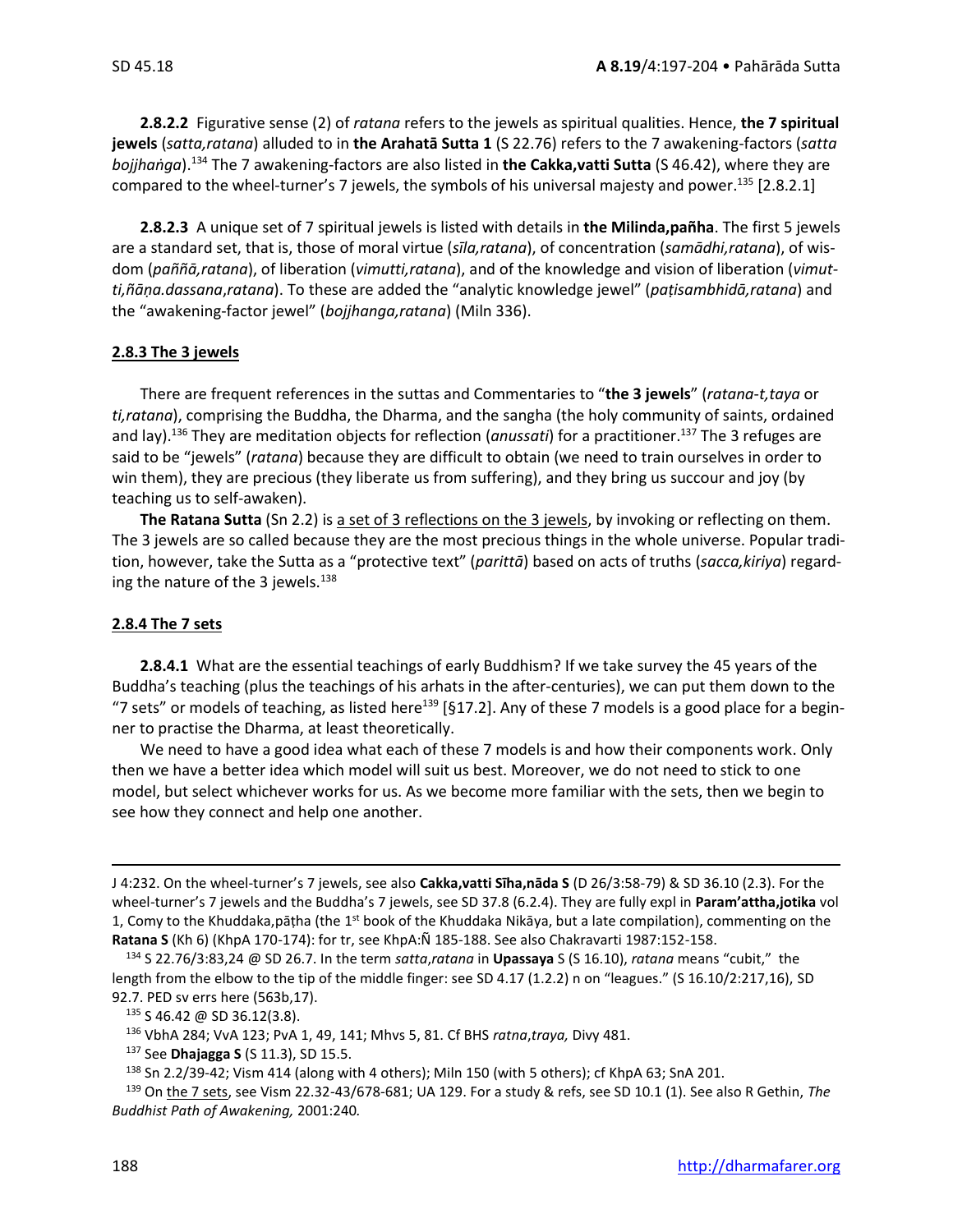**2.8.4.2** When we have some working idea of the 7 sets, then we examine how they work as 7 progressive stages, thus:

(1) attending to and contemplating on the 5 senses (body + feelings), the mind, and mental states;

- (2) rightly striving with the 5 cords of sense-pleasures (letting go of the 5 physical senses),
- (3) abandoning of the 5 mental hindrances (the mind being fully free from the body),
- (4) full knowledge of the 5 aggregates of clinging (*upādāna-k,khandha*): balanced practice,
- (5) cultivation of the 4 focuses of mindfulness and insight (*vipassanā*): mastering the mind,
- (6) development of calm (*samatha*) and insight (*vipassanā*),
- (7) knowledge of liberation (*vijjā*) and liberation itself (*vimutti*): approaching the path. 140

Now, each of these 7 stages involves the working of all the 7 sets in some way, depending on the nature of the practitioner. However, this is on a more advanced level of practice, that leads to the attaining of streamwinning and onwards.

**2.8.4.3** Only on a higher level of practice, we will notice that the fulfilling of any one of the 7 sets involves the full development of all the other six. In other words, each set embraces all the other six. Two vital aspects of the path should be noted. Firstly, the path is gradual and cumulative (like the ocean gradually deepening) [2.1]. Secondly, this building-up of the practice occasionally comes to a definite climax or breakthrough (*anupubbâbhisamaya*) [2.1.3.4].

The first climax is the key one: it is the breakthrough into the Dharma (*dhammâbhisamaya*) or the "attaining of the Dharma-eye" (*dhamma.cakkhu,paṭilābha*), that is, the attaining of streamwinning [2.4.2.1]. The realization appears sudden, like we notice a fruit has ripened, but the actual process of ripening is always gradual. Once this initial breakthrough has been achieved, it is just a matter of time (not exceeding 7 lives) before we fully awaken to nirvana.<sup>141</sup>

**2.8.4.4** In post-canonical Buddhist literature, the 7 sets is conveniently referred to as a single sequential series known as the 37 limbs of awakening (*bodhi,pakkhiya,dhamma*). The limbs of awakening are not always numbered so, but as they contain the 7 sets, and if we total their numbers, we would get "37." The 37 limbs of awakening model, then, is a convenient shorthand for all the essential Buddhist teachings as found in the 7 sets.<sup>142</sup>

#### **2.9 THE DHARMA-VINAYA PRODUCES TRUE INDIVIDUALS [§18]**

#### **2.9.1 The 3 gargantuan individuals**

The last parable says that just as the great ocean has gargantuan beings, so there are likewise mighty saints in the Buddha's teaching. We see here two levels of language, the worldly and the Dharma levels. In terms of the great ocean, "gargantuan" (*mahata*) has a mundane sense of size, whereas in terms of the Buddha's teaching, "great" (*mahata*) has a supramundane sense of awakening.

<sup>140</sup> See Gethin 2001:245.

<sup>141</sup> On the twin practice of meditation and the 7 sets, see SD 41.5 (4.2). For a helpful reading, see Gethin 2001: 240-247.

<sup>&</sup>lt;sup>142</sup> For a scholarly study on the 37 limbs of awakening, see Warder 2000:81-104. A comprehensive and reliable monograph is R Gethin, *The Buddhist Path to Awakening,* 2001 esp pp284-302, and p25 for n on a modern scholarly study of the 37 limbs of awakening. See SD 58.1 (5.2.8).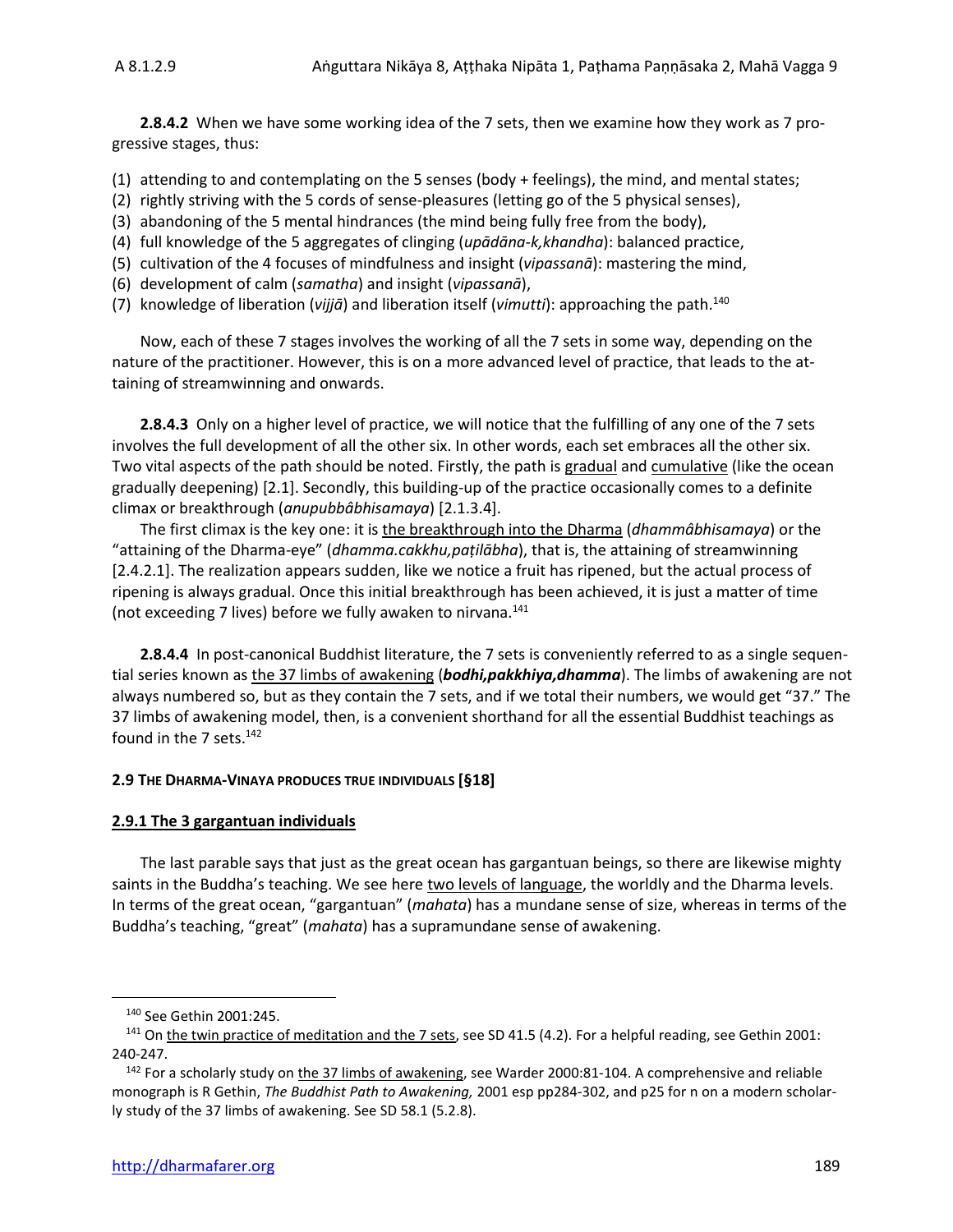Pahārāda, that *the great ocean is an abode of great [gargantuan]beings<sup>143</sup>* [that is, the timis, the timingalas, the timitimingalas, asuras, nagas, gandharvas and various leviathans hundreds of yojanas long],

so, too, Pahārāda, this Dharma-Vinaya is the dwelling of great [gargantuan] beings. Here, there are these beings, that is,

| streamwinners and  | those practising for the realization of the fruit of streamwinning, |             |
|--------------------|---------------------------------------------------------------------|-------------|
| once-returners and | those practising for the realization of the fruit of once-return,   |             |
| non-return and     | those practising for the fruit of non-return,                       |             |
| arhats and         | those practising for the fruit of arhathood.                        | $[619.1-2]$ |

#### **2.9.2 The 4 kinds of saints**

There are 4 kinds of "great beings" or saints in the noble sangha, that is, **the streamwinner** (*sotāpanna*), the once-returner, the non-returner and the arhat. The streamwinner is great, or "bigger" (meaning "better") than any worldling because the streamwinner has broken the 3 fetters [2.6.3], and so become an emotionally independent individual, one who is sure of awakening, and meantime will never fall into any subhuman plane.<sup>144</sup> Within 7 lives, a streamwinner will attain full awakening.

When the streamwinner is able to weaken the 3 unwholesome roots of greed, hate and delusion, especially the first two roots, he becomes **a once-returner** (*sakadāgāmī*). He has only one more life to go, and then fully awakens.

When the once-returner overcomes sensual lust and its opposite, aversion, especially through the attaining of dhyana, he becomes a **non-returner** (*anāgāmī*). He has no more feeling whatsoever for physical pleasures as he is able to enjoy dhyanic pleasures. It is like we have grown up and will never play with the toys we had when we were kids.

Finally, when he breaks the remaining 5 fetters—those of greed for form existence, greed for formless existence, conceit, restlessness and ignorance, he fully awakens as **an arhat**, like the Buddha. He is now beyond all the mental sufferings of the worldling, and would never be reborn ever again. He has attained nirvana.

 $-$ 

<sup>143</sup> Alluded to at Miln 2:250.

<sup>144</sup> That is, the asura world, the preta realm, the animal kingdom, or as hell-beings. See **Pañca,gati S** (A 9.68), SD 2.20 & **Mahā Sīha,nāda S** (M 12,37-41), SD 49.1 = SD 2.24. See also "World of our own" (R115) 2012 & "We are not born human" (R216) 2011.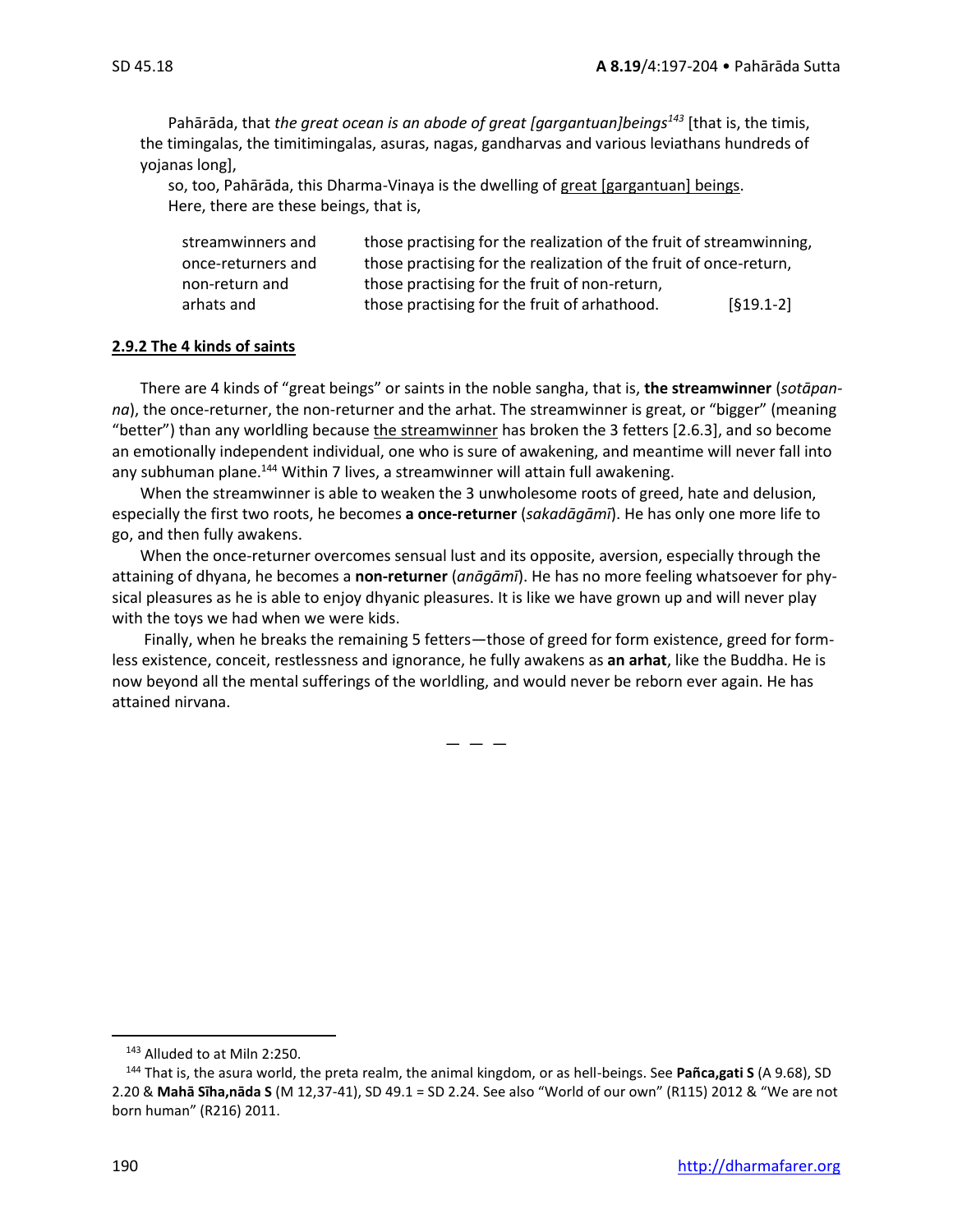# **Pahārāda Sutta** The Discourse to Pahārāda A 8.19

### The asura Pahārāda

**1** At one time, the Blessed One was staying at the foot<sup>145</sup> of Naleru's<sup>146</sup> neem tree<sup>147</sup> outside Verañjā.<sup>148</sup>

Then, Pahārāda,<sup>149</sup> leader of the asuras,<sup>150</sup> approached the Blessed One, saluted him, and stood at one side.

1.2 As Pahārāda, leader of the asuras, was standing thus at one side, the Blessed One said this to him: "Now, **[198]** Pahārāda, do the asuras delight in the great ocean?"<sup>151</sup>

"Bhante, the asuras do delight in the great ocean."

1.3 "Now, Pahārāda, how many strange and wonderful things about the great ocean do the asuras see, on account of which they delight in it?"

#### The 8 qualities of the great ocean

1.4 "There are 8 <sup>152</sup> strange and wonderful things about **the great ocean**, seeing which the asuras delight in it. What are the eight?

**2** (1) The great ocean,<sup>153</sup> bhante, **slopes gradually**, slides gradually, inclines gradually, not abrupt- $\mathsf{IV}^{154}$  like a precipice.<sup>155</sup>

<sup>146</sup> **Naḷeru** is the name of a yaksha (VA 1:108).

<sup>148</sup> The Buddha spends time here at V 3:1, A 8.11/4:172, 8.19/4:197.

<sup>149</sup> Pahārāda is one of the 3 seniormost (*jeṭṭhaka*) of the asuras [see foll], ie, Vepa,citti, Rāhu (who swallows the moon during eclipses), and Pahārāda (AA 4:106). They are each also known as "asura leader" (*asur'inda,* AA 4:106). On Vepa,citti, see **Isayo Samuddaka S** (S 11.10), SD 39.2. On Rāhu. see A 2:17; DA 1:95, 254 f, 3:421 f, MA 3:487; SA 1:108, 2:89; AA 3:20 (chief of those with a body (*attabhāvavantānaṁ*); J 3:364-366.

<sup>150</sup> The asuras (*asura*) are the "fallen gods" who once inhabited Tāvatiṁsa but were deposed by Sakka, so that they are enemies ever since, often battling one another, eg **Dhajagga S** (S 11.4), SD 15.5; **Isayo Samuddaka S** (S 11.10) + SD 39.2 (1). For etymologies, see UA 299. On the origins of the asuras, see SD 39.1 (2.2). On the asura mythology, see SD 36.1 (4.3).

<sup>152</sup> Comy says that the Buddha could have also given, say, 16, 32, 64 or 1000 qualities, if he wishes. However, 8 qualities suffice here in response to Pahārāda's own number [A 8.19,1.4, SD 45.18], which would also inspire him in the Dharma. (AA 4:111,9-12).

 $153$  On the ancient Indian view of the physical world, see (2.1.2).

<sup>154</sup> "Not abruptly," *na āyatakena* (adv; a tricky word), "suddenly, all of a sudden, abruptly" (CPD); from *āyataka* (adj)*,* "long, prolonged, long-drawn (of a tone). Perhaps suggests going some distance and then suddenly, dropping off sharply, like a cliff; but note the Pali *na,* "not."

<sup>145</sup> *Mule*, "at the foot," means "in the vicinity" (*samipa,* VA 1:108).

<sup>147</sup> *Naḷeru,puci.manda,mūle.* According to V Comy, the Naḷeru Puci,manda is a park whose chief tree is the *puci, manda* or neem (VA 1:108). The northern trail out of the Middle Land (the central Gangetic plain) passes this tree (VA 1:184). The **neem** (ts *nimba*), Azadirachta indica, is a beautiful shady tall (15-20 m = 49-66 ft) evergreen, with bitter (*tittaka*) leaves (DhsA 320), and well known for its hard wood. Its twig is chewed and used as a toothbrush, or split and used as a tongue-cleaner. See http://en.wikipedia.org/wiki/Azadirachta\_indica.

<sup>151</sup> *Api* [Be:Ka *Kiṁ*] *pana pahārāda asurā mahā,samudde abhiramantîti*.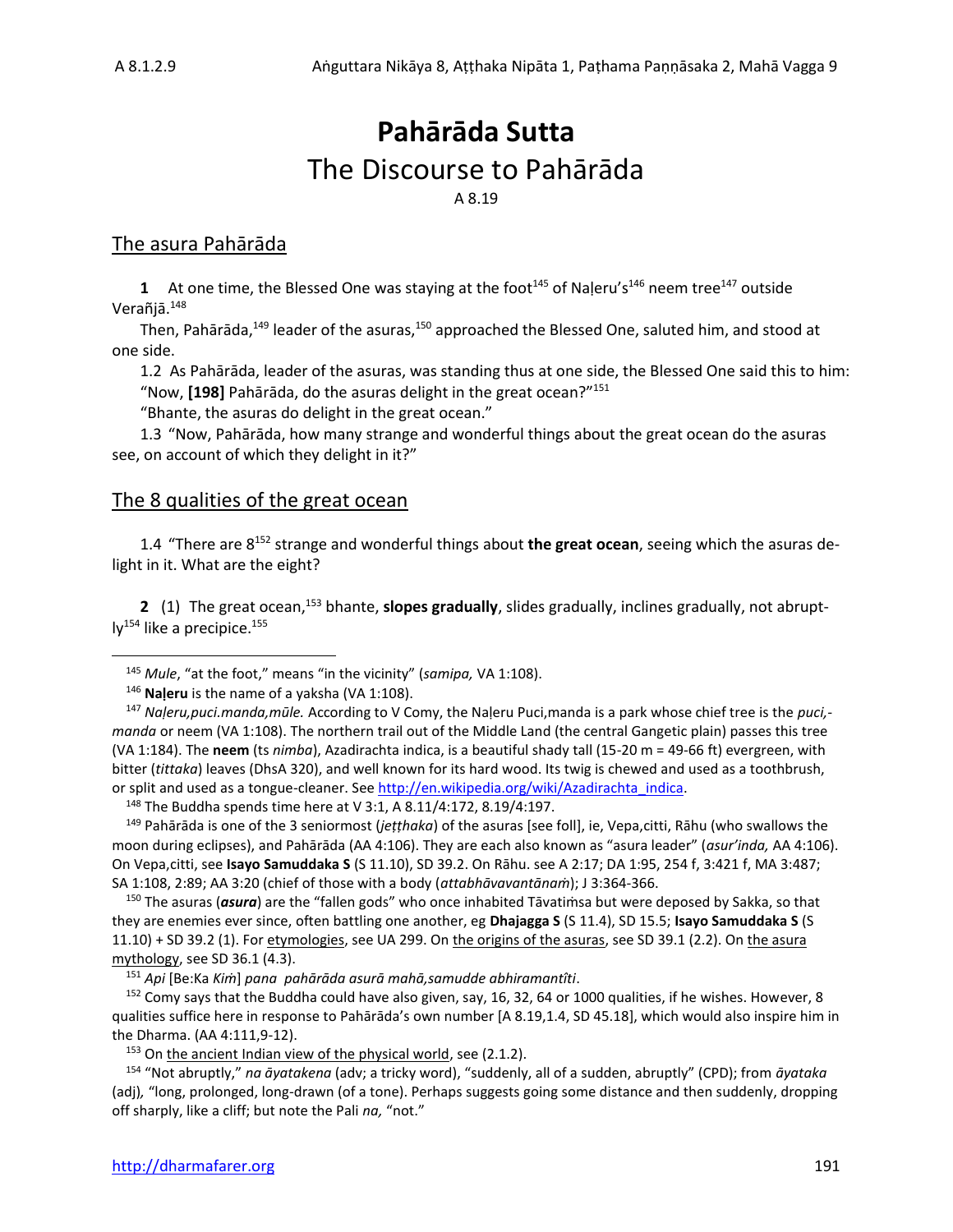2.2 Bhante, that *the great ocean slopes gradually, slides gradually, inclines gradually, not abruptly like a precipice*—

this, bhante, is the 1<sup>st</sup> strange and wonderful thing about the great ocean, seeing which the asuras delight the great ocean.

**3** (2) Furthermore, bhante, the great ocean is by nature **stable**: it does not overflow its margins.<sup>156</sup> 3.2 Bhante, that *the great ocean is by nature stable: it does not overflow its margins*—

this, too, bhante, is the 2<sup>nd</sup> strange and wonderful thing about the great ocean, seeing which the asuras delight the great ocean.

**4** (3) Furthermore, bhante, the great ocean **does not associate with the dead**, a carcase.<sup>157</sup>

Whatever that is dead, a carcase, the great ocean quickly carries it to shore, washes it onto the land.<sup>158</sup> 4.2 Bhante, that *the great ocean does not associate with the dead, a carcase: whatever that is dead, a carcase, the great ocean quickly carry it to shore, wash it onto the land*—

this, too, bhante, is the 3<sup>rd</sup> strange and wonderful thing about the great ocean, seeing which the asuras delight the great ocean.

**5** (4) Furthermore, bhante, **all the great rivers**, that is to say,

the Ganges, the Yamuna, the Aciravati, the Sarabhu and the Mahi,<sup>159</sup> upon reaching the great ocean, lose their former names and gotras [origins], come to be known simply as the great ocean. <sup>160</sup> **[199]**

5.2 Bhante, that *all the great rivers, that is to say,*

*the Ganges, the Yamuna, the Aciravati, the Sarabhu and the Mahi, upon reaching the great ocean, losing their former names and gotras [origins], come to be known simply as the great ocean*—

this, too, bhante, is the 4<sup>th</sup> strange and wonderful thing about the great ocean, seeing which the asuras delight the great ocean.

**6** (5) Furthermore, bhante, despite those streams that flow into the great ocean, and the showers that fall from the sky, there is manifest **neither decrease nor fullness** of the great ocean.<sup>161</sup>

6.2 Bhante, that *despite those streams that flow into the great ocean, and the showers that fall from the sky, there is neither manifest decrease nor fullness of the great ocean—*

this, too, bhante, is the 5<sup>th</sup> strange and wonderful thing about the great ocean, seeing which the asuras delight the great ocean.

<sup>155</sup> *Mahā,samuddo bhante anupubba,ninno anupubba,poṇo anupubba,pabbhāro na āyataken'eva papāto.* On the great ocean's gradual deepening, see Intro (2.1.2).

<sup>156</sup> *Puna ca'paraṁ bhante mahā,samuddo ṭhita,dhammo velaṁ nâtivattati,* Comy: It does not overflow its margin when ebbing and flowing (VA 1287).

<sup>157</sup> *Puna ca'paraṁ bhante mahā,samuddo na matena kuṇapena saṁvasati* [Se *saṁvattati*]. Alluded to at Miln 1:188, 2:250

<sup>158</sup> *Yaṁ hoti mahā,samudde mataṁ kuṇapaṁ, taṁ khippam eva tīraṁ vāheti thalaṁ ussāreti.* Cf Miln 187, 250. <sup>159</sup> *Puna ca'paraṁ bhante yā kāci mahā,nadiyo, seyyath'idaṁ gaṅgā yamunā aciravatī sarabhū mahī.* See (2.4.2).

<sup>160</sup> *Tā mahā,samuddaṁ patvā* [Be:Ka *pattā*] *jahanti purimāni nāma,gottāni mahā,samuddo tv-eva saṅkhaṁ gacchanti.* 

<sup>161</sup> *Puna ca'paraṁ bhante yā ca* [Be:Ka Ee Se *yā kāci*] *loke savantiyo mahā,samuddaṁ appenti, yā ca anta,likkhā dhārā papatanti, na tena mahā,samuddassa ūnattaṁ gā pūrattaṁ vā paññāyati.*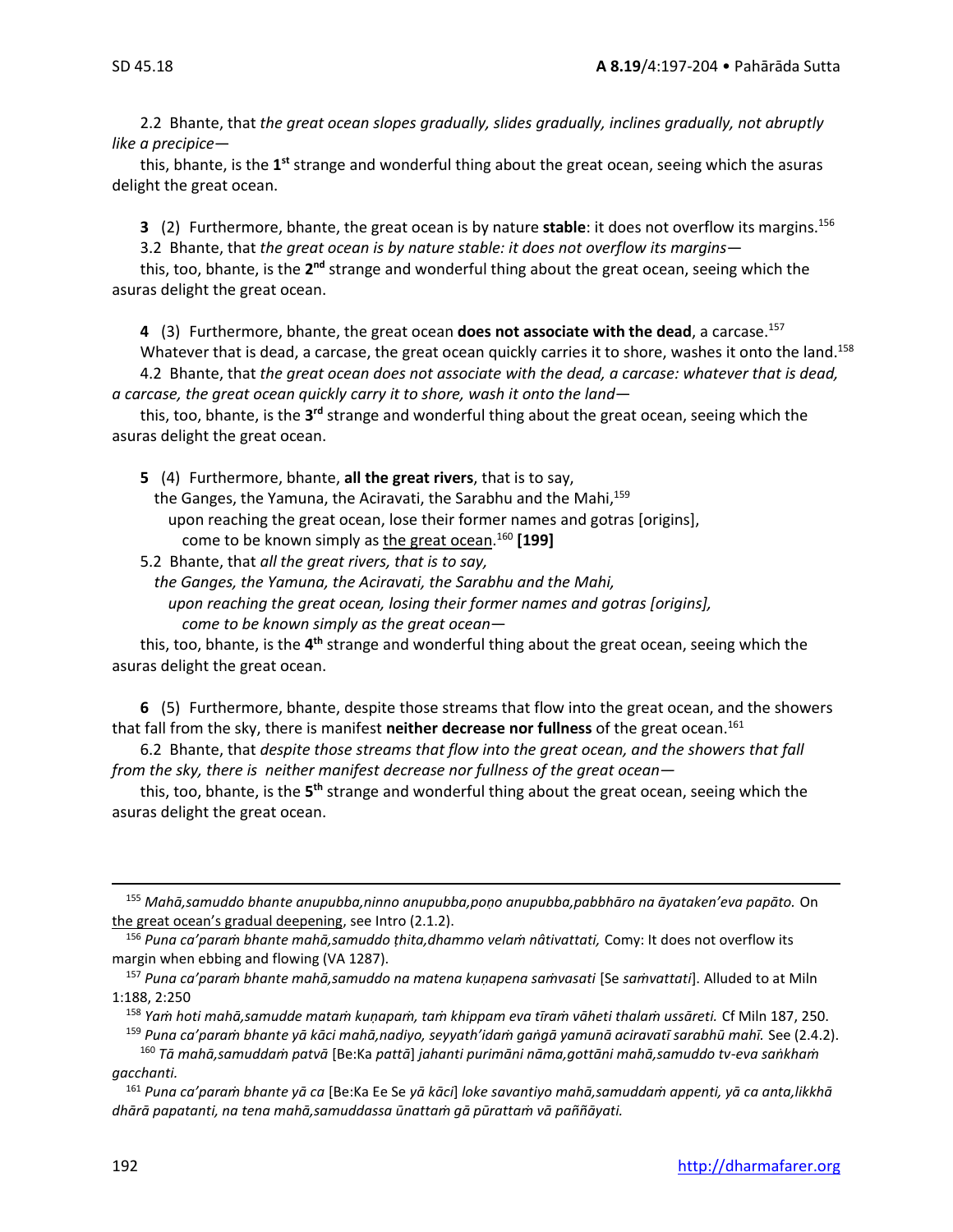**7** (6) Furthermore, bhante, the great ocean has only one taste, the taste of salt.<sup>162</sup>

7.2 Bhante, that *the great ocean has only one taste, the taste of salt—*

this, too, bhante, is the 6<sup>th</sup> strange and wonderful thing about the great ocean, seeing which the asuras delight the great ocean.

**8** (7) Furthermore, bhante, the great ocean has **many treasures** [jewels], diverse treasures. 163 In it there are these treasures, that is to say:

pearl,<sup>164</sup> crystal,<sup>165</sup> beryl,<sup>166</sup> conch,<sup>167</sup> quartz,<sup>168</sup> coral,<sup>169</sup> silver, gold, ruby, cat's-eye.<sup>170</sup>

8.2 Bhante, that *the great ocean has many treasures, diverse treasures.* 

*In it there are these treasures, that is to say:* 

*pearl, crystal, beryl, conch, quartz, coral, silver, gold, ruby, cat's-eye—*

this, too, bhante, [200] is the 7<sup>th</sup> strange and wonderful thing about the great ocean, seeing which the asuras delight the great ocean.

**9** (8) Furthermore, bhante, the great ocean is **an abode of great [gargantuan] beings**. 171

In it there are these beings, that is to say, the timis,<sup>172</sup> the timin-galas, the timi-timin-galas, asuras,<sup>173</sup> nagas,<sup>174</sup> gandharvas.<sup>175</sup>

There are in this great ocean, beings<sup>176</sup> a 100 yojanas<sup>177</sup> long, <sup>178</sup> 200 yojanas long, 300 yojanas long, 400 yojanas long, 500 yojanas long. 179

<sup>163</sup> *Puna ca'paraṁ bhante mahāmsamuddo bahu,ratano* [Be:Ka *pahūta,ratano*] *aneka,ratano.*

<sup>166</sup> "Beryl" (*veḷuriya*), Comy: "The colour of bamboo, of acacia flower, etc" (AA 4:111; UA 2:305). See Miln:H 1:177.

<sup>167</sup> "Conch" (*saṅkha*), Comy: "The rightwise spiralled shell, the copper coloured, the hollow, the trumpet shell, etc" (AA 4:111; UA 2:305).

<sup>168</sup> "Quartz" (*silā*), Comy: "Coloured white or black or like a kidney-bean" (A 4:111; UA 2:305).

<sup>169</sup> "Coral" (*pavāḷa*), Comy: "Small, large, pink [pale red], deep red etc" (AA 4:111; UA 2:305).

<sup>170</sup> *Tatr'imāni ratanāni, seyyath'idaṁ, muttā maṇi veḷuriyo saṅkho silā pavāḷaṁ rajataṁ jāta,rūpaṁ lohitako masāra,gallaṁ.* Comy of "cat's-eye" (*masāra,galla*): "A speckled gem (*kabara,maṇi*), variegated crystal (*citta,phalikaṁ*)" (AA 4:111; UA 3:205).

<sup>171</sup> *Puna caparaṁ bhante mahāsamuddo mahataṁ bhūtānaṁ āvāso.*

<sup>172</sup> Comy: The *timi, timiṅgala* and *timi,timiṅgala* are 3 kinds of fishes or marine creatures. The *timiṅgala* is said to be able to swallow (*gilana*) the *timi,* and the *timi,timiṅ,gala* is capable of swallowing the both of them. (UA 2:303). Comy to Sutasoma J (J 537) says all 3 feed on "rock seaweeds" or kelp (?) (*pāsāa,sevāka*) (J 5:462). SA 2:88 mentions 7 monsters or leviathans, one of which is the whale (*ānanda*). Cf also Miln 85.

<sup>173</sup> On asuras, see **Isayo Samuddaka S** (S 11.10) + SD 39.2 (1.1) & SD 29.6a (4.1.3).

<sup>174</sup> Some nagas (*nāga*) dwell on the crests of waves, while others have their own divine mansion (*vimāna*) (AA 4:111; UA 2:303). In Indian mythology, nagas are associated with the submarine (oceans) and subterranean (rivers). The latter is one the 7 kinds of nagas at SA 3:350. See T W Rhys Davids, *Buddhist India,* London & NY, 1903:223; J P Vogel, *Indian Serpent-lore,* London, 1926:32.

<sup>175</sup> *Tatr'ime bhūtā, timi timiṅgalo timira,piṅgalo* [Ce *timi,timiṅgalā timira,piṅgalā;* Ee Se *timi,timiṅgalā timira,miṅgalā*] *asurā nāgā gandhabbā.* On gandharvas (*gandhabba*), see **Gandhabba S** (S 31.1), SD 86.5.

<sup>176</sup> "Beings" (*atta,bhāva*), alt tr "creatures." Lit, "self-state, selfhood" and usu means "bodily form, existence as an individual." Here prob used non-technically to mean some uncertain life-forms, perhaps leviathans.

<sup>177</sup> *Yojana,* sometimes tr as "league," the yoke of an Indian plough (J 6:38, 42). As distance, *yojana* ("league" or "yojana") is as far as a yoke of oxen can go in a day, ie, about 11.25 km or 7 mi (DhA 1:108, 2:13). See also V:H 2:90 n8.

178 Quoted in DhsA 299.

<sup>162</sup> *Puna ca'paraṁ bhante mahā,samuddo eka,raso loṇa,raso.*

<sup>164</sup> "Pearl" (*mutta*), Comy: "Small, large, round, long etc" (AA 4:111; UA 2:305).

<sup>165</sup> "Crystal" (*maṇi*), or "gem," Comy: "Red, cloud-grey, etc:" (AA 4:111: UA 2:305).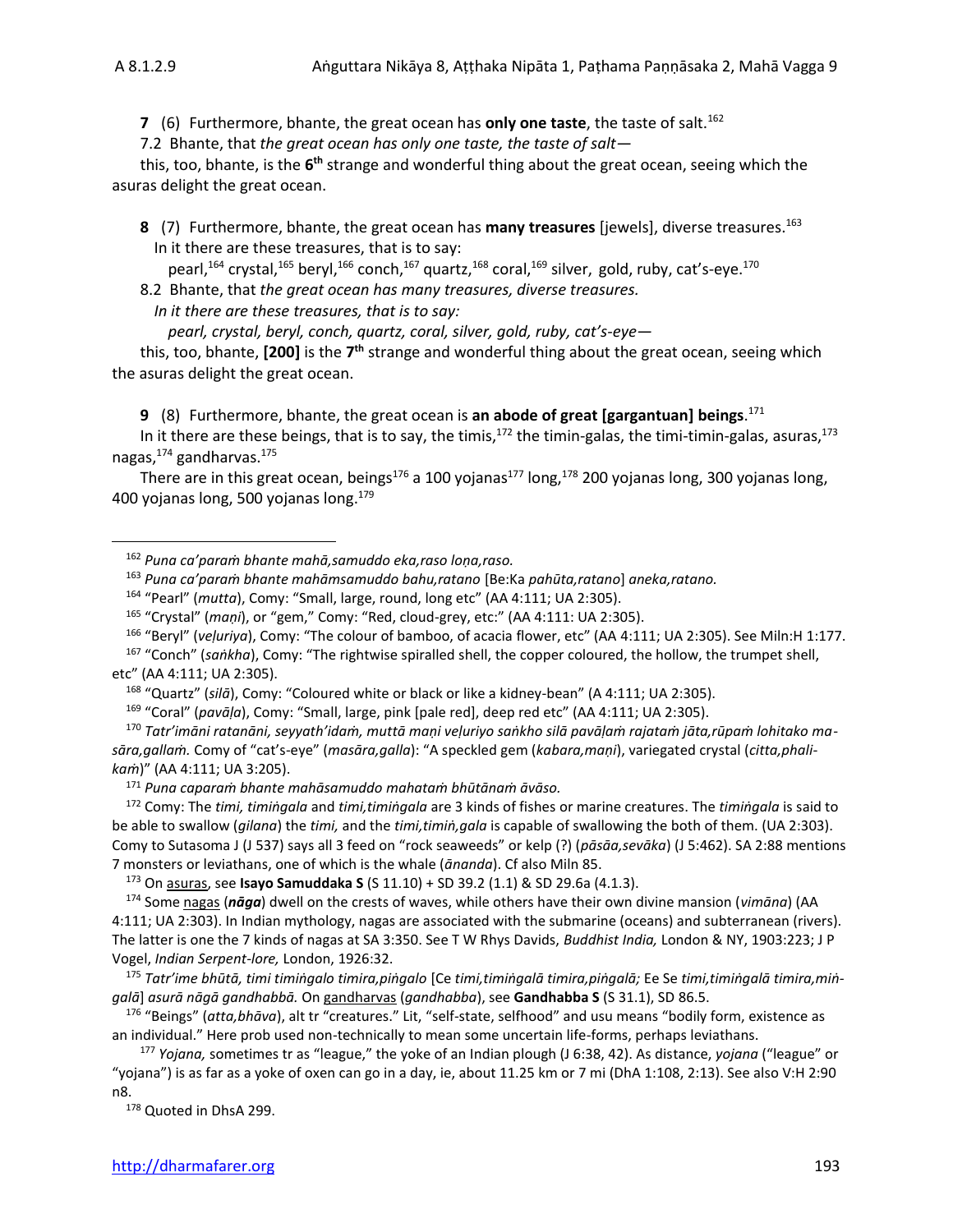9.2 Bhante, that *the great ocean is an abode of gargantuan beings. In it these are these beings, that is to say, the timis, the timin,galas, the timi,timin,galas, asuras, nagas, gandharvas. There are in this great ocean, beings a 100 yojanas long, 200 yojanas long, 300 yojanas long, 400 yojanas long, 500 yojanas long—*

this, too, bhante, is the 8<sup>th</sup> strange and wonderful thing about the great ocean, seeing which the asuras delight the great ocean.

9.3 These, bhante, are the 8 strange and wonderful things about the great ocean, seeing which the asuras delight the great ocean.

#### The 8 qualities of the Dharma-Vinaya

9.4 But, bhante, do the monks delight in this Dharma-Vinaya?"

"The monks, Pahārāda, *do* delight in this Dharma-Vinaya."

9.5 "But, bhante, how many strange and wonderful things, seeing which do the monks delight in this Dharma-Vinaya?"

**10** "Pahārāda, there are 8 strange and wonderful things about **the Dharma-Vinaya**, seeing which the monks delight in the Dharma-Vinaya. What are the eight?

**11** (1) <sup>180</sup>Pahārāda, just as the great ocean slopes gradually, slides gradually, inclines gradually, not abruptly **[201]** like a precipice*,*

so, too, Pahārāda, in this Dharma-Vinaya, **the training is gradual**, the task is gradual, the way is gradual—there is no sudden penetration of final knowledge.<sup>181</sup>

11.2 Pahārāda, *in this Dharma-Vinaya, the training is gradual, the task is gradual, the way is gradual —there is no sudden penetration of final knowledge*—

this, Pahārāda, is the 1<sup>st</sup> strange and wonderful thing about the Dharma-Vinaya, seeing which the monks delight in this Dharma-Vinaya.

**12** (2) Pahārāda, just as the great ocean is by nature stable: it does not overflow its margins,

so, too, Pahārāda, I have prescribed **training-rules** for my disciples [listeners],<sup>182</sup> which they would not transgress even for life's sake.<sup>183</sup>

12.2 Pahārāda, *I have prescribed training-rules for my disciples [listeners], which they would not transgress even for life's sake—*

this, Pahārāda, is the 2<sup>nd</sup> strange and wonderful thing about the Dharma-Vinaya, seeing which the monks delight in this Dharma-Vinaya.

**13** (3) Pahārāda, just as the great ocean does not associate with the dead, a carcase: whatever that is dead, a carcase, the great ocean quickly carries it to shore, washes it onto the land<sup>184</sup>

<sup>179</sup> *Santi mahā,samudde yojana,satikā'pi atta,bhāvā, dvi,yojana,satikā'pi atta'bhāvā, ti,yojana,satikā'pi atta,bhāvā, catu,yojana,satikā'pi atta,bhāvā, pañca,yojana,satikā'pi atta,bhāvā.* 

180 Quoted at Kvu 219. See Intro (2.1.3.4).

<sup>181</sup> *Anupubba,sikkhā anupubba,kiriyā anupubba,paṭipadā na āyataken'eva aññā,paṭivedho.* Comy: There is no penetrating into arhathood all at once (*ādito va*) like a frog's hopping, without first duly (*paṭipātiyā*) fulfilling moral virtue, mental concentration and wisdom (AA 4:111). See **Kīṭā,giri S** (M 70,22/1:479), SD 11.1. See Intro (2.1).

<sup>182</sup> Comy: Said of the aryas or saints, ie, the streamwinners, etc (UA 303). "Disciples," *sāvakā,* sg *sāvaka,* which is der from ŚRU, "to hear."

<sup>183</sup> *Evam evaṁ kho pahārāda yaṁ mayā sāvakānaṁ sikkhā,padaṁ paññattaṁ, taṁ mama sāvakā jīvita,hetu'pi nâtikkamanti.* For details, see (2.2).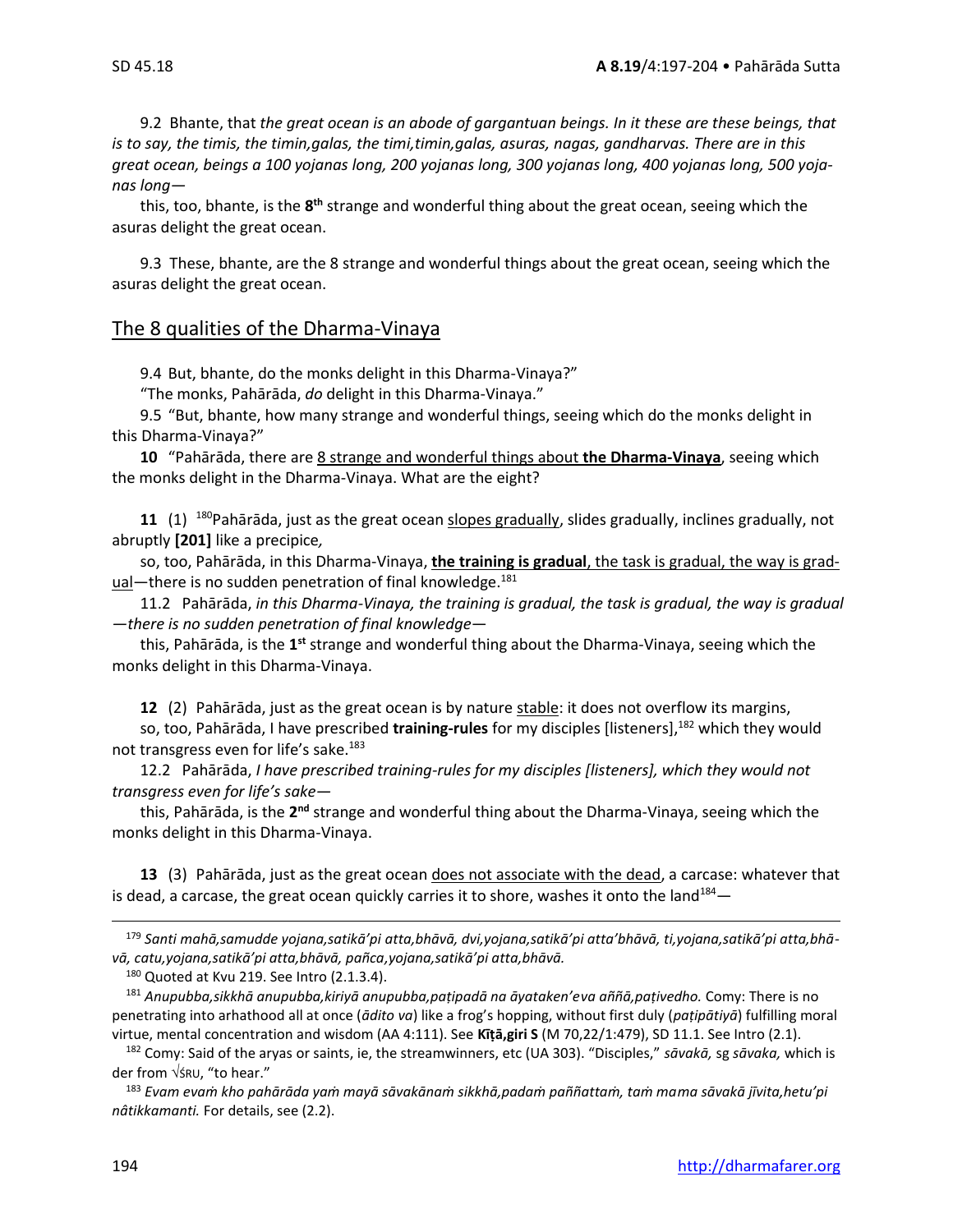13.2 so, too, Pahārāda, **the sangha does not associate with a person who is immoral**, of bad character, of impure and suspicious conduct, secretive in deeds,

not a recluse but pretending to be one, incelibate but pretending to be celibate,<sup>185</sup> rotten to the core, lustful and filthy by nature $186-$ 

the sangha communes<sup>187</sup> not with such a one, but having quickly assembled, it expels him.<sup>188</sup>

Even though he sits in the midst of the sangha, yet he is far away from the sangha, and the sangha is far away from him.<sup>189</sup>

13.3 Pahārāda, *the sangha does not associate with a person who is immoral, of bad character, of impure and suspicious conduct, secretive in deeds,* 

*not a recluse but pretending to be one, incelibate but pretending to be celibate, rotten to the core, lustful and filthy by nature<sup>190</sup>—* **[202]**

*the sangha communes not with such a one, but having quickly assembled, it expels him.* 

*Even though he sits in the midst of the sangha, yet he is far away from the sangha, and the sangha is far away from him*—

this, Pahārāda, is the 3<sup>rd</sup> strange and wonderful thing about the Dharma-Vinaya, seeing which the monks delight in this Dharma-Vinaya.

**14** (4) Pahārāda, just as all the great rivers, that is to say,

the Ganges, the Yamuna, the Aciravati, the Sarabhu and the Mahi,<sup>191</sup>

upon reaching the great ocean, losing their former names and gotra [origins],

come to be known simply as the great ocean—

14.2 so, too, Pahārāda, when **these 4 classes**<sup>192</sup>—

the kshatriyas, the brahmins, the vaishyas, the shudras—

having gone forth from the house for the homeless life in the Dharma-Vinaya proclaimed by the Tathagata,<sup>193</sup>

they abandon their former names and gotras [lineages], and are simply known as 'Sakya-putta recluses' ['recluses who are sons of the Sakya']<sup>194</sup>—

#### 14.3 Pahārāda, *when these 4 classes—*

*the kshatriyas, the brahmins, the vaishyas, the shudras—*

*having gone forth from the house for the homeless life in the Dharma-Vinaya proclaimed by the Tathagata,<sup>195</sup>*

<sup>186</sup> *Evam evaṁ kho pahārāda yo so puggalo dussīlo pāpa,dhammo asuci,saṅka-s,sara,samācāro paṭicchanna, kammanto assamaṇo samaṇa,paṭiñño abrahmacārī brahmacāri,paṭiñño anto,pūti avassuto kasambu,jāto.* §13.2 up to here recurs in **Aggi-k,khandhûpama S** (A 7.68/4:134), SD 89.12. See (2.3.4.1).

<sup>187</sup> "Communes" (v) or "to be in communion" (*saṁvasati*): see (2.3.5).

<sup>188</sup> *Na tena saṅgho saṁvasati, khippam eva naṁ sannipatitvā ukkhipati.* The vb *ukkkhipati* can also mean "to suspend" (V 2:61, 4:309; Pug 33).

<sup>189</sup> *Kiñcâpi so hoti majjhe bhikkhu,saṅghassa sannisinno, atha kho so ārakā'va saṅghamhā saṅgho ca tena.* Cf **Saṅghāṭi,kaṇṇā S** (It 92,2/91), SD 24.10a: see (2.3.4.2).

<sup>190</sup> This is stock; on its significance: [2.3]. For details on each quality of the false monk, see SD 59.2a (2.2).

 $191$  This parable and the foll [§15] are combined in Miln 70,

<sup>192</sup> On the 4 classes (*vaṇṇa*), see (2.4.2.4).

<sup>193</sup> *Evam evaṁ kho pahārāda cattāro'me vaṇṇā khattiyā brāhmaṇā vessā suddā, te tathāgata-p,pavedite dhamma,vinaye agārasmā anagāriyaṁ pabbajitvā.*

<sup>194</sup> *Jahanti purimāni nāma,gottāni samaṇā sakya,puttiyā tv-eva* [Be:Ka Se *samaṇo sakya,puttiyo tv-eva*] *saṅkhaṁ gacchanti.* On *sakya,putta,* see (2.4.3).

<sup>184</sup> See (2.3).

<sup>185</sup> Or, "Not living the holy life (*brahma,cariya*), but pretending to do so."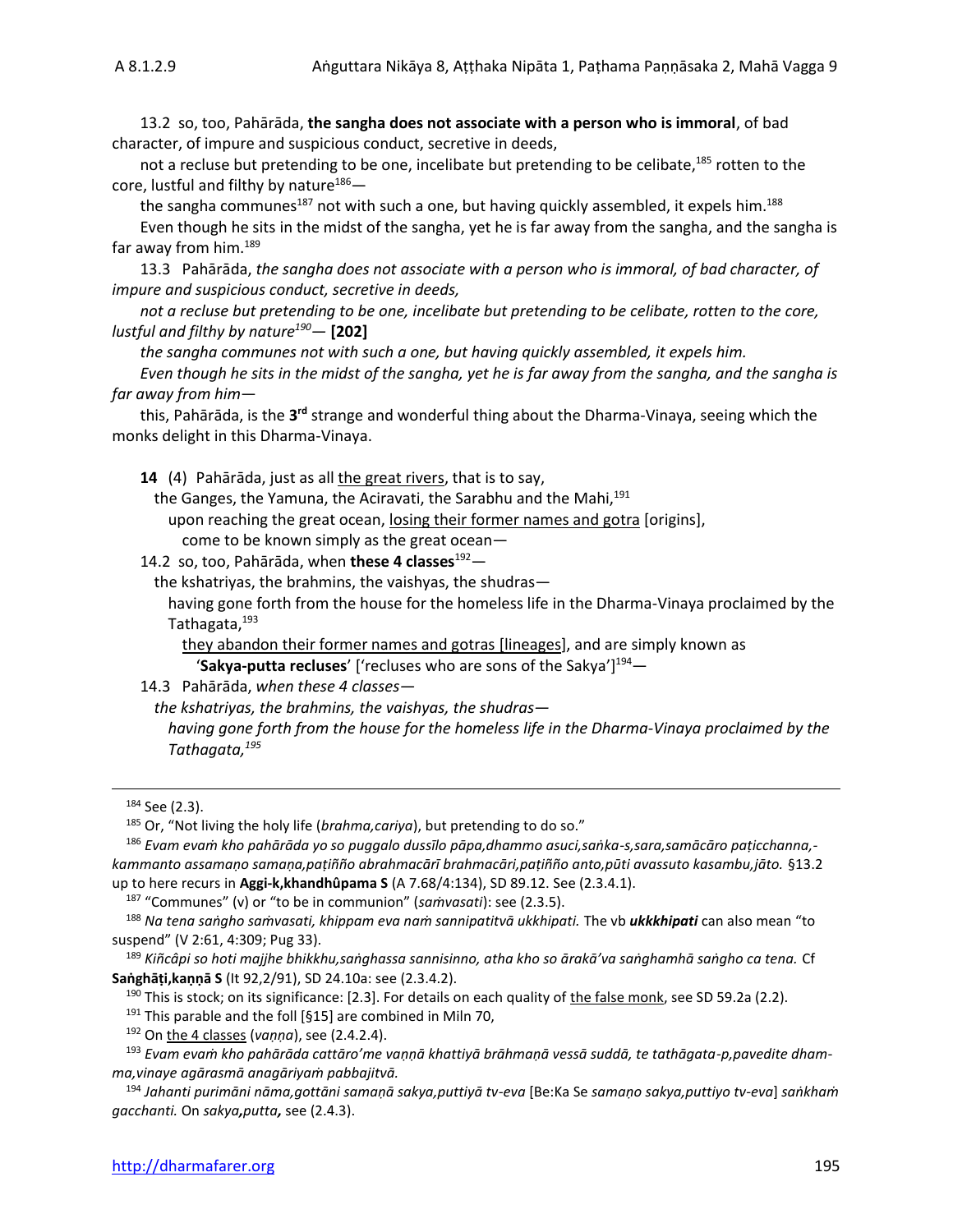*they abandon their former names and gotras, and are simply known as 'Sakya-putta recluses' ['recluses who are sons of the Sakya'] <sup>196</sup>—*

this, Pahārāda, is the 4<sup>th</sup> strange and wonderful thing about the Dharma-Vinaya, seeing which the monks delight in this Dharma-Vinaya.

**15** (5) Pahārāda, despite those streams that flow into the great ocean, and the showers that fall from the sky, there is manifest neither decrease nor fullness of the great ocean*—*

15.2 so, too, Pahārāda, although many monks **[203]** attain **the nirvana-element without residue**, 197 there is manifest neither decrease or fullness<sup>198</sup> of that nirvana-element is evident<sup>199</sup>

15.3 Pahārāda, *although many monks attain the nirvana-element without residue, neither the decrease or the increase of that nirvana-element is evident—*

this, Pahārāda, is the 5<sup>th</sup> strange and wonderful thing about the Dharma-Vinaya, seeing which the monks delight in this Dharma-Vinaya.<sup>200</sup>

**16** (6) Pahārāda, just as the great ocean has only one taste, the taste of salt—

so, too, Pahārāda, this Dharma-Vinaya has only one taste, **the taste of freedom**. 201

16.2 Pahārāda, that *this Dharma-Vinaya has only one taste, the taste of freedom—*

this, Pahārāda, is the 6<sup>th</sup> strange and wonderful thing about the Dharma-Vinaya, seeing which the monks delight in this Dharma-Vinaya.

**17** (7) Pahārāda, the great ocean has many treasures, diverse treasures.

In it there are these treasures, that is to say:

pearl, crystal, beryl, conch, quartz, coral, silver, gold, ruby, cat's-eye<sup>202</sup> -

17.2 so, too, Pahārāda, **this Dharma-Vinaya** has many treasures, various treasures. Here, there are these treasures, that is to say [the 37 limbs of awakening in 7 sets]:<sup>203</sup>

- 1. the 4 focuses of mindfulness, *catu satipaṭṭhāna*
- 
- 3. the 4 paths to spiritual success, *catu iddhi,pādā*

4. the 5 spiritual faculties, *pañc'indriya*

- 5. the 5 spiritual powers, *pañca bala*
- 6. the 7 awakening-factors, *satta bojjhaṅga*
- 7. the noble eightfold path.<sup>204</sup> *ariya aṭṭh'aṅgika magga*

2. the 4 right strivings, *catu samma-p,padhāna*

<sup>195</sup> *Evam evaṁ kho pahārāda cattāro'me vaṇṇā khattiyā brāhmaṇā vessā suddā, te tathāgata-p,pavedite dhamma,vinaye agārasmā anagāriyaṁ pabbajitvā.*

<sup>196</sup> Alluded to as "classlessness" at **Pabbajita Abhinha S** (A 10.48,2(1)), SD 48.9.

<sup>197</sup> "Nirvana-element without remains" (*anupādi,sesā nibbāna,dhātu*) refers to the nirvana of someone who has passed away: see (2.5).

<sup>198</sup> The parable at §14 and this are combined in Miln 70; also Bhagavad-Gita 2.70.

<sup>199</sup> *Evam evaṁ kho pahārāda bahū ce'pi bhikkhū anupādi,sesāya nibbāna,dhātuyā parinibbāyanti, na tena nibbāna,dhātuyā ūnattaṁ vā pūrattaṁ vā paññāyati.* See Intro (2.5).

 $200$  On this parable and application, see SD 50.1 (1.1.4.2).

<sup>201</sup> *Evam evaṁ kho pahārāda ayaṁ dhamma,vinayo eka,raso vimutti,raso.* See (2.6).

<sup>202</sup> On these 10 "treasures," see (2.7).

<sup>204</sup> *Evam evaṁ kho pahārāda ayaṁ dhamma,vinayo bahu,ratano aneka,ratano, tatr'imāni ratanāni, seyyath'idaṁ cattāro sati'paṭṭhānā cattāro samma-p,padhānā cattāro iddhi,pādā pañc'indriyāni pañca balāni satta bojjh' aṅgā ariyo aṭṭh'aṅgiko maggo.* 

<sup>&</sup>lt;sup>203</sup> The foll are the famous "7 sets": see Intro (2.8).